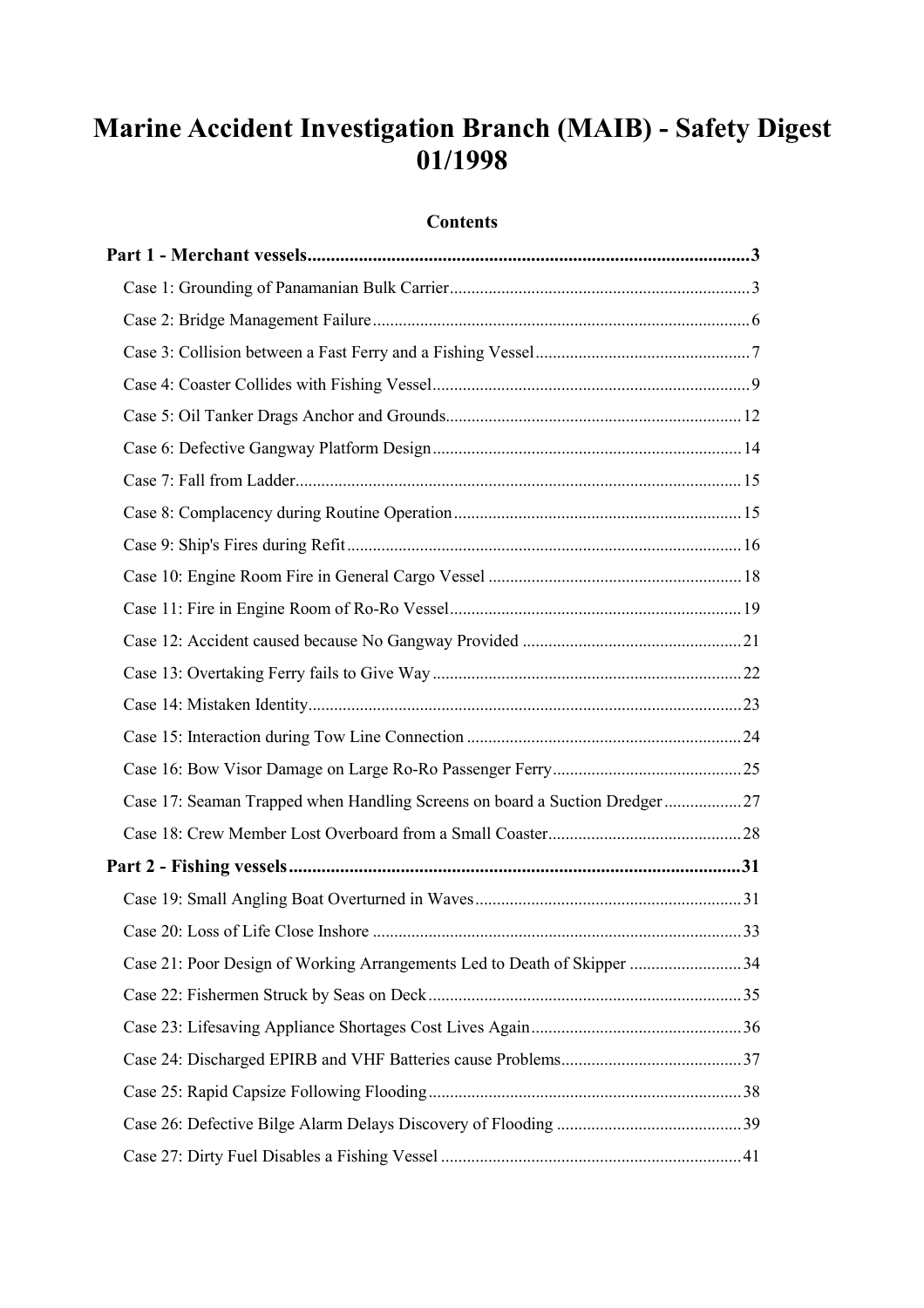| Case 29: Yacht Owner Loses Life after Failing to Wear Safety Harness  45 |  |
|--------------------------------------------------------------------------|--|
| Appendix A: Investigations Commenced in the Period 01/01/98 31/08/98  48 |  |
|                                                                          |  |
|                                                                          |  |
| Appendix D: Stationery Office Stockists and Distributors Overseas52      |  |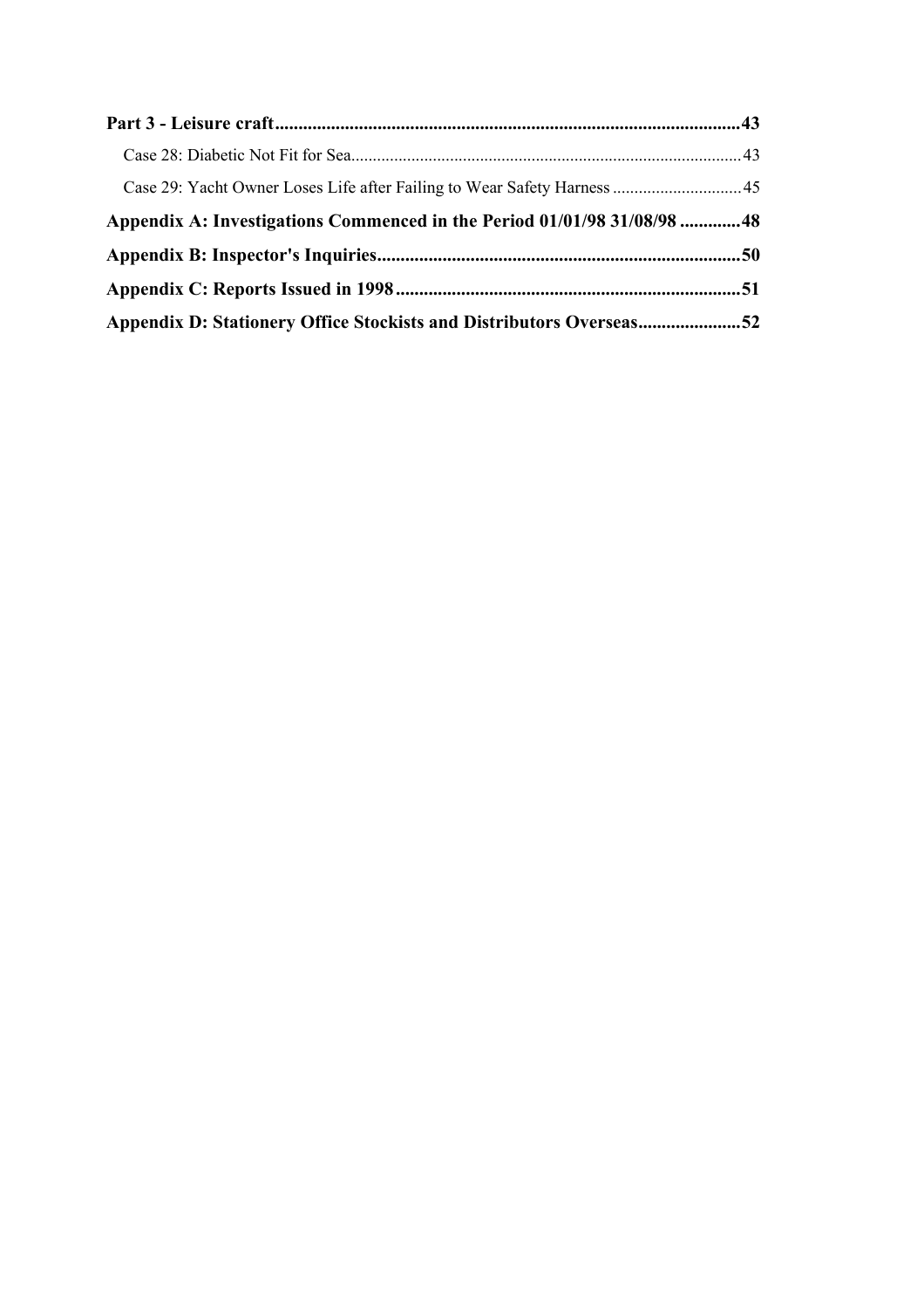## <span id="page-2-0"></span>**Part 1 - Merchant vessels**

This edition of the Safety Digest contains a variety of incidents with lessons for both deck and engine room personnel. There is no common theme among the accidents described but we believe they all contain food for thought and should heighten an awareness of what can go wrong at sea.

With the increasing use of fast ferries around our coasts we publish an account of an accident involving a fast ferry colliding with a fishing vessel and are grateful to the Danish Maritime Authority for allowing us to précis their more detailed version. The use of high speed craft adds an extra dimension to seafaring and this incident should focus attention on how propelling at 35 knots requires a special relationship between man and machine.

Given the relatively small number of UK merchant ships on our database, analysis of accident trends is, to an extent, subjective. On the other hand the MAIB is in a position to note certain features in many accident reports which continue to concern us. The issue of fatigue among mariners is not new but it occurs again and again and is an undisputed factor in many of the accidents we investigate in both UK registered and foreign flagged vessels.

Identifying the root cause is equally subjective but two trends are developing which require attention; the lack of proper rest between periods of duty and a tendency to use watchkeeping time to attend to matters that distract the watchkeeper from his or her principal duty. We do not yet have sufficient data to make any authoritative comment on minimal manning standards but it seems to us that some ships are so short handed that proper rest becomes impossible and many of the tasks of todays seamen can only be carried out by the person on watch. We have, for instance, reports of officers who spend much of their time keeping volumes of new regulations up to date, while on watch.

At the heart of the problem are the commercial pressures arising from too many ships chasing too few cargoes. Some owners cut costs which invariably means savings in manpower. Investment in safety and training is reduced and the potential for accidents increases. This is not a new problem. While it is always very easy to criticise seamen for mistakes made at sea, and owners for not providing them with the necessary resources, responsibility also lies with flag states to implement the various international agreements on standards. The advent of the ISM Code provides an opportunity for every port state to be unrelenting in its determination to detain substandard ships and identify the rotten core of equally substandard ship operators, classification societies, charterers, insurers and financial institutions. We do not require more regulations, only implementation of the existing ones.

Once these substandard ships have been eradicated, the good operators will have a much better opportunity to compete on a sound basis, invest in manpower and training, and man their ships with dedicated crews. Those at sea will, hopefully, be able to carry out their duties more effectively without being permanently tired. This should, in turn, lead to a reduction in the number of accidents.

## **Case 1: Grounding of Panamanian Bulk Carrier**

*Narrative*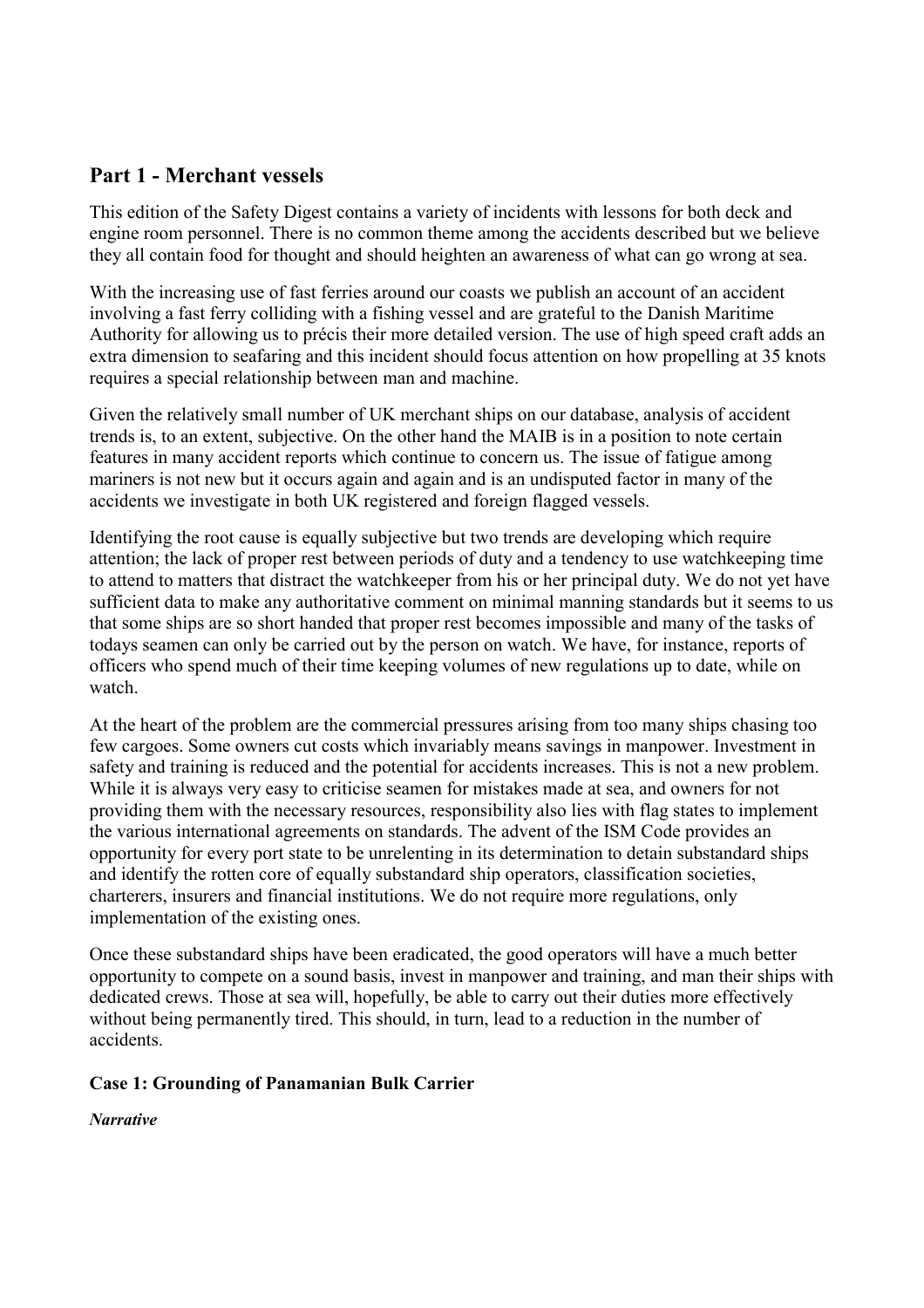

The Panamanian registered bulk carrier WESTERN WINNER of 30,396 tonnes dead-weight was on passage from Singapore to the east coast of Australia.

During the voyage her destination was changed twice, first to Port Adelaide for which she had appropriate charts, and then to Wallaroo in the Spencer Gulf. Her chart portfolio did not, however, include two crucial charts covering the Southern part of the Gulf which she required for safe navigation.

To overcome the problem one of the officers attached some plain paper to the bottom of a chart already held and used this extension for navigation. In lieu of a chart, reference was made to the port entry guide rather than the Admiralty sailing directions and a course plotted towards the pilot boarding area. Its charted position happened to fall on the plain paper. The Master had meanwhile telexed the vessels agents requesting charts for the waters in question but did not give any reasons as to why he needed them.

The vessel continued on passage with positions being plotted at regular intervals on the charts available. The last position, prior to the accident, was plotted on the makeshift chart and some two hours prior to embarking the pilot. The portion of the chart in use was devoid of any detail.

At the time the last position was plotted, the watch was handed over to the Third Officer with the Master in attendance on the bridge. Both radars were in operation, one of which was equipped with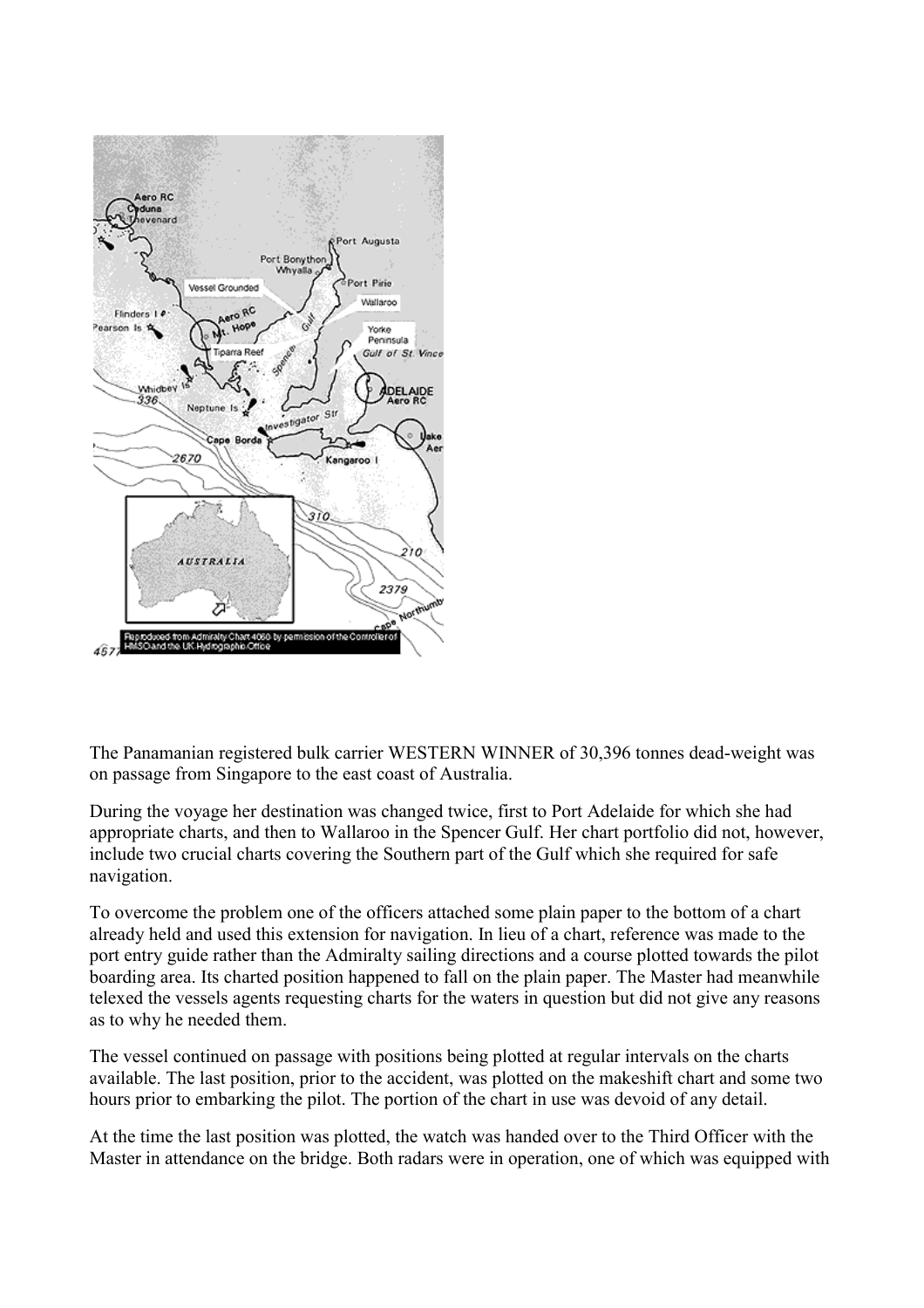ARPA. A lookout/helmsman was also on watch. The weather was overcast, with moderate visibility and occasional rain showers.

Some one and a half hours later, visibility was reduced in a heavy rain shower and a radar echo was detected fine on the starboard bow. It was assumed to be a small vessel and course was altered to keep clear of it. After steaming a further mile, a light was seen on the same bearing as the radar echo which prompted a further alteration of course. Shortly afterwards, the ship ran aground.

It was then discovered that the echo the Master had assumed to be another vessel was in fact the Tiparra Reef light beacon which was very clearly marked on the appropriate charts but not on the makeshift version being used onboard WESTERN WINNER.

## *The Lessons*

1.All appropriate charts for the required trading area should be carried to ensure that a detailed passage plan can still be constructed should the destination port be changed while the vessel is on passage.

2.Admiralty or other approved sailing directions should always be consulted when planning a passage.

3.Owners should maintain records of charts carried on board the vessels.

4.Masters can never assume the port of destination will remain unchanged. If, as in this case, charts are not held for the area in which the ship is intending to sail and they are ordered by fax, telex or other means, the reasons for demanding them should be given.

5.The largest scale chart should always be used.

6.No Master should ever take his ship into water for which he has no chart of a scale suitable for safe navigation. When the relevant charts are not held, both owner and charterer should be informed without delay.

7.Course alterations based on imprecise or incomplete information can result in vessels being placed in dangerous situations. Stationary targets should be cross-checked against charted objects.

8.When doubt exists as to whether a vessel is in safe water, Masters should proceed with extreme caution until an accurate position has been obtained. The echo sounder should be switched on and monitored. Depending on the circumstances, taking the way off and even anchoring is preferable to running aground. The anchors should be cleared away when entering shallow water and when there is any doubt about the vessels position.

9.When ordering an item to meet an urgent requirement, the demand should include a statement as to why it is required and the date by which it should be delivered.

#### *Footnote*

Although the SOLAS Convention requires ships to carry paper charts, the advantages in having digital navigation systems and electronic charts should not be underestimated. These include the facility of being able to carry an extensive portfolio on board, a reliable means of maintaining charts up to date and the ability to access a chart not normally used by entering a special code. In extremis, a new chart can be transmitted via INMARSAT.

With grateful acknowledgement to the Australian Marine Incident Investigation Unit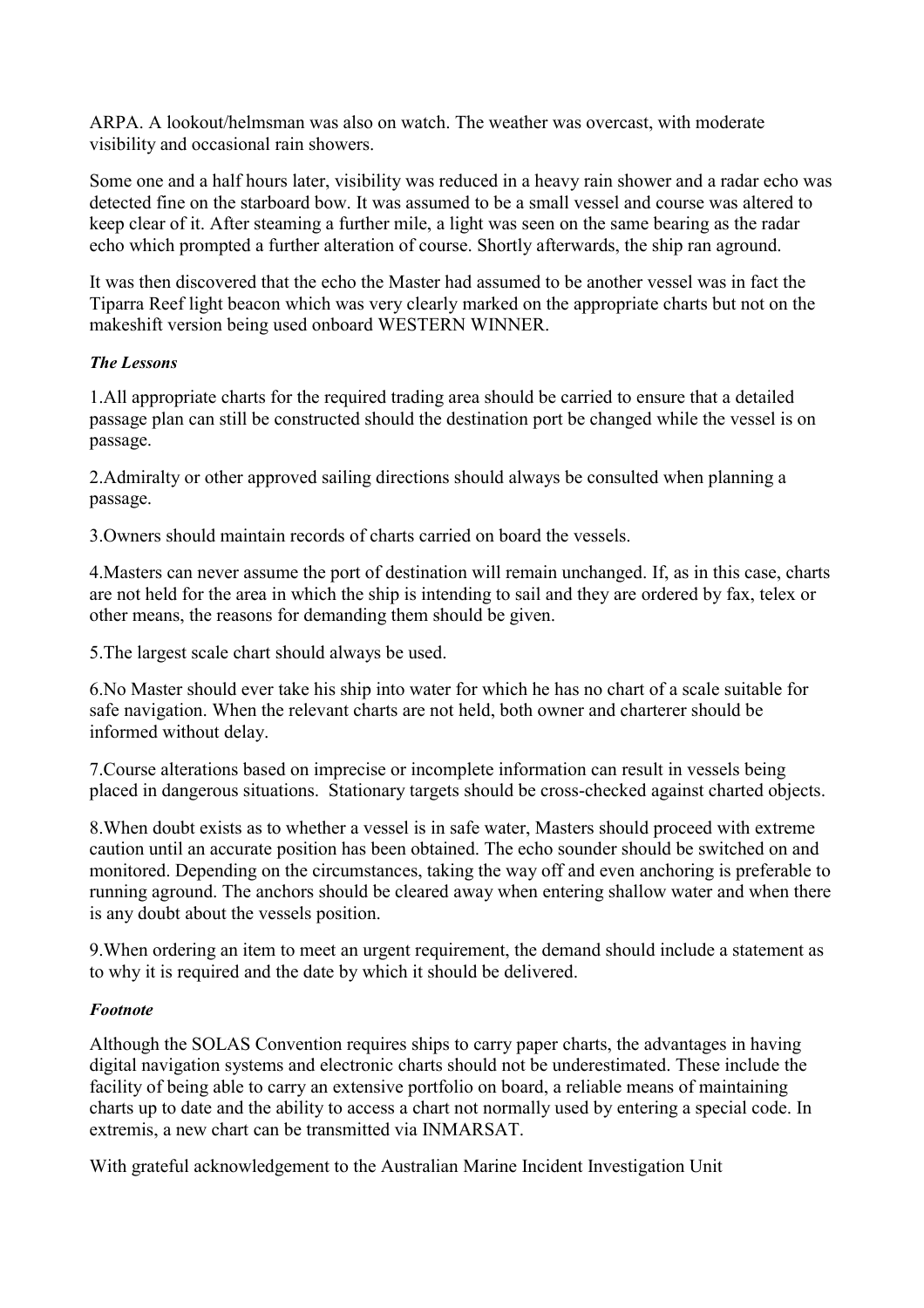## <span id="page-5-0"></span>**Case 2: Bridge Management Failure**

*Narrative* 



The offshore supply vessel HIGHLAND STAR was leaving Peterhead Harbour in restricted visibility on 16 August 1997. The bridge was manned by the Master, Chief Officer and Second Officer. Two radars were operating on a range scale of 0.75 mile.

After manoeuvring the vessel clear of her berth at the southern end of the harbour, the Master retained the con and steered a course approximately parallel to the south breakwater. He intended turning the vessel to starboard at the appropriate moment to pass between the north and south breakwaters and exit the harbour on the charted leading line.

While proceeding across the harbour, the vessel entered a fog bank with visibility reduced to about 20 metres. The Chief Officer, monitoring progress on the starboard radar, informed the Master they were two cables from the south breakwater. The Master engaged the autopilot and moved to the port radar to determine the range of the quay wall ahead of him. He was surprised to find it was only 1.4 cables dead ahead, much less than he had anticipated.

An immediate course alteration to starboard was necessary but several things then occurred at once. The mobile phone rang on the bridge and was answered by the Second Officer who passed a message to the Master. At almost the same time the Harbour Office called on VHF radio to advise that the vessel was only one cable from the quay and closing it. The transmission was acknowledged by the Chief Officer.

The Master found himself in poor visibility, deluged with information at a critical moment, closing a wall he couldn't see and responsible for taking immediate action with the steering in auto. He changed back to manual steering, applied full starboard helm and put both engines to full astern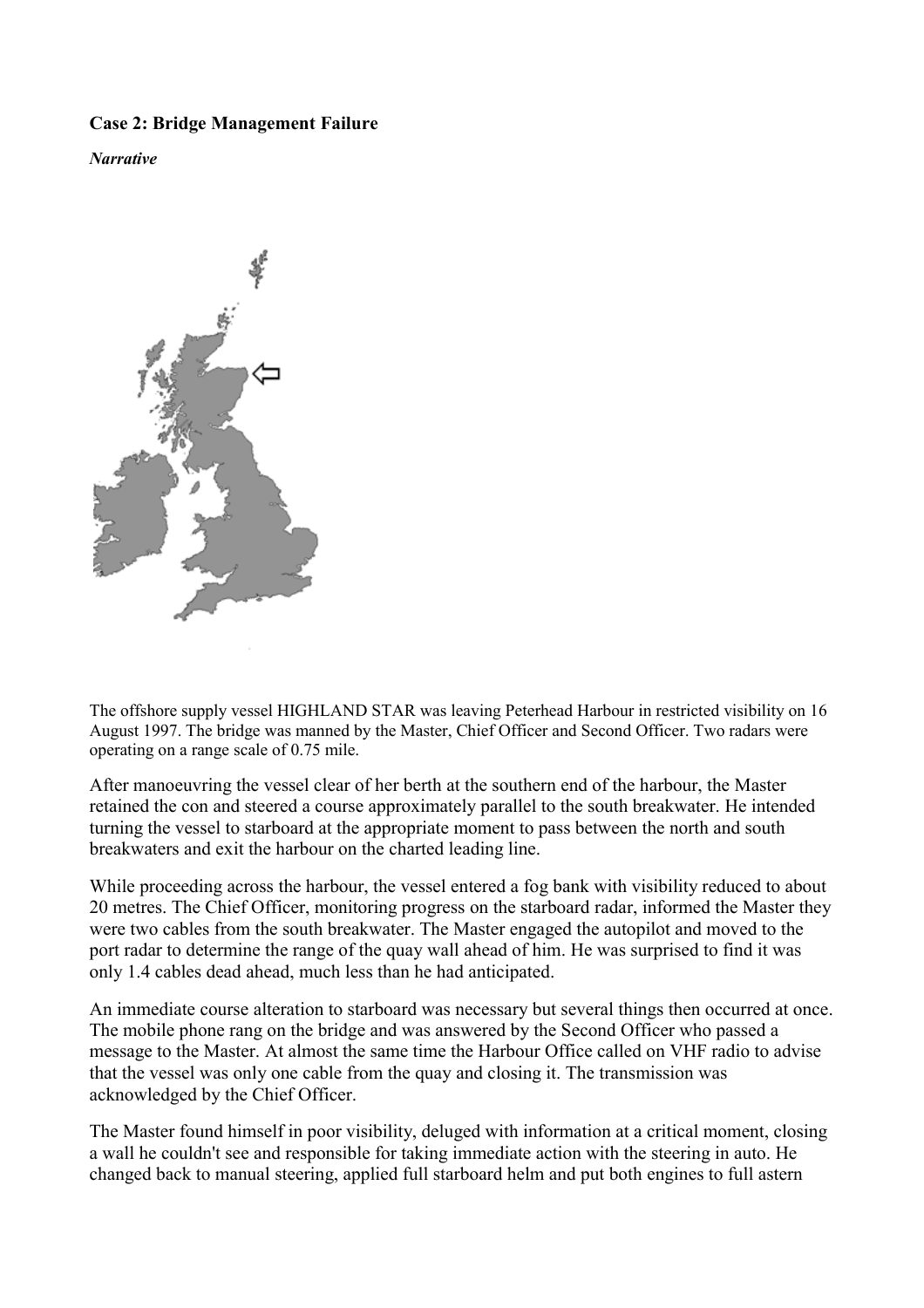<span id="page-6-0"></span>before placing the helm amidships. Although this significantly reduced headway, it failed to prevent the vessel hitting the sea defences of the quay wall.

## *The Lessons*

1.Ship handling and pilotage in restricted visibility requires additional care. Not only should the entire manoeuvre be planned in advance but there must be a clear delineation of responsibility and established procedures for who does what.

2.The Master, having taken the decision to sail in conditions where the visibility might change suddenly, should have ensured that both the Chief and Second Officers were totally dedicated to supporting him in what was clearly a difficult manoeuvre once fog had descended. Primarily, this would entail providing him with relevant and accurate information to enable the vessel to proceed safely and for the wheel to be applied at precisely the right moment to alter course to starboard.

3.Anyone handling a vessel in such a situation will normally focus his, or her, total concentration on the matter in hand. Any distraction can be very disconcerting and potentially dangerous. Few people are able to absorb additional, or superfluous, information in such circumstances without losing concentration. Every effort must be made to identify the sources of potential distractions with the aim of either managing them sensibly or removing them altogether. Mobile phones, for instance, can present unwelcome distractions and consideration should be given to switching them off or placing them in the care of personnel not involved in navigation at the time.

4.The need for detailed passage planning and execution applies to harbour transits as well as sea passages and should cater for both visual and blind conditions. It should be possible to change from one plan to the other in the event of sudden changes invisibility. Wheel-over positions should be calculated in advance, using radar information alone. Blind pilotage techniques should be practised regularly so those involved can gain confidence in their ability to navigate safely in poor visibility and to establish the best allocation of responsibilities among those on the bridge.

5.The autopilot should not be used when underway within harbour limits. In blind pilotage conditions Masters will generally find it easier to maintain a better overview of events when they delegate the steering to someone else.

6.Crew resource management training is strongly recommended to assure that divisions of responsibility, pre-planning, equipment failure and unexpected developments can be accommodated and effective procedures established.

## **Case 3: Collision between a Fast Ferry and a Fishing Vessel**

## *Narrative*

On 13 March 1997, the Tasmanian-built, wave piercing catamaran CAT LINK II, with a maximum top speed of 36 knots and a carrying capacity of 125 cars and 583 passengers, was on her regular service between the Danish ports of Kalundborg and Arhus. At 0942 that day, with visibility assessed at between 0.5 to 0.75 of a mile, she collided with, and sank, the 13.4 GT wooden fishing vessel LISSI. The Skipper, who was the sole occupant of the fishing vessel, survived and was picked up by the catamaran.

The catamaran's modus operandi at sea was for Master and Mate to man the bridge control desks with the vessel being steered from the centre seat. Two radars were fitted. On the day of the accident the Master used a gyro stabilised, true motion, X-band set at 1.5miles but off-centred so that he could detect contacts at a range of 2.5 miles ahead. The Mate had a DGPS stabilised S-band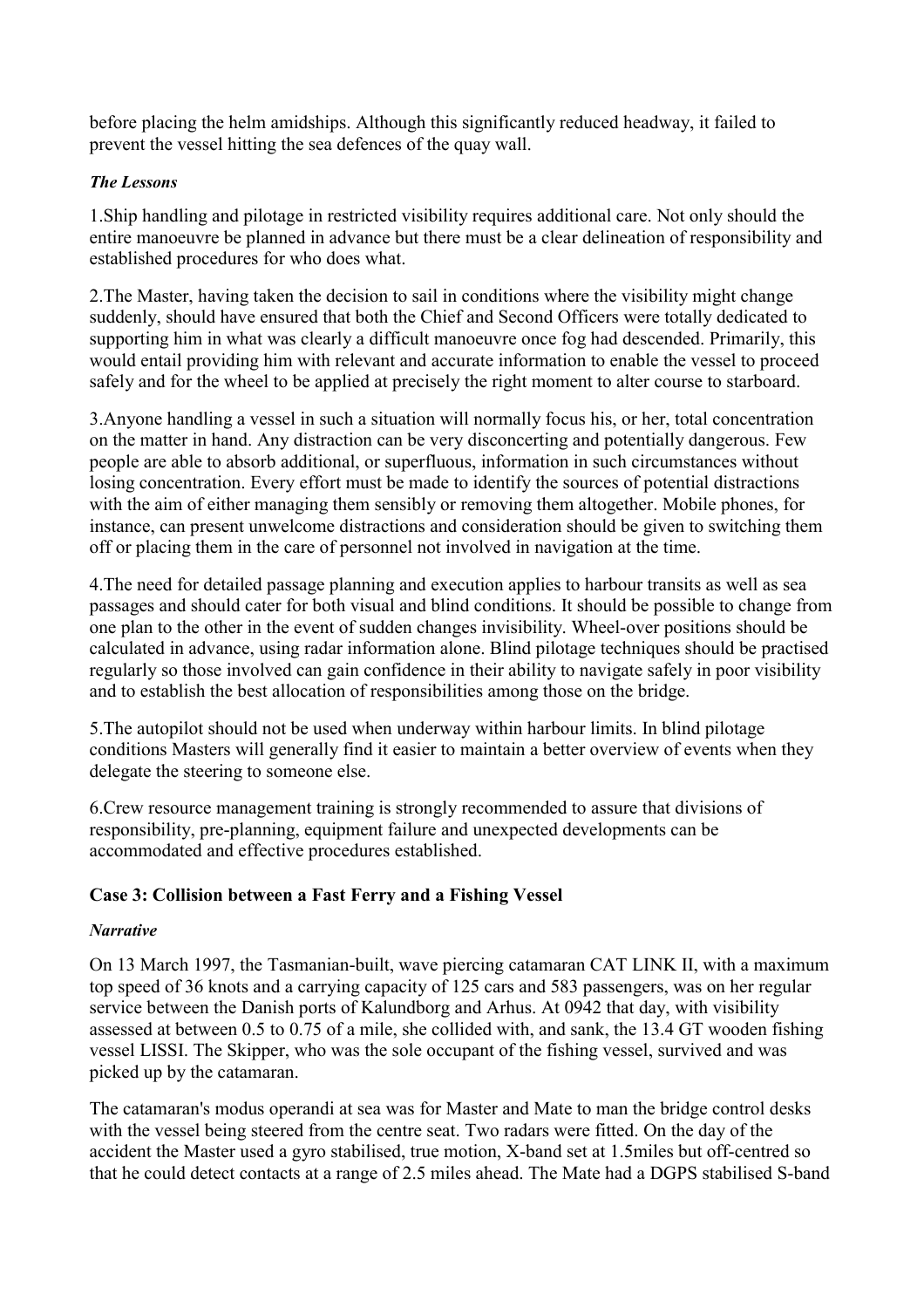radar set to a range of three miles and off-centred so that it was possible to see five miles ahead. The Chief Engineer was also on the bridge; seated behind, and to port of, Master and Mate.

The catamaran was proceeding at 34.5 knots. Fog signals were not being made.

Ahead of them LISSI was moving through the water at about three knots, showing lights and shapes to signify she was trawling. In addition a floodlight was shining astern towards the trawl. The Skipper was in the wheelhouse with the radar switched on as an aid to navigation. He was unaware of the catamaran's high speed approach from astern. LISSI was fitted with a radar reflector constructed of plates at right angles which had limited reflective properties for X-band radars and virtually none for S-band.

CAT LINK II's Mate detected two echoes on the radar at a range of four miles and reported them to the Master. Shortly afterwards the Master became aware of a collision warning on his radar from one of the two contacts and altered course to port to avoid them.

The avoiding action having been taken, the Mate sought the Master's approval to leave the bridge to visit the toilet. The Master gave his permission.

The Master, now watchkeeping alone, continued to monitor the very clear computer generated plotting symbols superimposed on the synthetic radar echoes and assessed he was passing clear. Meanwhile he divided his lookout responsibilities between monitoring both radar displays and keeping a visual lookout. Each time he looked up he automatically switched on the wipers to remove spray settling on the bridge windows.

An independent witness states LISSI became visible at a range of 1000 metres. Neither Master nor Chief Engineer saw it until it had closed to less than 100 metres. Despite taking immediate corrective action, it proved impossible to take the way off, or alter course sufficiently, to avoid a collision. The catamaran's starboard pontoon hit the fishing vessel.

The first that LISSI's Skipper knew of impending disaster was hearing the noise of the catamaran when the range had closed to about 100 metres. Although he then saw the catamaran approaching from astern, it was too late to do anything. He was thrown into the water on impact.

The catamaran can stop from full speed in 270m within 48 seconds. The man overboard boat was successfully launched in two minutes and the Skipper recovered. Although LISSI was fitted with a four-person life raft and the hydrostatic release had correctly activated, it failed to break free from the sinking vessel because a tarpaulin had been secured on top of it to protect it from the weather.

The investigation showed that the X-band radar's relatively slow rotational speed (24 rpm), together with delays and in accuracies in the gyro and log inputs, led to large errors in the calculated position and speed of the echoes, so much so that they could not be followed automatically at times. It was found to work more effectively when functioning without the various data inputs.

The performance of the S-band radar was also affected by a number of vertical surfaces in the vicinity of the antenna and the presence of an aluminium box which had been specially installed forward of the antenna. The display suffered from excessive clutter as a result.

Reconstruction of the accident revealed that reliable course and speed data on radar targets had been degraded after course alterations by the catamaran.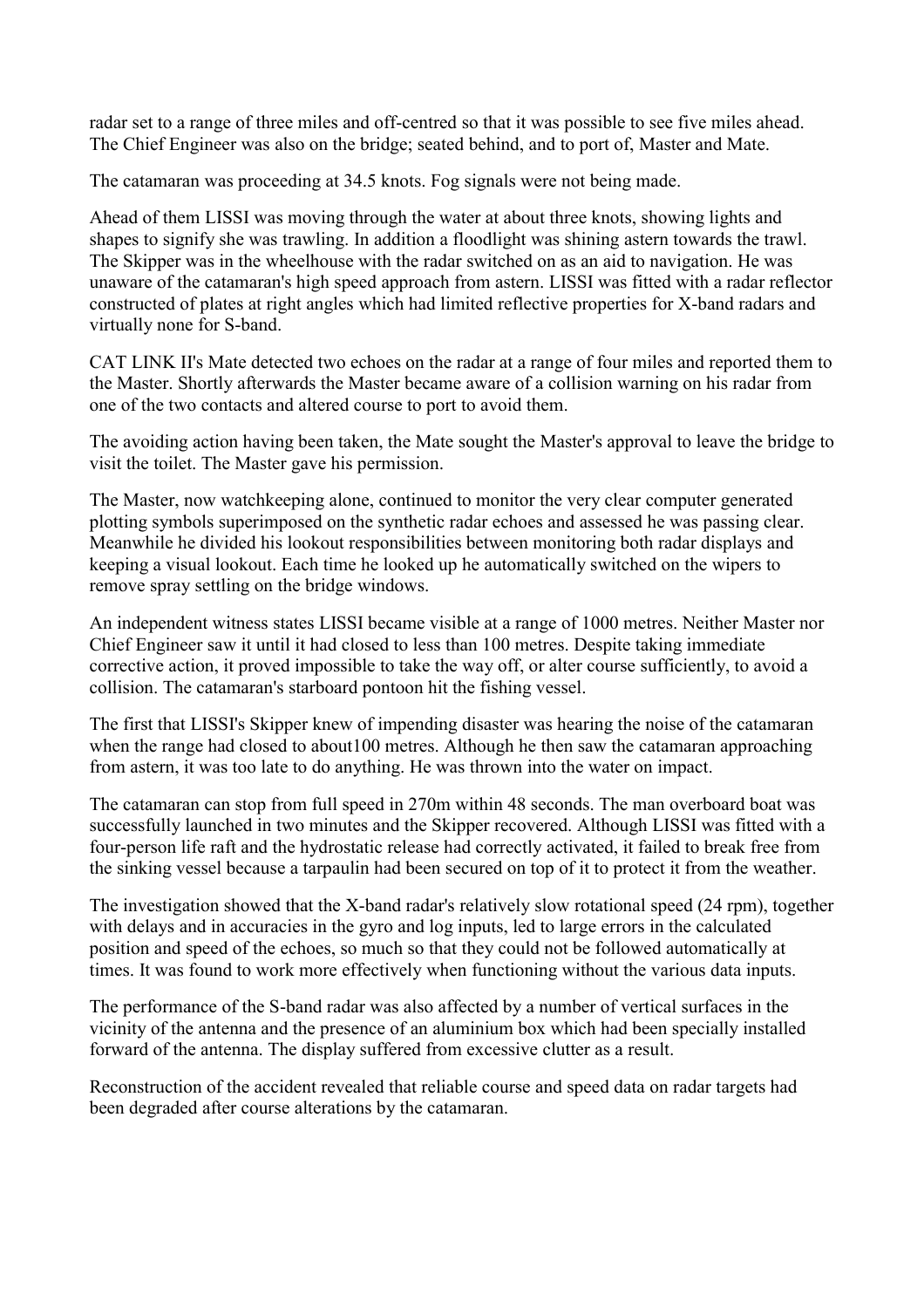#### <span id="page-8-0"></span>*The Lessons*

1.High speed ferries with competent crews and the most modern navigation and radar equipment can collide with other vessels.

2.Despite the ability to stop rapidly in a very short distance, Masters of fast ferries must not hesitate to reduce speed in fog if there is any doubt about the actual range of visibility when approaching another vessel whose movements are uncertain. If, as on this occasion, the Master closes to such a range where he is confident he would see the other vessel, but does not, and the resultant range is very close, he must slow down. Rule 19 of the regulations for the prevention of collision at sea, which addresses the conduct of vessels in restricted visibility, is just as applicable to high speed ferries as to other craft.

3.The ferry was working a tight time schedule with very little scope to slow down without incurring delays. Masters should be left in no doubt that the craft's safety takes precedence over the requirement to arrive on time.

4.A particularly good standard of lookout in a high speed ferry is paramount. Travelling at nearly 35 knots in poor visibility with spray settling on the bridge windows with only one person maintaining a lookout is unsatisfactory. A vessel travelling at this speed will cover half a mile in less than a minute which gives very little time to see an object, make an assessment as to the correct action and, if necessary, take the way off before impact. Two officers are necessary to ensure that an effective visual and radar lookout are maintained at all times in such conditions. The HSC code requires two officers to be on the bridge at all times.

5.Adequate time must be made available for fast ferry bridge watchkeepers to rest between passages so they can give their full attention to the craft's safety in situations as described in this report.

6.Although the fishing vessel was detected relatively early, unwanted clutter interfered with automatic monitoring of the radar. The S-band radar antenna was so situated that some adjacent surfaces lowered its effective performance. Fast ferry operators must ensure that radar performance is checked regularly and sources of controllable clutter identified and removed.

7.ARPA performance in fast ferries is dependent on effective data inputs. Aerial rotation speeds, synthetic displays, echo monitoring, gyro and DGPS inputs are all interdependent and must be constantly checked in good visibility to generate confidence in the radars' efficiency and accuracy in poor visibility. Any discrepancies must be investigated and eliminated.

8.It should not be assumed that small boat radar reflector echoes will give adequate warning. Small boat owners and Skippers should be made aware of the limitations of many radar reflectors and advised on what is most effective.

9.All Masters and Skippers should ensure that life rafts are able to operate in the manner intended and that nothing is likely to stop the hydrostatic release functioning correctly or the life raft deploying without any impedance.

10.CAT LINK II launched her rescue boat in two minutes. It is a useful target time to aim for.

## **Case 4: Coaster Collides with Fishing Vessel**

*Narrative*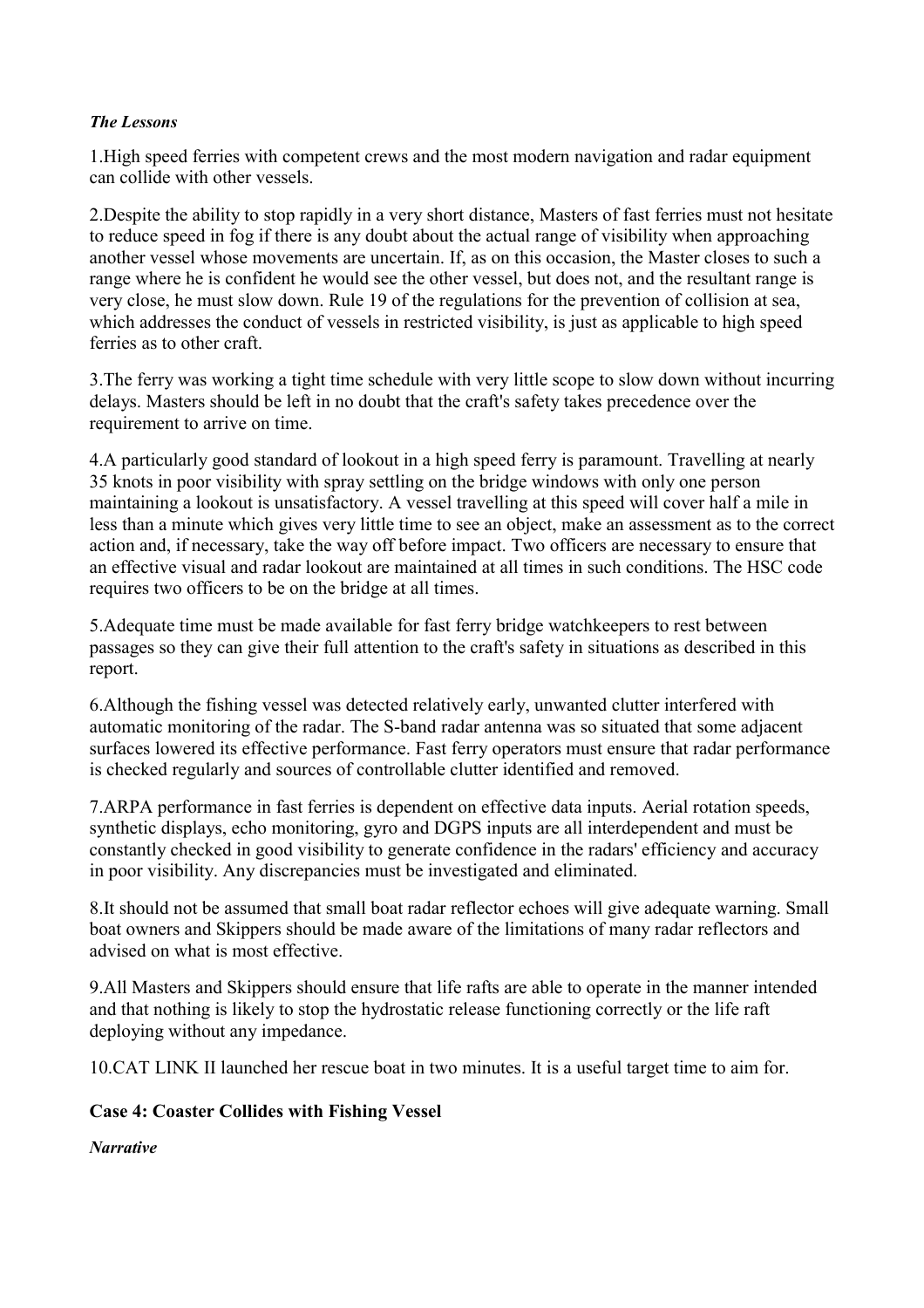

On 28 July 1997 the 3,700 GT Antigua and Barbuda registered feeder container ship RHEIN MASTER was on passage from Dublin to Southampton. It was a dark, clear night and she was about 25 miles north of the Land's End Traffic Separation Scheme at 2300. She was on a course of 181° and making good a speed of 14 knots.

At the same time the 22.75 metre Newlyn based beam trawler ANNELIESE was fishing on the grounds some 20 miles to the north of the Land's End Traffic Separation Scheme. She was showing navigation lights for a vessel engaged in fishing, and deck working lights.

On board the container ship, the Second Officer took over the bridge watch from the Chief Officer at 2300. His primary aid to navigation for position fixing was GPS. One of his two radars was in use. During the watch handover he was made aware of a number of vessels in sight and, to assist him in keeping an effective watch on the bridge, a lookout was posted.

At about 2330, ANNELIESE was making good a speed of 3.5 knots and steering due east with two other fishing vessels nearby. The Skipper, on watch in the wheelhouse, observed the navigation lights of an approaching merchant ship nearly two points forward of his port beam at a range of about six miles. He continued to monitor her progress and realised she would pass very close unless she altered course. He assumed she would alter course to starboard and pass round his stern. He therefore maintained course and speed.

Meanwhile on board RHEIN MASTER, the Second Officer prepared to plot a position taken from the GPS. He was satisfied with the traffic situation but had apparently failed to see any fishing vessel on his starboard bow either visually or on radar.

As the range closed, ANNELIESE's Skipper became concerned by the oncoming merchant ship which gave no sign of altering course or speed. When the two vessels were very close he realised a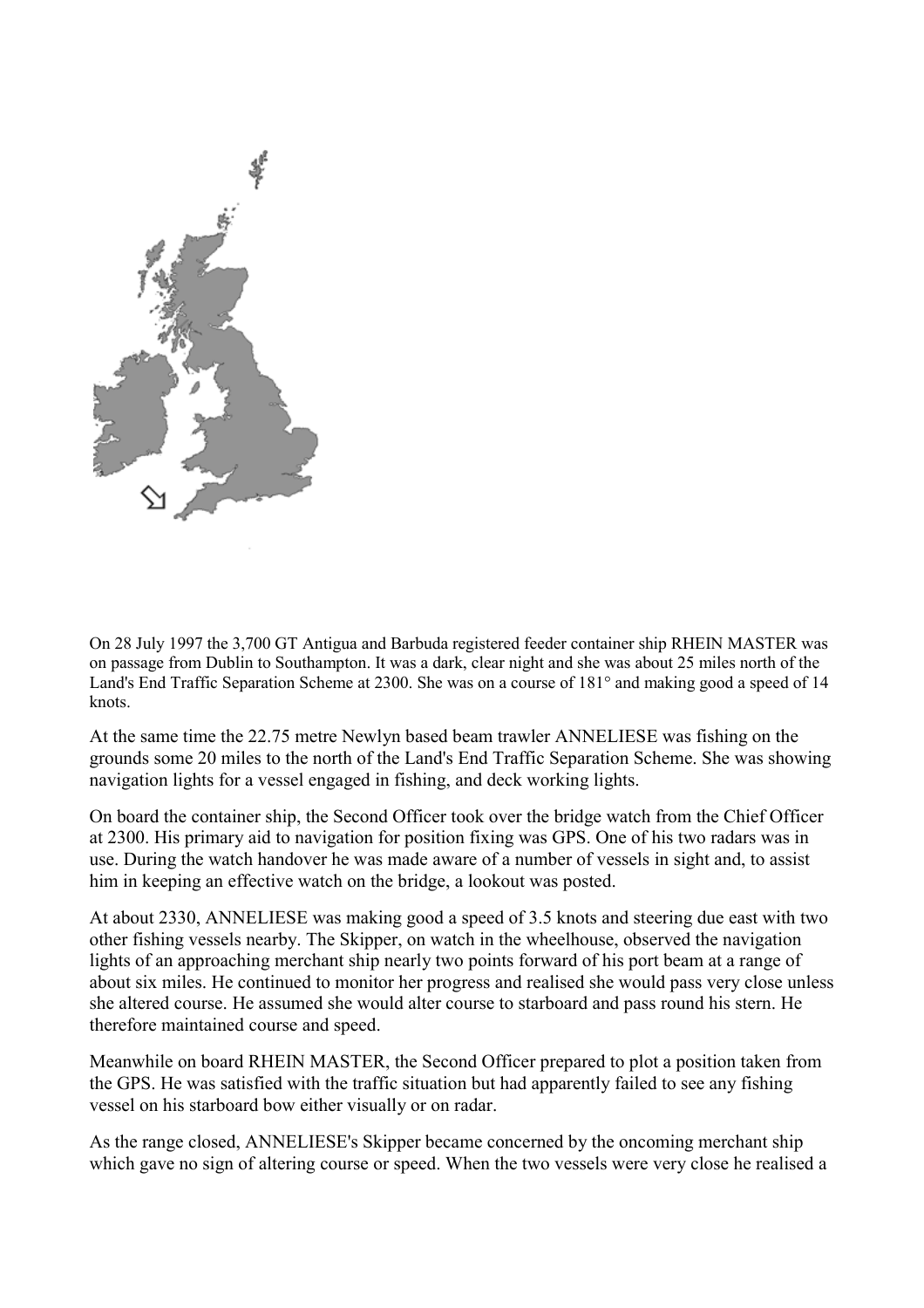collision was unavoidable unless he took action to prevent it. He put the engine astern but was too late and the stem struck the starboard bow of the merchant ship.

RHEIN MASTER's Second Officer was, in the meantime, totally oblivious that anything untoward had occurred until, to his surprise, he saw the lights of a fishing vessel suddenly emerge from behind the second bay of containers forward of the accommodation and pass close down the starboard side. He assumed the lights of the other vessel had just been switched on.

Apart from damaging her bow and buckling some rails, the fishing vessel remained relatively intact. The Skipper did, however, suffer severe bruising from being thrown to the deck by the shock of the collision.

RHEIN MASTER made radio contact with the fishing vessel, ANNELIESE, and established that assistance was not required.

ANNELIESE was escorted to harbour by another fishing vessel and the container ship continued her passage to Southampton.

#### *The Lessons*

1.Why did these two vessels collide at night in good visibility? There were two fundamental reasons; RHEIN MASTER's Officer of the Watch failed to keep a good lookout and ANNELIESE's Skipper failed to take effective action in accordance with Rule 17 of the International Regulations for Preventing Collisions at Sea:

"When, from any cause, the vessel required to keep her course and speed finds herself so close that collision cannot be avoided by the action of the give-way vessel alone, she shall take such action as will best aid to avoid collision."

2.The failure of both the container ship's Officer of the Watch and lookout to see the fishing vessel is inexplicable. Keeping a good lookout at sea is the bridge watchkeeper's most important function. It must be done conscientiously with a sensible division between monitoring radar displays, keeping a good visual lookout and undertaking other essential tasks such as fixing the ship's position. In good visibility, radar echoes should be correlated with the visual picture. Lookouts must not be distracted from their prime task and should use binoculars. Those entrusted with keeping a lookout should vary their position on the bridge to ensure they cover any part of the horizon obscured by masts or containers. Eyes must be night-adapted (and on a very dark night, watchkeepers should develop the technique of looking two or three degrees above the horizon to help them pick out dim or distant lights).

3.Effective radar watchkeeping is crucial. Officers should know the characteristics and limits of their sets and have an instinctive feel for achieving the optimum performance in the prevailing conditions. Range scales should be varied with, under normal circumstances, at least one display on long range. When another vessel is sighted or detected, the watchkeeper has one overriding priority: to determine whether risk of collision exists. ARPA should do this automatically but the conscientious watchkeeper will mentally rehearse the time honoured paragraph in the "Rules" which states, with crystal clarity, that "such risk shall be deemed to exist if the compass bearing of an approaching vessel does not appreciably change."

4.ARPA, in the right hands, is an outstandingly successful tool for preventing collision at sea but the use of radar must never detract from traditional skills. The human eye is still the most effective watchkeeping aid, and the modern officer must never assume that 20th-century technology will make up for any shortcomings on his part. Eyeballing is, with constant practice, an effective and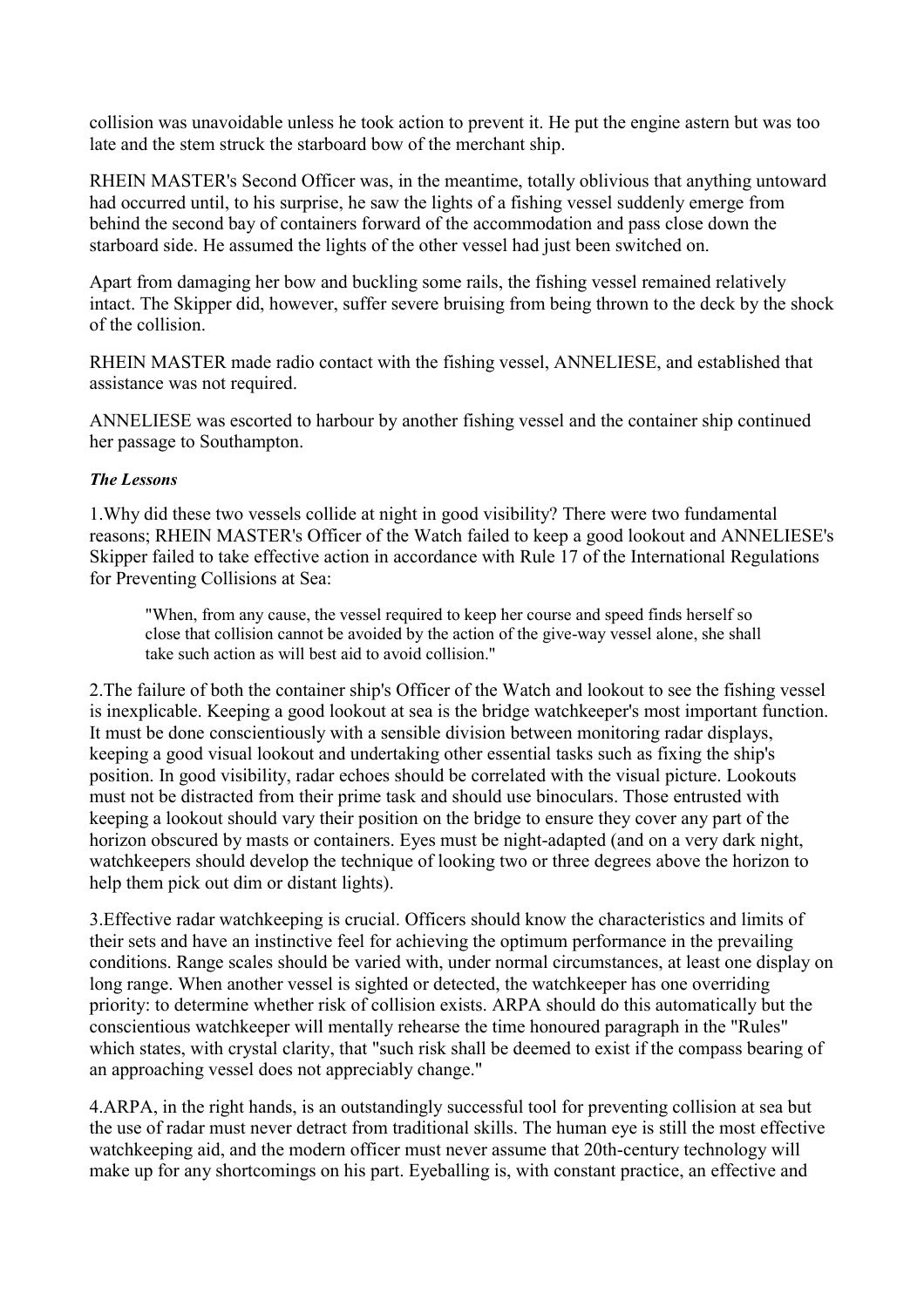<span id="page-11-0"></span>reliable skill. Shipmasters of old could accurately judge distances by eye, inclinate on other vessels and mentally calculate closest points of approach. There is ample evidence to indicate that these traditional skills are not as widely practised as they once were but, when properly used, they still make a major contribution to safety and should not be neglected. They were based on 100% concentration, an ability to both look and SEE things, and an instinctive use of the compass to assess bearing movement.

5.Watchkeepers in the right of way, or stand-on, ship should never assume the give way ship is keeping an effective lookout or that she will act in the way required by the Rules. She should of course do both, but the onus of responsibility for establishing whether risk of collision exists is a shared duty and is just as important in the stand-on vessel. If risk of collision cannot be avoided by the avoiding action of the give-way vessel alone then the stand-on vessel must take appropriate action in sufficient time to be effective. Failure to do so, as in this case, may well lead to collision.

**Footnote** As Thucydides is alleged to have said *"Collision at sea can spoil your entire day"*.

#### **Case 5: Oil Tanker Drags Anchor and Grounds**

*Narrative* 



The 16,000 GT tanker SANTA ANNA proceeded to Torbay anchorage in ballast to await orders. She embarked a pilot who selected a suitable anchorage clear of two other large vessels already at anchor (see chart extract). The position was agreed by the Master and the vessel let go the port anchor with seven shackles in a water depth of 10m without incident. The wind was from the southwest, Force 3, the holding ground was good and the nearest land was one mile to the north.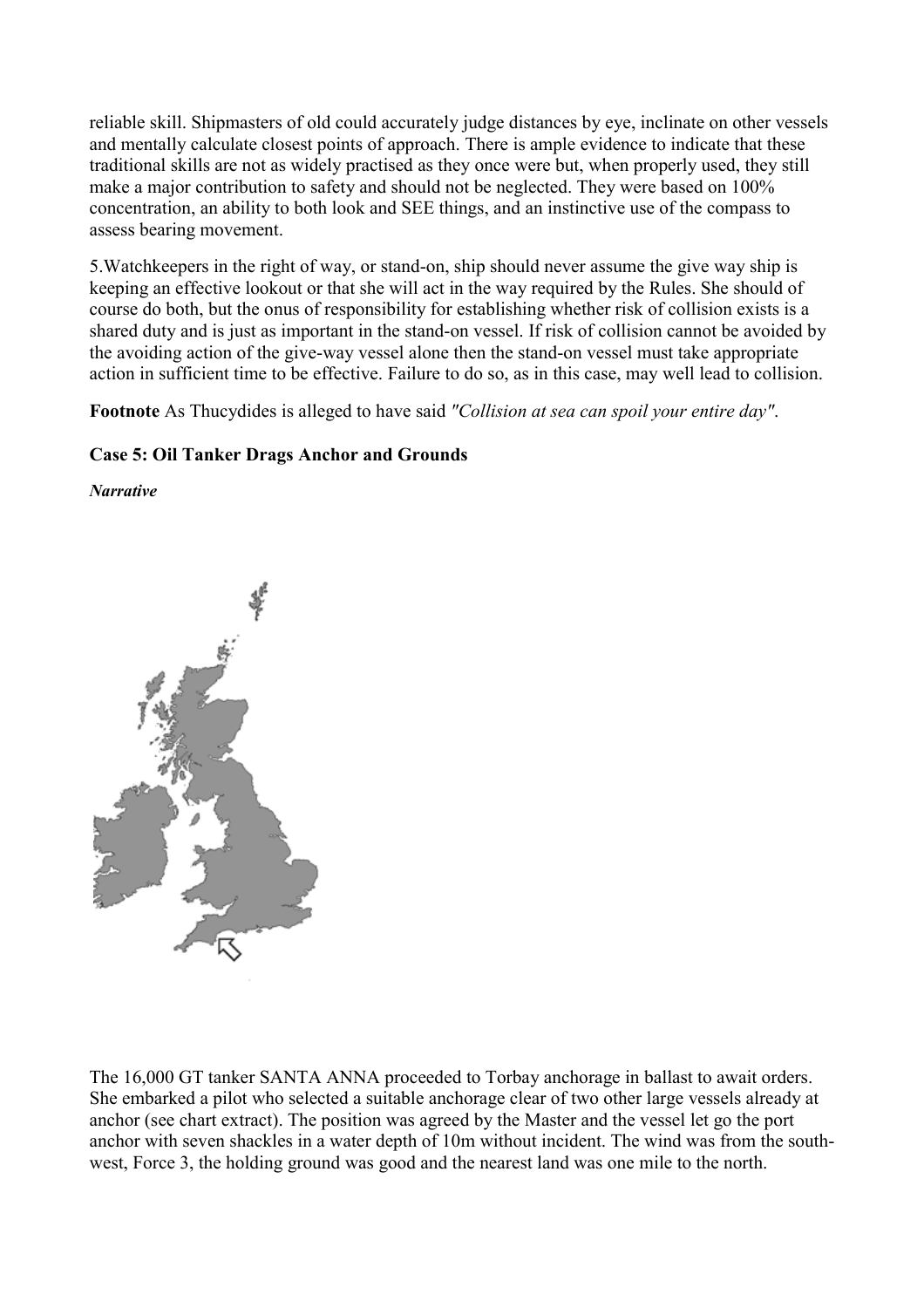The vessel remained at anchor over the next four days during which time the wind remained from the south-west and did not increase above Force 5. An officer and a seaman maintained a continuous anchor watch throughout.

On the fourth day, 1 January 1998, the Master received a weather forecast indicating the wind would increase to Force 6 to 7 and perhaps gale Force 8 from the south-west during the next day. He warned his bridge watchkeeping officers to be especially vigilant and instructed them to call him and the engineer officers if they suspected the vessel was dragging. The engines were available for use within ten minutes and this was thought adequate.

As had been forecast, the wind increased steadily on the fifth day and by midday was south-west Force 7. The Master was aware of the situation and during his frequent visits to the bridge he repeated his orders to the watchkeeping officers that they should remain vigilant. The wind strength continued to increase beyond that forecast and by about 1500 had reached Force 9.

At 1540 the watchkeeper became aware the vessel was moving but was unsure whether she was just swinging or had started to drag. He plotted her position and confirmed the latter. Following instructions, he notified the Master and the duty Engineer immediately. Bridge and engine room teams were mobilised and the Chief Officer and Bosun went forward to stand by the windlass. When the Master arrived on the bridge he found the vessel had moved 1.2 cables from her original position.

The main engines were available under bridge control within ten minutes, at 1555, but by this time the vessel was dragging at about two knots towards the shore. The Master immediately put the engines ahead and ordered the Chief Officer to start heaving the anchor.

During the next 15 minutes it was only possible to shorten in by two shackles of cable despite using full power on the engines to help. Meanwhile the drift towards the shore continued. Just before she grounded, the Master attempted to regain control of the vessel by going full astern in the hope that the stern would come up into the wind. This manoeuvre was unsuccessful and the propeller was stopped just before she took the ground off Thatcher Rock at 1610.

At 2100 the large fishing vessel MARBELLA managed, with the help of local boats, to connect a line and hold SANTA ANNA's bow clear of the shore. The Coastguard tug FAR MINARA arrived on scene at 2115. A tow line was made fast and SANTA ANNA was pulled clear and into safe water at 2228.

There was no pollution and there were no injuries. SANTA ANNA did however, suffer extensive bottom damage.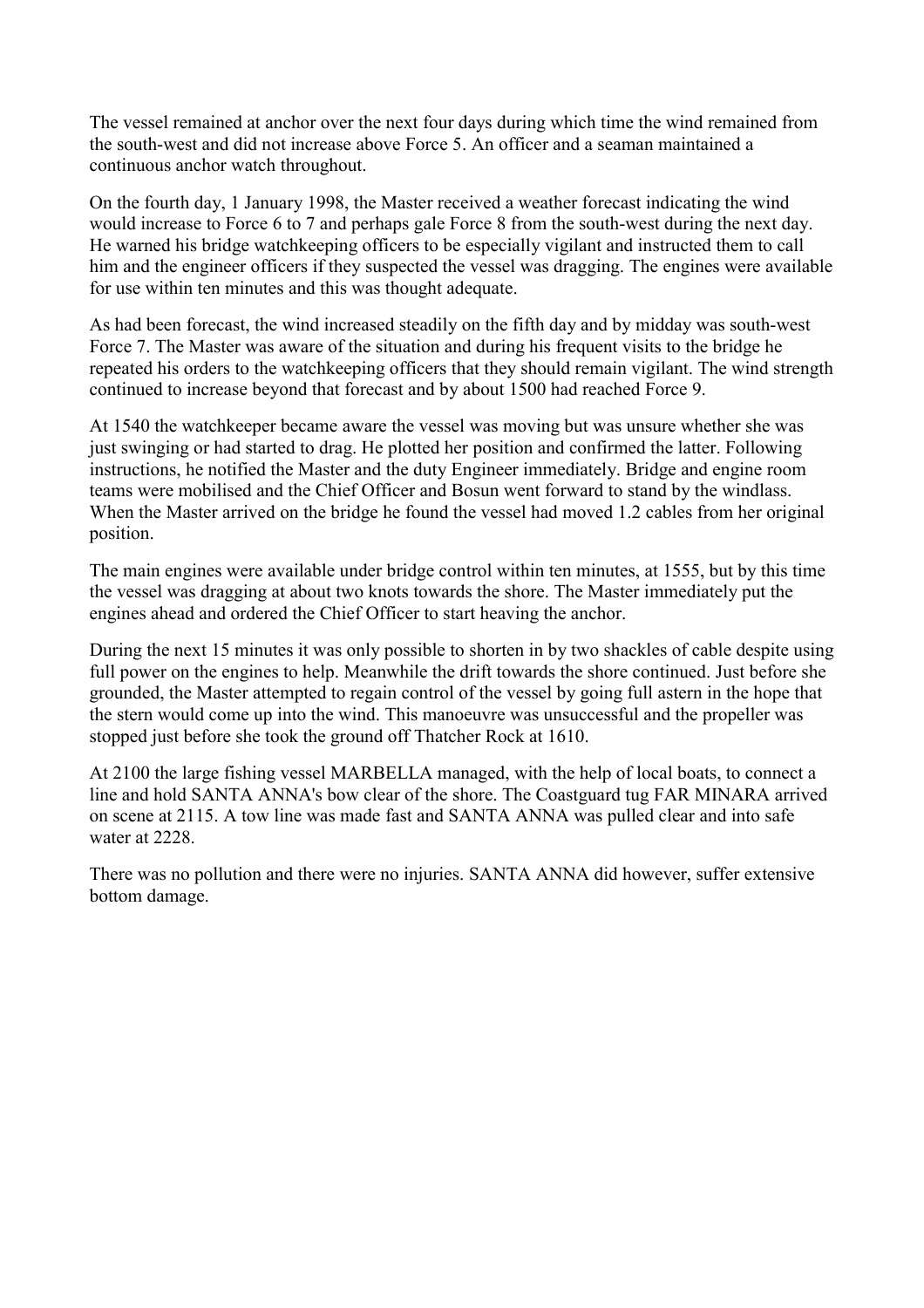<span id="page-13-0"></span>

#### *The Lessons*

1.This incident demonstrates, yet again, the power of the wind and sea.

2.Even the most sheltered anchorage has its limitations in strong winds and this incident demonstrates the effect of south-westerly Force 9 winds on a ship at anchor in Torbay which "affords good anchorage, sheltered from W winds" .

3.When the weather deteriorated beyond that forecast, the Master should have appreciated that additional measures were necessary to ensure the safety of his ship; he was obviously aware from his precautions that his ship could drag in the strong winds. Those mariners who have experienced dragging an anchor will need no reminding that the rate of drift downwind can be frighteningly fast. In this incident it was assessed as two knots. The Master would have been well advised to have had both engines running ready for immediate use and perhaps propelling at slow speed at the height of the storm. He should have considered paying out more cable, letting go the second anchor or leaving the anchorage to ride out the storm at sea.

## **Case 6: Defective Gangway Platform Design**

#### *Narrative*

The ro-ro cargo/passenger ferry BISON of 14,387 GT had just completed berthing and three crew members were preparing to rig the ship's gangway. The gangway platform was hinged at deck level and stowed securely in a vertical position by a retaining pin.

The normal procedure for deploying the gangway platform was for the crew to take the weight of the platform using the gangway hoist, prior to removing the retaining pin. On this occasion, while two crew members were still preparing the hoist, the third removed the pin prematurely. This caused the platform to rotate inboard and trap his right leg.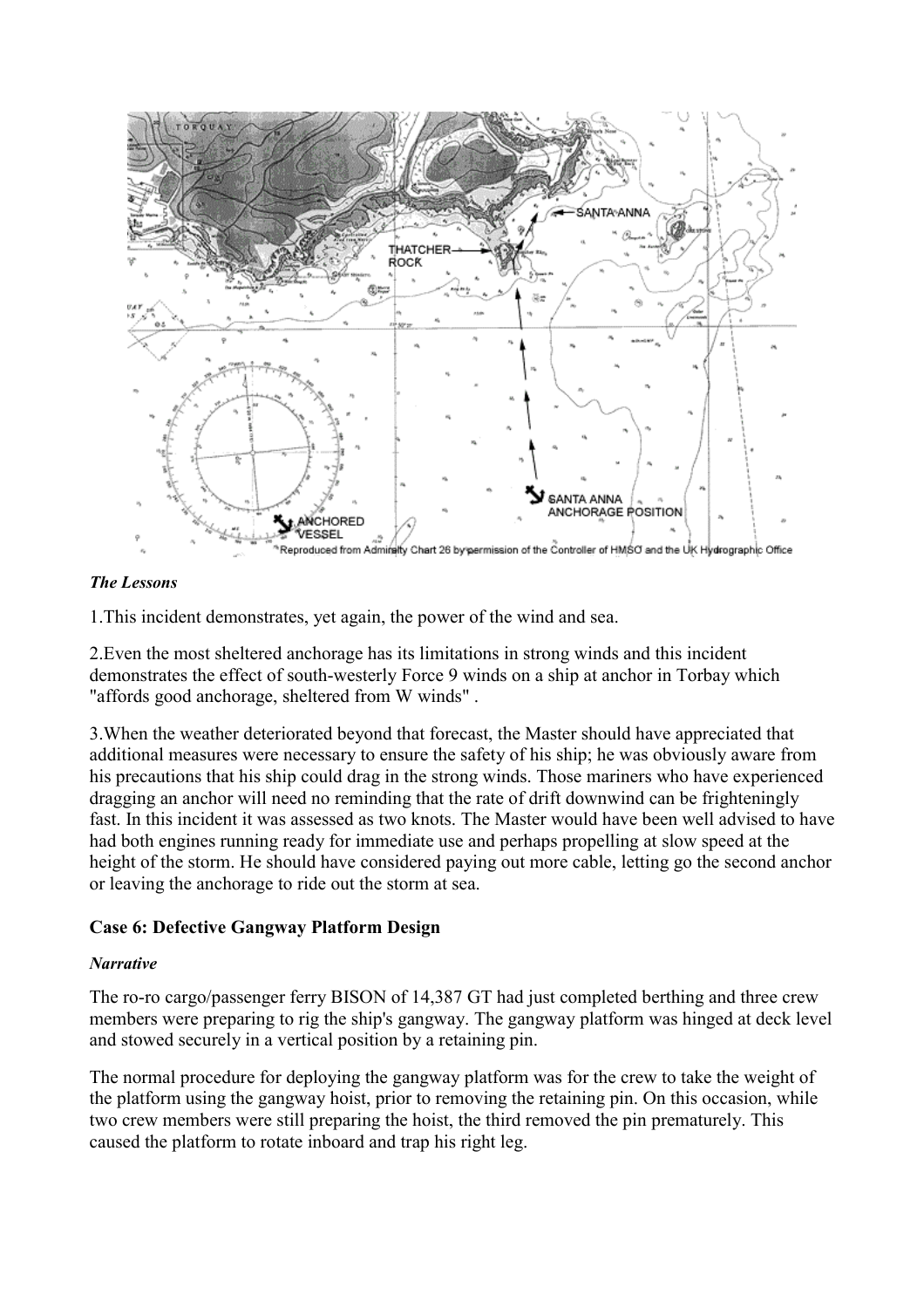<span id="page-14-0"></span>A basic design fault was identified as the result of this accident and the Owners are modifying the platform to prevent it from rotating inboard.

## *The Lessons*

1.Procedures are developed to prevent accidents and should always be followed. When short cuts are taken or the wrong sequence of events is followed, the risk of an accident occurring rises significantly. When a job as commonplace as rigging a gangway in a ferry is undertaken, there is always danger that over familiarity with the procedures may result in carelessness. The standard operating procedure should always be followed.

2.Where the potential consequences of not following the standard operating procedure are particularly hazardous, practical safeguards should be introduced to minimise the danger.

## **Case 7: Fall from Ladder**

## *Narrative*

An engine room rating was given the task of cleaning the surface of a ventilation trunking system in the engine room. At the time of the accident, the rating was working alone from a single ladder, the top rung of which had been placed against a vertical corner of the trunking. The ladder was fitted with rubber feet which, after the accident, were noted to have slight traces of oil on them.

Either the rating lost his balance or the movement of the vessel caused the ladder to slip. The rating fell about two metres to the deck.

## *The Lessons*

1.The use of portable ladders on board ships carries a higher than normal element of risk because of ship movement, wet or oily surfaces, and use by lone crew members.

2.Anyone using a ladder should ensure it is stable and is properly secured before use.

3.The use of safety harnesses secured to a standing part of the vessel is also recommended when personnel are working more than two metres above the deck.

## **Case 8: Complacency during Routine Operation**

*Narrative*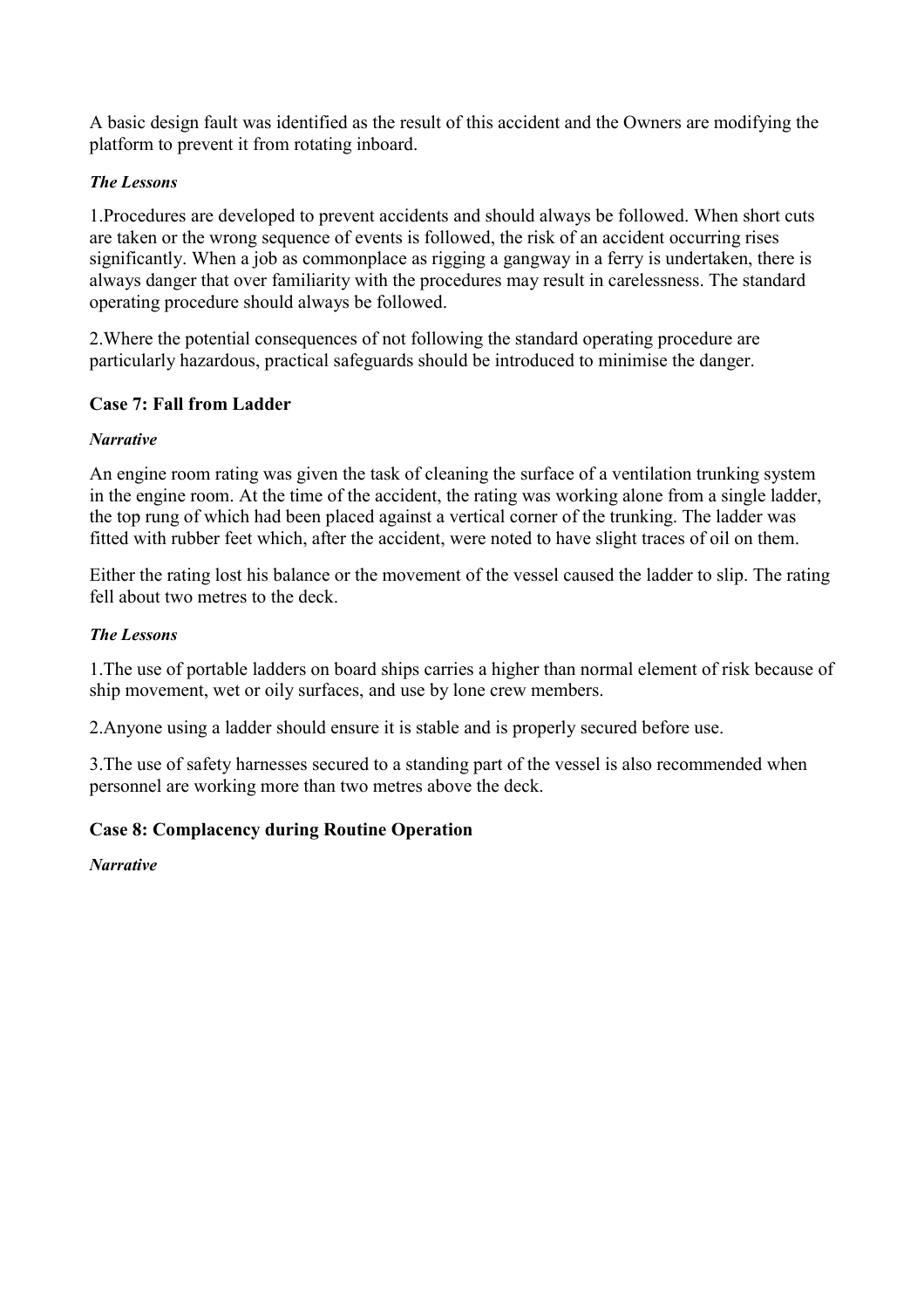<span id="page-15-0"></span>

The ro-ro cargo/passenger ferry SATURN was completing berthing operations alongside a pier at Gourock. Prior to rigging the gangway, it was normal practice for a seaman to throw the safety net ashore from the gangway gateway, which was normally secured in the open position by hooks but, on this occasion, was not.

As the net was thrown ashore, part of it became entangled in one of the gates which caused it to close and knock the seaman off balance. He was caught in the net and fell overboard, landing heavily on a pier timber before falling in the water.

The seaman surfaced and, with the assistance of another crew member, managed to hold onto a pier timber. Both were recovered from the water by a fast rescue craft.

#### *The Lessons*

1.Gates and doors, unless self-closing, should either remain shut or be securely fastened in the open position.

2.Safe working practice during routine operations is dependant upon crew members following the standard operating procedure and remaining alert to the potential dangers

#### **Case 9: Ship's Fires during Refit**

#### *Narrative*

This vessel was alongside having new bridge windows fitted. During this work, three fires occurred causing extensive damage to equipment and cabling. After the incident, a report was prepared by a Director of the Shipping Company which highlights the responsibilities of both Ship and Shore Management when a ship is being repaired in port: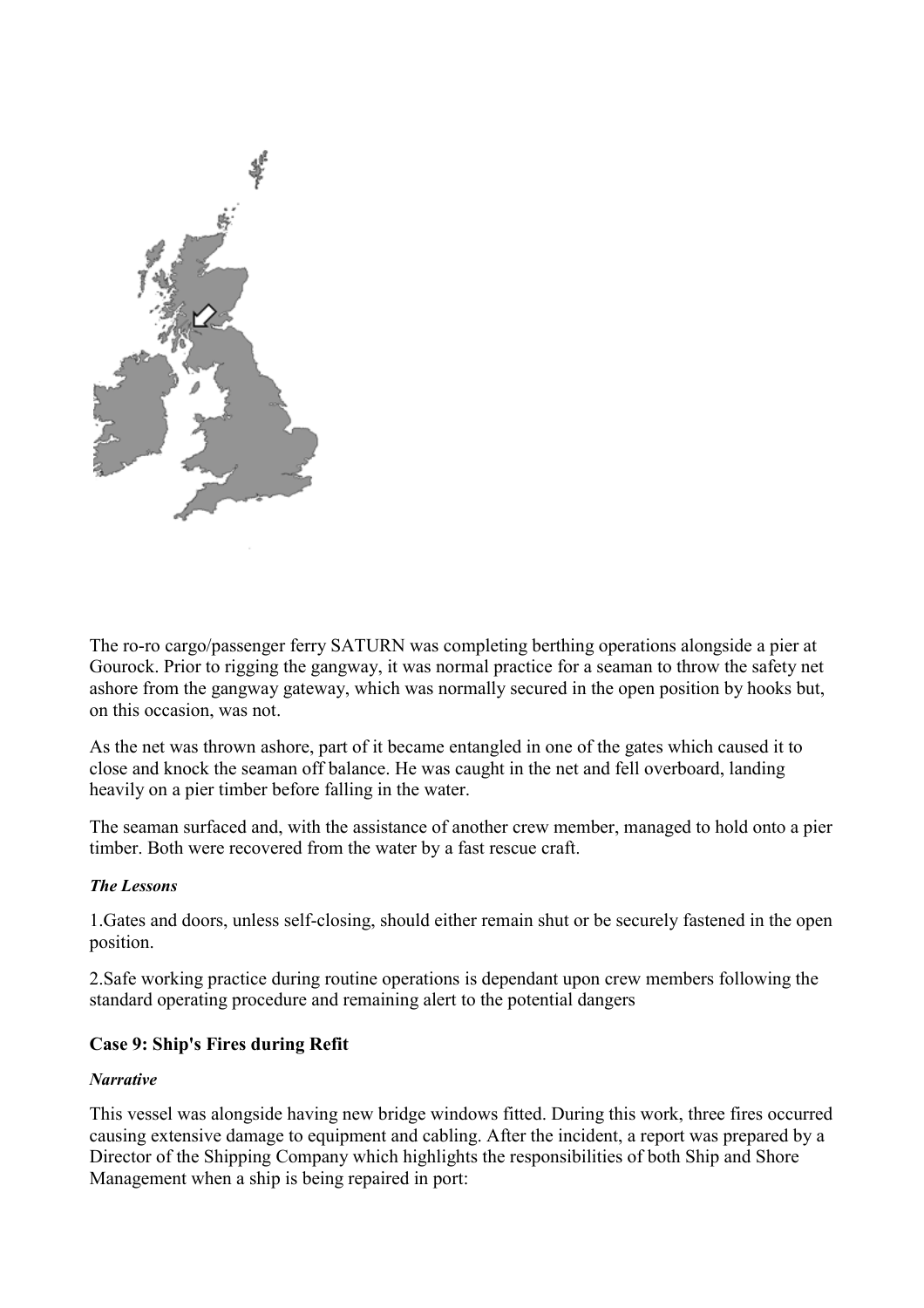Three fires had occurred on this vessel during the space of two days, two within the space of 40 minutes.

The Ship Repairing Group involved were well aware of the dangers of fire during hot work, with the subject being discussed at length during safety meetings and at safety talks.

While every situation is different, there is a duty of care on Management to ensure that the work area is safe.

In this particular case, no thorough examination of the work site prior to starting had been carried out. There were oily rags and debris under the false floor of the bridge. The false floor itself was wood. There were various amounts of paper left in drawers and dropped between consuls and hydraulic fluid left stowed in the bridge. Even after "cleaning" had been carried out after the first fire, debris remained below the false floor and cables remained unprotected.

After the second fire, no additional fire precautions were taken and the fire watcher went for his tea along with everyone else!

The ultimate responsibility for these fires lay with the Yard Management the Ship Manager in charge had a safety qualification, the Safety Officer is trained, and the Chargehand is a member of the Safety Committee. It was concluded therefore that the Management were negligent in:

- i. not ensuring proper cleanliness of the work area
- ii. not ensuring sufficient protection below the false floor
- iii. not ensuring that a suitable firewatch was set for this particular situation

The Ship Owner was advised that while accepting that the repairer has a duty to ensure a safe place of work for his men, and a duty to take care of a vessel under repair, it does not negate the obligations placed on the Master of the vessel or Management Company to ensure that work carried out is done so in a safe manner.

Both the ship's Master and the vessel Superintendent visited the work site on numerous occasions.

At no time did either express any reservations as to the cleanliness of the bridge, neither the paper nor the hydraulic fluid was removed from the bridge prior to hot work starting. No inspection under the false floor was carried out, yet the Master was aware that oily rags may have been present.

In general, there has been a blinkered approach to the work with no responsible person standing up and stopping work while things were made safe. Both Ship Repairing and Shipping Company Management must take aboard the seriousness of this incident and heed the warnings that such incident in the future will result in dismissals for gross negligence.

## *The Lessons*

1.Litter presents a fire risk, can cause people to slip or fall and may conceal other hazards. (Mariners have much to learn from the Kings Cross Underground fire in 1987).Dirty waste, rags, sawdust and other rubbish especially if contaminated with oil are dangerous if left lying about. Sufficient heat may be generated spontaneously within such material to ignite flammable mixtures or even the rubbish itself. (Ref: Code of Safe Working Practices for Merchant Seamen.)

2.Before welding, flamecutting or other hot work is started, a check should be made that there are no combustible solids, liquids or gases below, adjacent to or at the area of work, which might be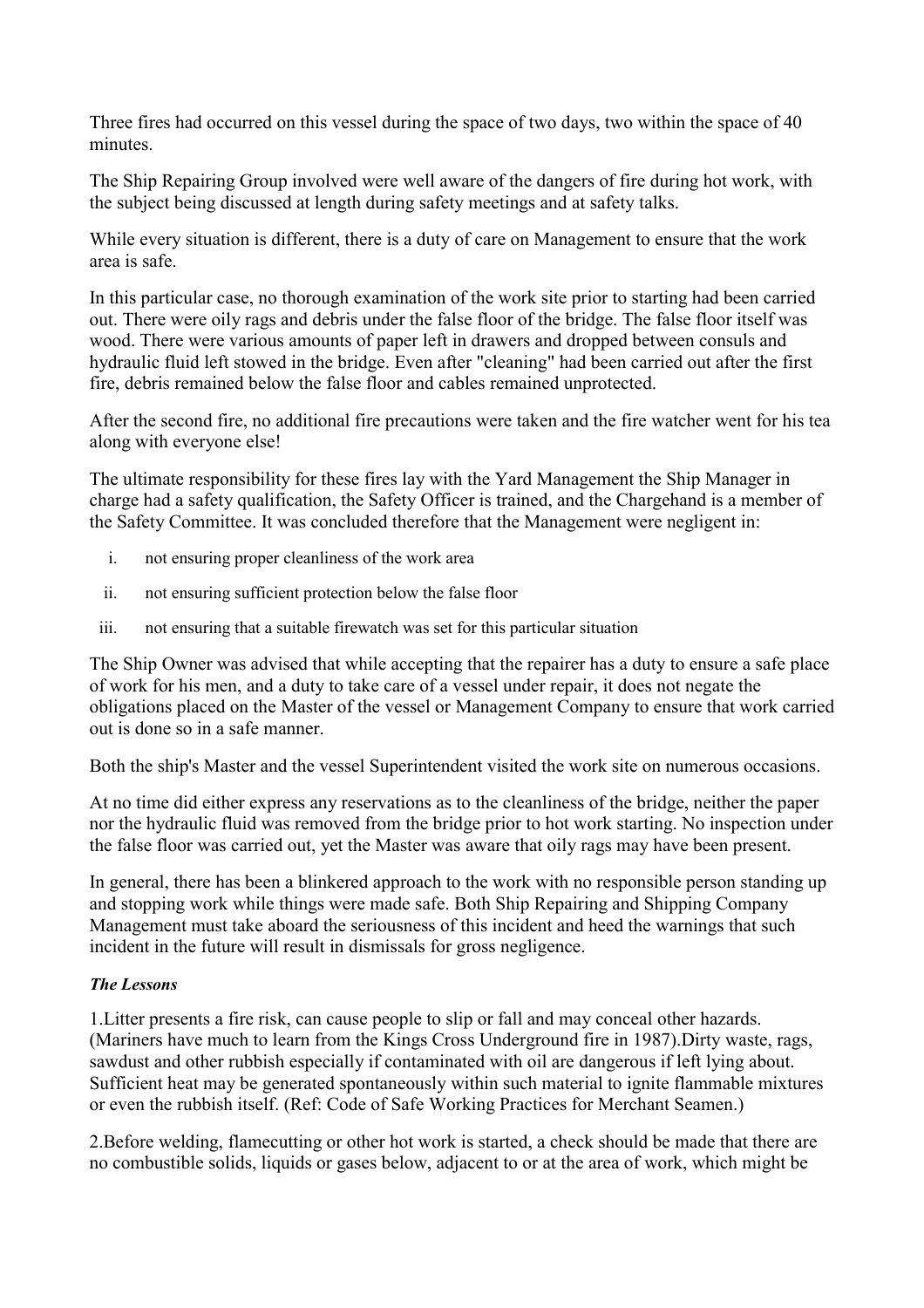<span id="page-17-0"></span>ignited by heat or sparks from the work. (Ref: Code of Safe Working Practices for Merchant Seamen.)

#### *Footnote*

The MAIB reprints this anonymous report for the benefit of all. The lessons are obvious. No matter what your function is on board a vessel, you have a responsibility for your own safety. Whether you are an officer or a rating, cargo working, carrying out maintenance or repair work or just visiting, if YOU have any doubt about what is going on, or if you see a potential safety shortcoming, refer to a senior officer or shipyard official. By doing so you will not put yourself, or those concerned, at risk by impeding or needlessly interfering with the conduct of the work.

## **Case 10: Engine Room Fire in General Cargo Vessel**

#### *Narrative*



The 1970 Russian built, 2,740 GT general cargo vessel MARIA had been lying alongside at Shoreham for several days discharging her cargo using shore cranes.

MARIA was fitted with a "dead front", open back switchboard which was caged to prevent unauthorised access. Early one morning, when only one generator was on load, the engine room lights started to flicker, and smoke was detected in the vicinity of the main switchboard. The generator breaker was "tripped" and the diesel generator shut down.

The Electrician went into the engine room to locate the source and realised that there was a fire in the back of the switchboard. He attempted to unlock the switchboard cage to find the seat, but thick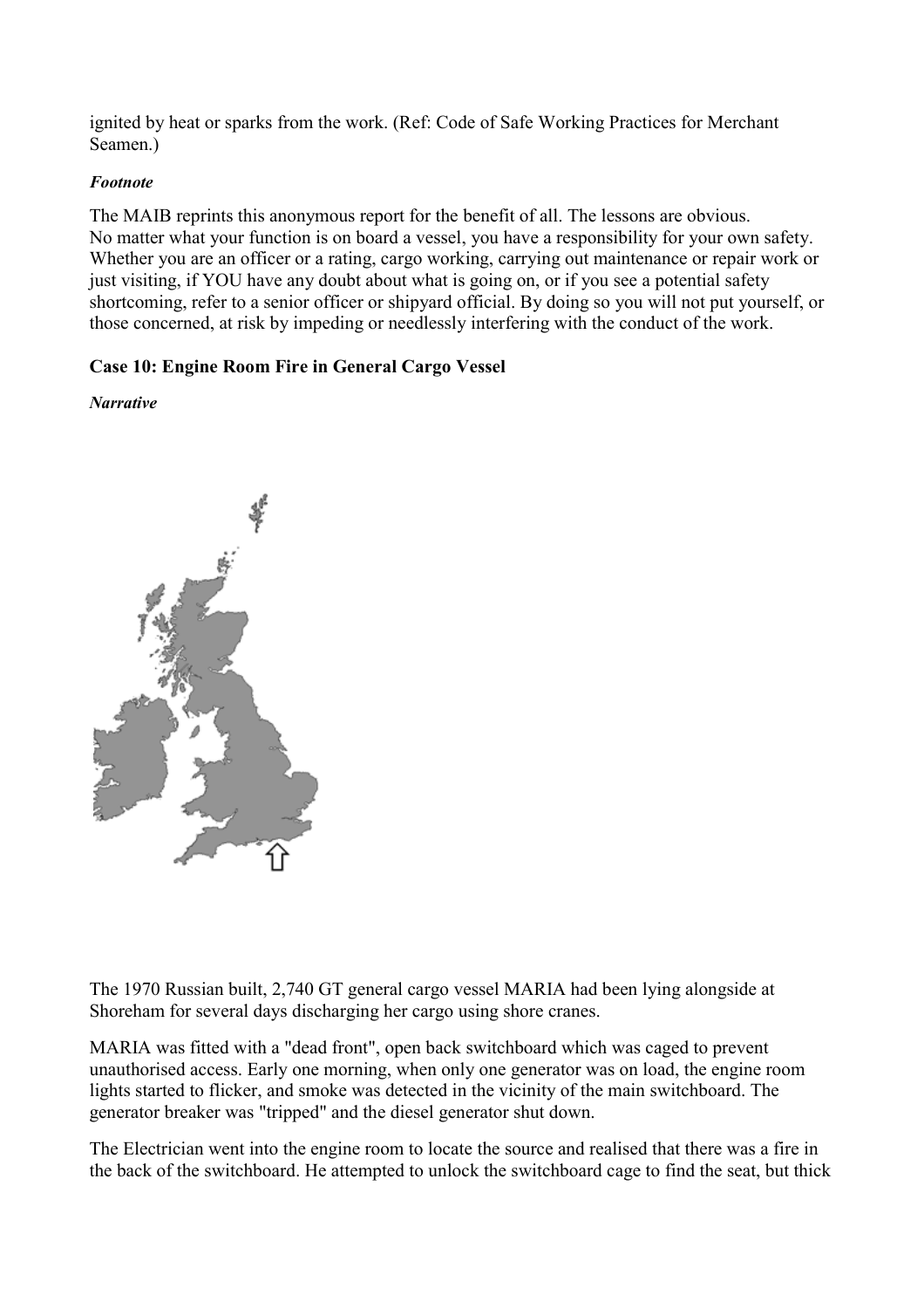<span id="page-18-0"></span>smoke forced him to retreat to the accommodation. The Second Engineer, wearing a SCBA set and lifeline, entered the engine room and, using a CO2 extinguisher, put the fire out. Finding no further evidence of fire or heat build-up, he returned to the main deck and reported the fire was out.

Although the emergency lights were on, the vessel's radio sets were temporarily unserviceable. Those on board decided the only means of calling the emergency services was for the Chief Officer to walk to the nearby pilot station to raise the alarm.

Meanwhile smoke clearance procedures were initiated using all available doors, skylights and deck openings. Within ten minutes, the smoke had cleared sufficiently to enable a normal entry into the engine room to be made.

Shortly afterwards the emergency services arrived and confirmed the fire was out. The Electrician was sent to hospital for a check up.

This switchboard was in three sections, each being connected by manually operated bus-bar connectors consisting of a knife type switch encased in a metal box and operated from the rear of the switchboard. The fire had started in one such connection switch and spread to another. Looseness in the bus-bar connecting mechanism allowed movement between adjacent faces of connecting bus-bars. This in turn led to arcing and the ignition of dust and oil particles in the immediate vicinity, which provided sufficient fuel for smouldering combustion to continue for some time.

## *The Lessons*

1.Switchboard equipment should be inspected regularly according to manufacturers' recommendations or maintenance procedures. Connections should be systematically checked for good connecting surfaces and tightness.

2.Switchgear should be cleaned at regular intervals and any build-up of oil saturated dust removed. All contact surfaces must be kept clean and dry.

3.Fire teams should consist of at least two people, one to fight the fire, the other to provide a safety back up in the event of difficulties.

4.Instructions and name tags on the principal items of machinery and associated drawings must be in a language clearly understood by all crew members.

5.Duty watchkeepers in port should make themselves familiar with the procedures for calling the emergency services, including the location of the nearest shore communication point.

## **Case 11: Fire in Engine Room of Ro-Ro Vessel**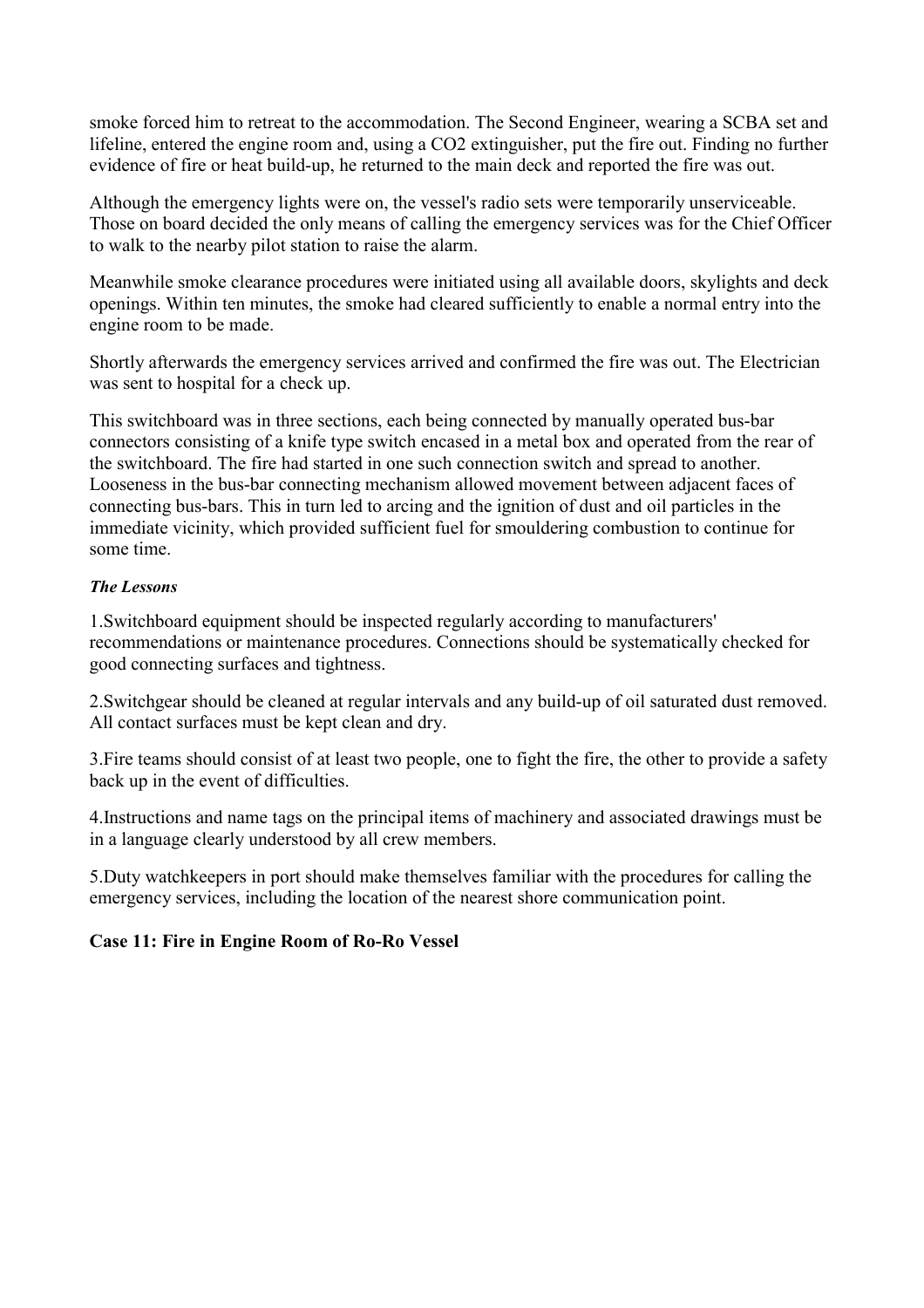

#### *Narrative*

The ro-ro vessel LION was approaching Larne harbour entrance. Stand-by had been rung and the Chief, Second and Third Engineers were in the Engine Control Room (ECR). Both main engines were operating, with electrical power being supplied by the starboard shaft generator. The port diesel alternator was running in the stand-by mode. As the vessel was about to enter harbour, a fire broke out on top of the starboard main engine. The manual fire alarm was sounded and both the Chief and Second Engineers rushed into the engine room, leaving the Third Engineer in the ECR. The Chief Engineer collected a hand-held dry powder extinguisher, while the Second Engineer went for the foam engine.

The Third Engineer, seeing the fire develop rapidly, correctly shut down the starboard main engine, causing a momentary blackout. The emergency generator started immediately, restoring partial electrical power, while the Third Engineer attempted to bring the port diesel alternator on line. Meanwhile the fire was extinguished and the bridge informed that, although only the port main engine was available, the engine room was safe for entering harbour.

While the engine room staff were handling the emergency below, General Emergency Stations was sounded and the main fire party assembled with fire suits and SCBA sets. The support party went forward to stand by the anchors. The emergency lasted for about 30 minutes and LION berthed successfully using one main engine and a thruster, aided by two tugs.

The fire was caused by fuel leaking from the supply pipe to No 2 unit fuel pump on the starboard main engine. Two pump securing screws had fallen out, allowing the pump to become loose enough for the "O" ring seal to blow out. The leaking fuel was then ignited by the hot surface of an indicator cock close to the fuel leak.

The Chief Engineer suffered a minor injury caused by dry powder entering his eye.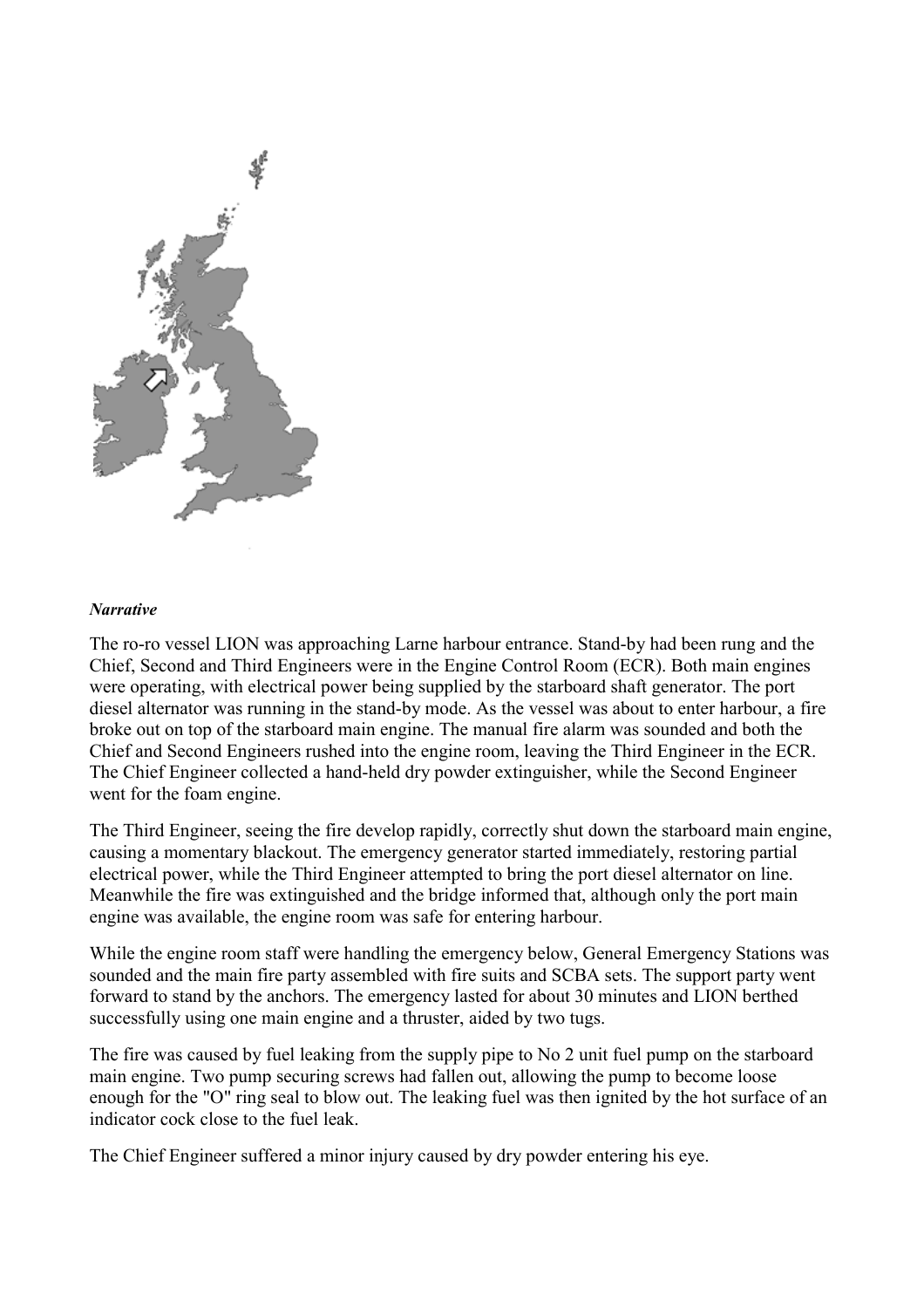<span id="page-20-0"></span>During the subsequent investigation it was found that the two missing screws were only 20mm long and not the correct 25mm. It was also found that no locking washers had been fitted.

#### *The Lessons*

1.This accident demonstrates very clearly how even a small oversight in maintenance routines can have major implications at a later stage.

2.When overhauls are carried out on ANY machinery, all spare or replacement parts used MUST conform to the proper specification. Regular and systematic checking of all nuts and bolts fitted to fuel oil pressure systems is ESSENTIAL.

3.Wherever possible, hot surfaces should be insulated; in this case insulating covers were not originally provided for the indicator cocks. Following the incident, covers were provided.

#### *Footnote*

The successful outcome of this emergency shows that good training, supplemented by sensible teamwork exercises, can produce the safe, confident handling of emergency situations.

## **Case 12: Accident caused because No Gangway Provided**

#### *Narrative*



The 671 GT coaster HOO VENTURE was secured alongside a shipyard quay at Rochester. An approved gangway was available on board but the Master had given instructions for it not to be rigged. The Master signed off and went home leaving the Mate in charge of the ship.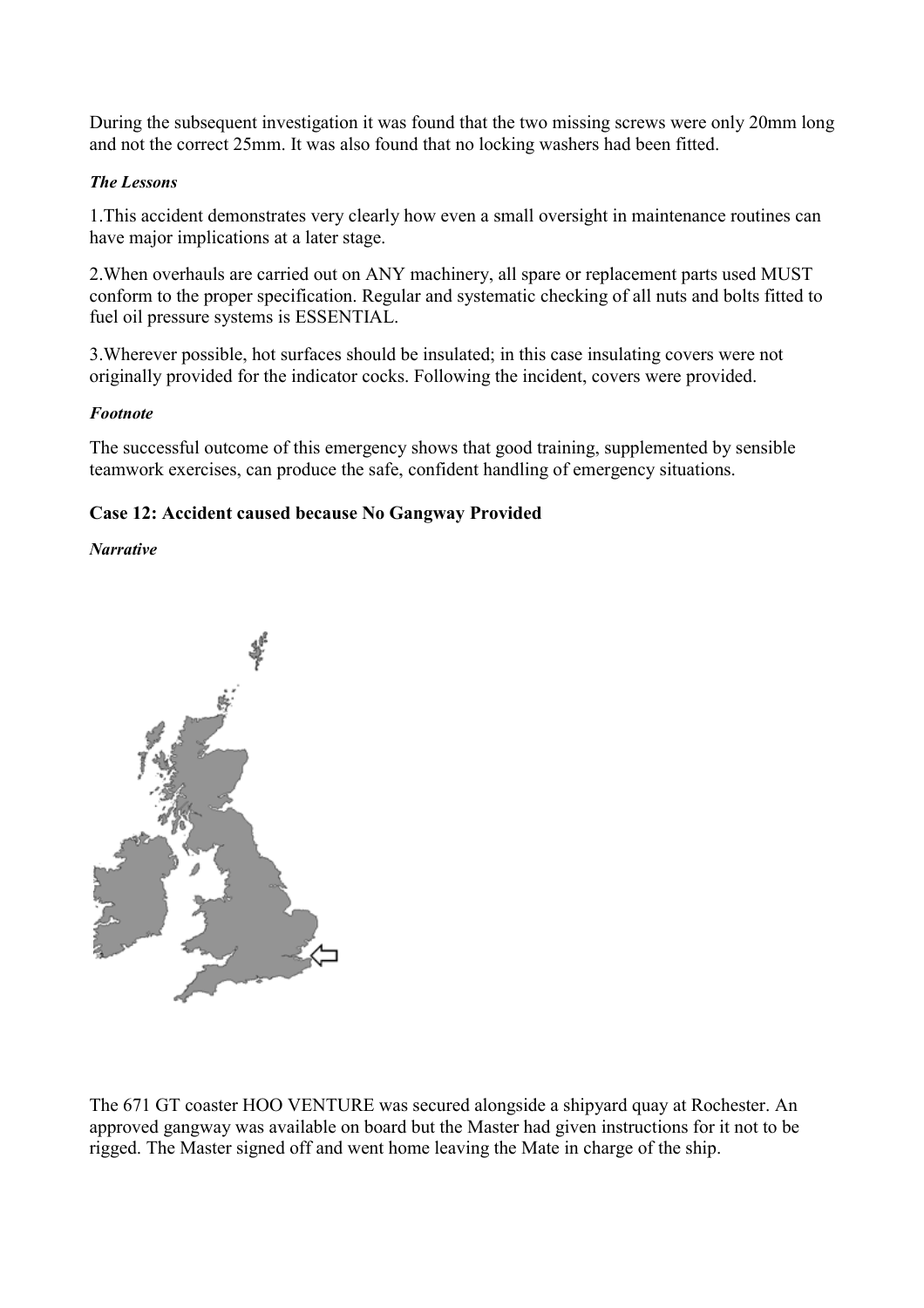<span id="page-21-0"></span>The Mate did not countermand or change the Master's instructions. Some time later he was returning to the ship and found the main deck almost level with, and about 1.5 metres off, the quay. He attempted to step from the quay onto the main deck but slipped and fell between the vessel and the quay. He landed in mud at the bottom of the dock.

#### *The Lessons*

1.A gap of 1.5m between vessel and quay is more than sufficient to cause an accident if no proper gangway is fitted. So is one of 0.5m or even less.

2.An approved gangway was available. Not only was it not used but the Master had taken a conscious decision not to use it. He is not the first to do this and is probably not the last but the consequences of not doing so should be foremost in every Master's mind. Next time somebody might be killed.

3.A Master's responsibilities include making sure that safe access is maintained at all times, no matter how tempting it is to do otherwise.

#### *Footnote*

The MAIB receives a number of accident reports involving gangways. Sometimes they are not rigged at all as in this instance, or incorrectly rigged. Several people have been killed as a result and many more injured. Safe access is a prime responsibility of masters and anyone invited to use a gangway which is manifestly unsafe should not do so until the problem has been resolved.

## **Case 13: Overtaking Ferry fails to Give Way**

### *Narrative*

A cruise ship was on an overnight passage in the Mediterranean Sea. The weather was favourable with good visibility.

At 0400, she was approximately ten miles south-west of the Greek island of Mykonos and was heading 064° at 17.5 knots. There was some traffic in the vicinity but passing clear.

At about 0410, the Officer of the Watch (OOW) became aware of a ferry closing on the starboard quarter on a heading of approximately 024° at 21 knots. The OOW judged the ferry was coming up from a direction of more than two points abaft the beam and was, therefore, the give-way vessel. The ferry's closest point of approach (CPA) was assessed as 0.1 mile ahead.

The OOW monitored the situation thinking the ferry would probably alter course to port and pass astern. As the situation developed it became apparent that this was not the ferry's intention; course and speed were being maintained.

As the ferry approached the starboard beam, the OOW changed to manual steering and gave five short and rapid flashes on the signalling lamp. The ferry maintained her course and speed. At 0430 the OOW decided to stop to allow the ferry to pass ahead and called the Master at the same time. Within a minute the Master arrived on the bridge and the OOW reduced propeller pitch to zero. By this time the ferry was approximately five cables off the starboard bow. The OOW then applied astern pitch and the ferry crossed ahead at a range of about three cables.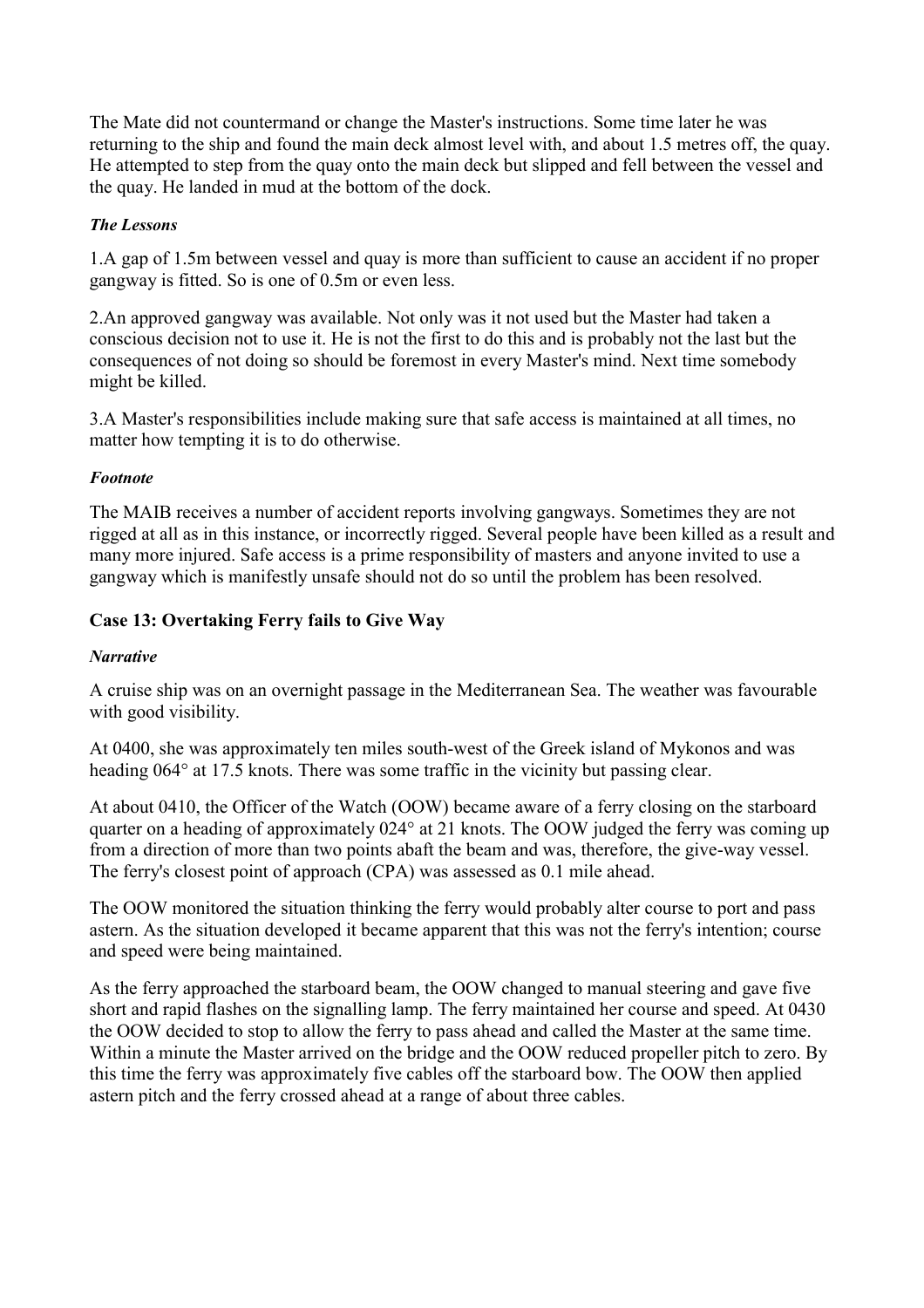#### <span id="page-22-0"></span>*The Lessons*

1.Officers of the Watch who consider themselves to be in the stand-on vessel should never assume the give-way vessel will comply with its obligations under the Regulations for the Prevention of Collisions at Sea (Colregs).

2.Vessels approaching from a relative bearing about two points abaft the starboard beam have taxed OOWs for generations. There is often doubt as to whether they are overtaking or crossing. In such cases both compass bearing and range should be monitored with care and the slower vessel should exercise extreme caution. It should never be assumed the OOW in the vessel to starboard has considered himself to be overtaking.

3.When a vessel is in any doubt as to whether she is overtaking another, she is required by Rule 13 of the Colregs to assume that she is the overtaking vessel and act accordingly.

4.The OOW was faced with a difficult situation which many mariners will have experienced. Although every master will require his officers to report to him in different situations, the best officers are those who instinctively call the master in good time to enable him to assess a developing situation before it is too late.

## **Case 14: Mistaken Identity**

#### *Narrative*

The 2,000 GT general cargo vessel PAMELA EVERARD was bound for Uddevalla on the west coast of Sweden in ballast. It was dark and visibility was good. She was not carrying, nor was required to carry, a pilot. The planned passage involved her having to navigate between various islands through deep water channels marked by buoys and beacons, many with sector lights.

On reaching a position two cables south-west of the island of Astol, the vessel altered course to starboard to pass between the islands of N Menholm and S Menholm, to follow the track best suited for navigation at night. Although narrow, the channel is marked by two sectored lights, one preceding the other. The first light, at the western end of the small island of S Menholm, was Fl(2) WRG with the white sector marking the safe channel. Beyond it, to the east, lay the second light at Algo, with a characteristic of QWRG with, again, the white sector light indicating the safe channel to the north of S Menholm. Vessels have to make a dog leg to port to progress from the first to the second channel.

When PAMELA EVERARD lined up to pass between the two islands, the Master incorrectly identified the closer Fl(2) as that of the more distant quick flashing white sector light of Algo and assumed he had clear water until the next alteration of course. Very shortly afterwards he realised the light ahead, which he was using as a heading marker, was extremely close.

Uncertain of his position the Master put the engine full astern. His remedial action could not avoid grounding on rocks off the island of S Menholm but it did limit the damage.

#### *The Lessons*

1.This was a classic case of light mis-identification. Navigating inshore in waters such as are found in the Swedish archipelagoes, demands very careful preparation and immense concentration. Many of the channels are narrow and are marked with sector lights. There is little room for error and even the slightest mistake can lead to a vessel grounding. The echo sounder will give little or no warning of shoaling water or rocks ahead.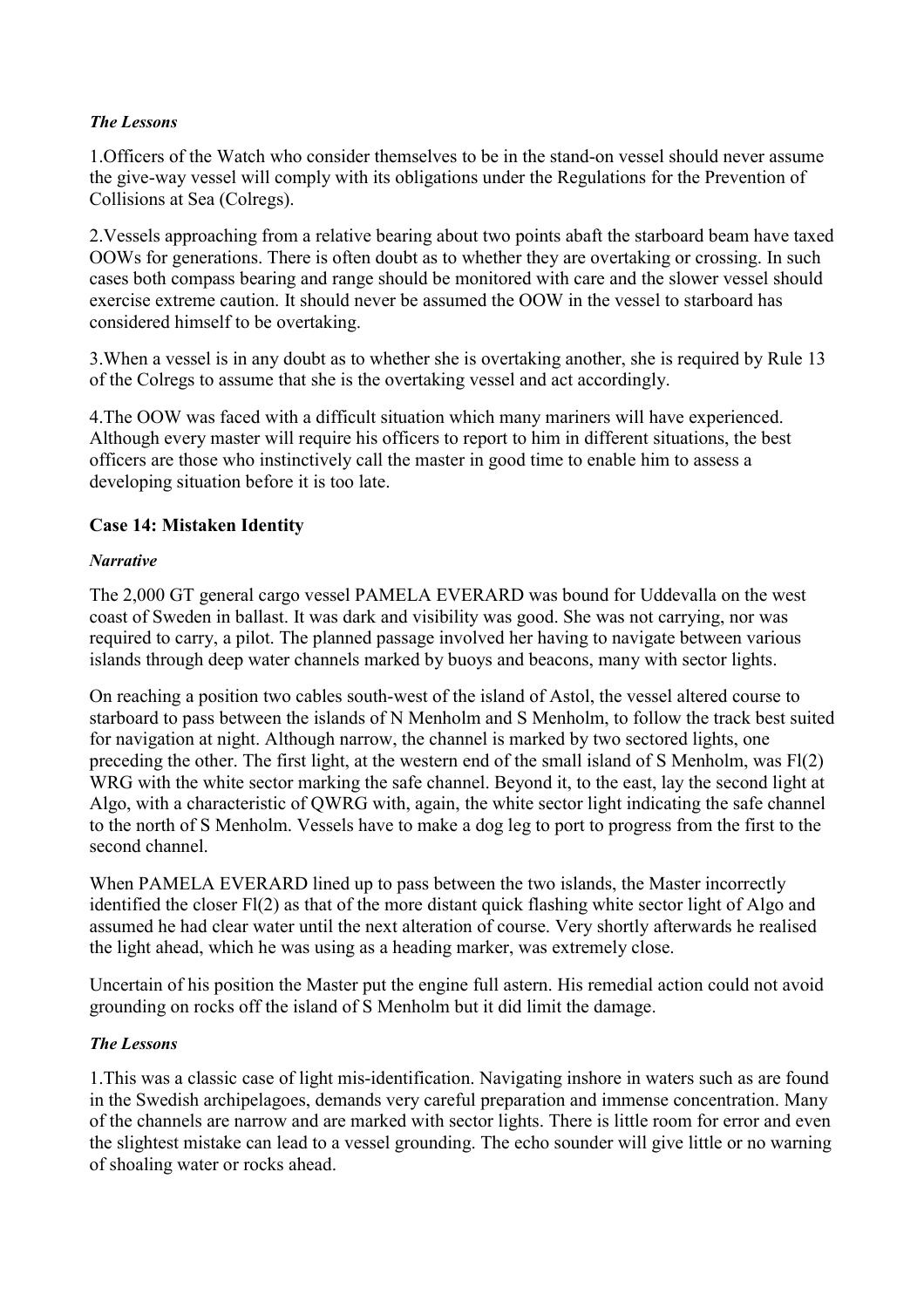<span id="page-23-0"></span>2.Careful preparation lies at the heart of pilotage in inshore waters. The largest scale charts should be studied together with the Sailing Directions and a passage plan drawn up in advance. The hazards on each leg should be identified and clearly marked on the chart in use.

3.Execution of such pilotage requires conscious decisions on manning, methods of navigation and a very careful check on the vessels progress. Navigating by eye is an acceptable procedure for those very familiar with the waters in question but, unless supported by an alternative means of establishing the vessels position, is a high-risk method for those who are not.

4.One officer should dedicate himself to the safe navigation. Each leg of the passage should be planned and marked on the largest scale chart. He should know the characteristics of each anticipated light and positively identify it before committing the ship to the next stage of the passage. Whenever more than one light is visible ahead at the same time, he should make absolutely certain he knows which is which. The conscientious navigator will calculate the time he will be on each leg and can advise whoever has the con on the anticipated time of wheel-over to the next course.

5.If in doubt about the vessels safety, way should be taken off and the position fixed before proceeding further.

## **Case 15: Interaction during Tow Line Connection**

*Narrative* 



The tug THUNDERER was preparing to secure her tow line on the starboard bow of an arriving passenger/cargo ship at Greenock. The ship was proceeding at approximately five knots with a Force 5 to 6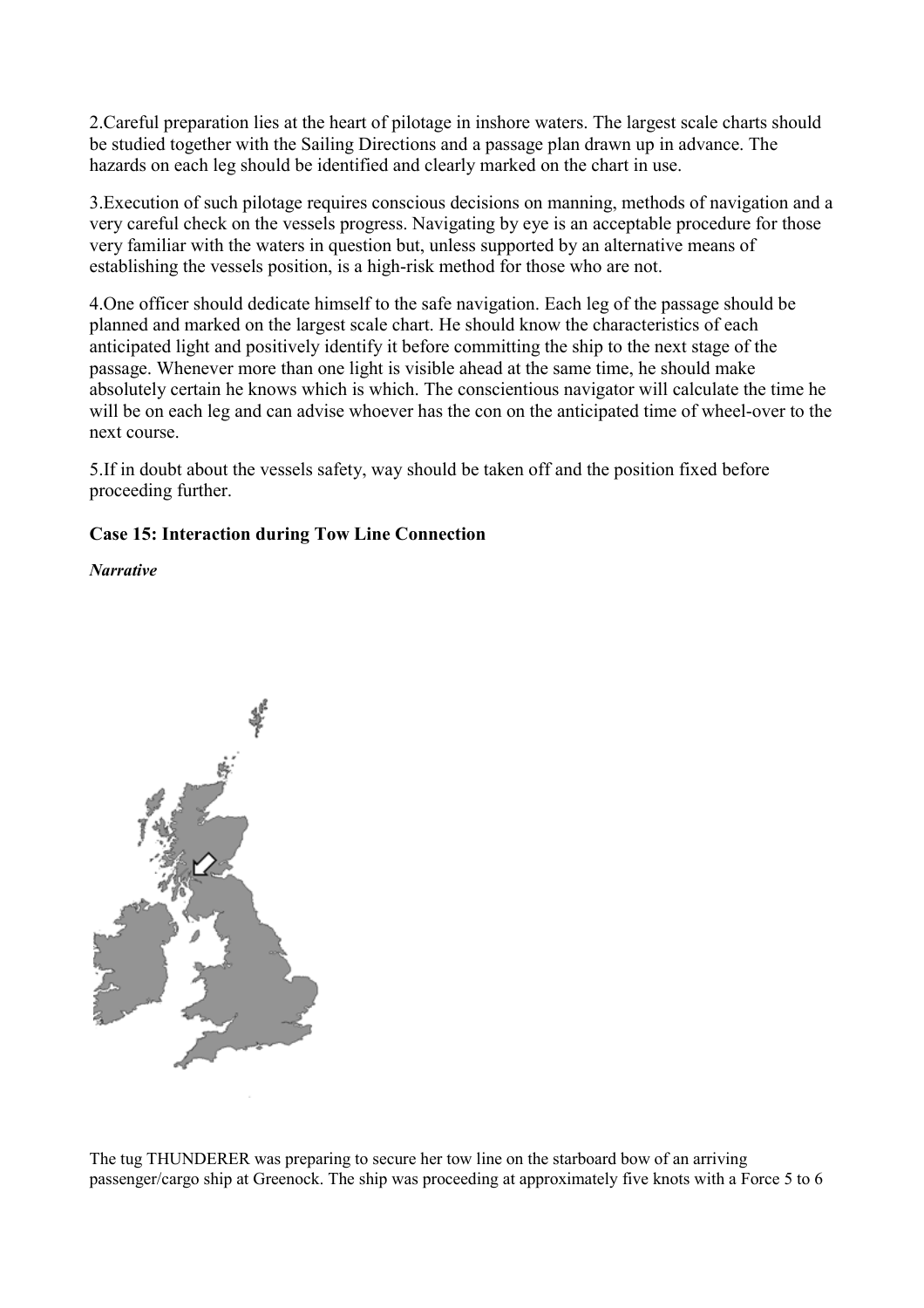<span id="page-24-0"></span>wind on her port bow. The tug approached the starboard shoulder and passed the end of the tow line to the ship by heaving line. The Tug Master was operating the engine controls on the port bridge wing while the Mate was on the wheel.

While the tow line was being made fast on the ship, the Master maintained the tug's position relative to the ship. This involved decreasing engine speed initially but, as the distance between the vessels began to reduce rapidly, he had to correct the rate of closing by increasing engine speed to full and ordering hard to starboard.

Despite his actions the ship's stem hit the tug's port quarter causing it to swing to port with the result that the tug lay alongside the port bow of the ship facing aft. The Tug Master put the engine astern to ease the load on the tow line which was then released by the ship's crew.

#### *The Lessons*

1.Tug masters probably have more experience of the effects of interaction between vessels than any other type of mariner. They will be acutely aware of the dangers associated with manoeuvring in the close vicinity of large vessels bows. As this Tug Master discovered to his cost, a moment's miscalculation can lead to events getting out of hand. Quick thinking and immediate remedial action probably saved an awkward situation developing into something more serious, but the potential danger of interaction occurring during the connection of a tow line should never be underestimated.

2.Where possible, a tow line should be connected only when the ship is proceeding at very slow speed, in accordance with the advice promulgated in Merchant Shipping Notice No M.930.

## **Case 16: Bow Visor Damage on Large Ro-Ro Passenger Ferry**

*Narrative*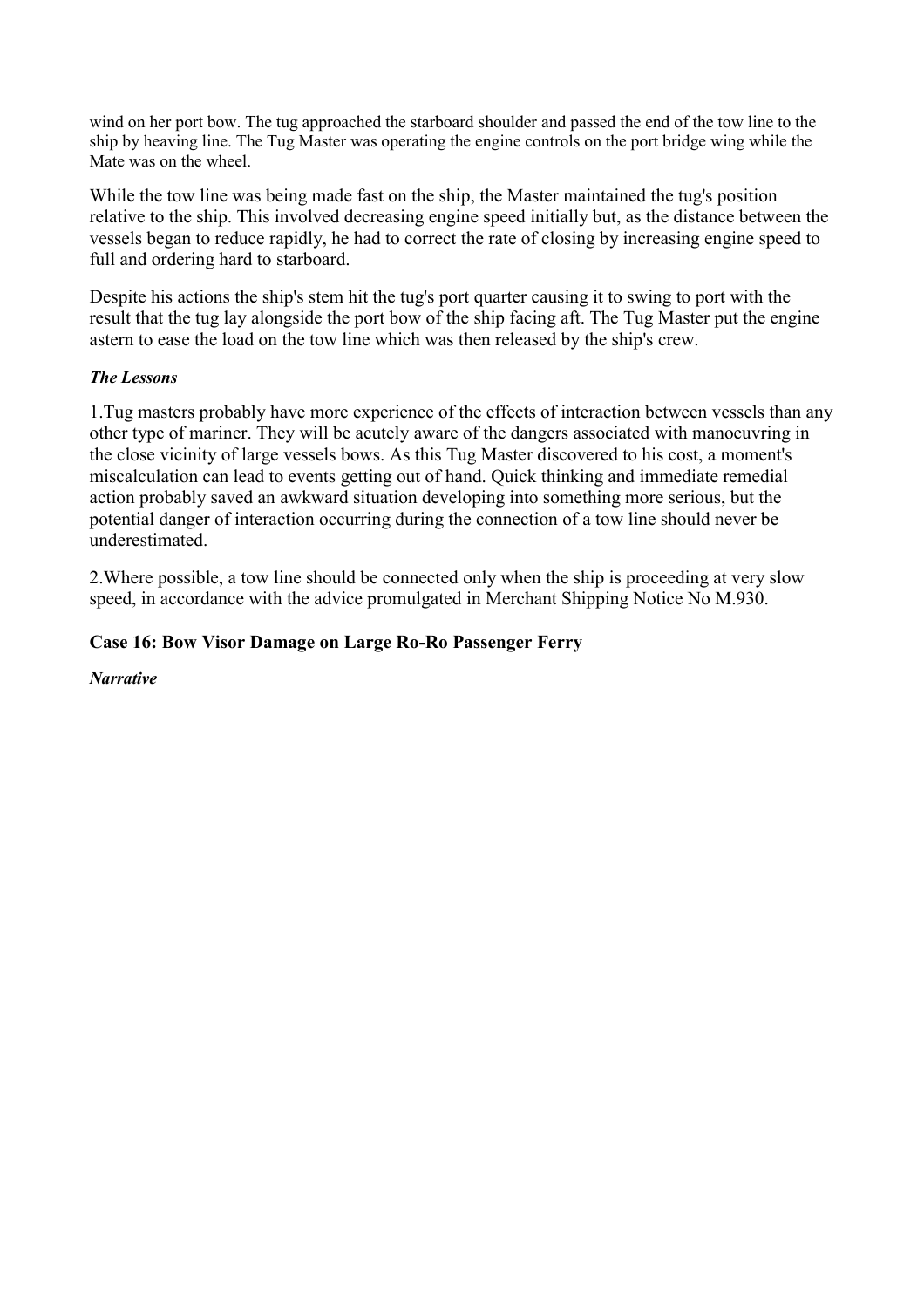

A large, modern ro-ro passenger ferry was making a routine voyage across the English Channel in winter. During the crossing, which was made in heavy weather, the ferry was struck on the bow by a very large wave. An inspection forward was made immediately but revealed nothing untoward. The voyage was completed and the passengers and their vehicles disembarked without further incident. Some two hours later, with the ferry reloaded in readiness for the return voyage, it was found that the bow visor could not be closed properly. Closer examination showed that the visor had been badly dented on the starboard side and that two of its securing devices had been pushed out of alignment to prevent closure. The extent of the damage meant the ferry had to be withdrawn from service and repaired.

The function of the bow visor is to prevent seas directly impacting upon the two sets of doors which maintain the watertight integrity of the ship.

#### *The Lessons*

1.Apart from the necessity of designing and building bow visors capable of taking on heavy weather, two crucial lessons emerge from this incident; an awareness of how to handle vessels in such conditions and the need to carry out a meticulous inspection for possible damage as soon as possible after encountering heavy seas.

2.Other accidents have alerted ship designers and shipbuilders to the necessity for strong visors to cope with heavy seas. These have resulted in significant improvements to the structures involved.

3.An awareness of the forces involved when steaming into heavy weather must always be foremost in the minds of the watchkeepers charged with the safe operation of such vessels. Weather conditions in the English Channel in winter can be severe, especially when strong winds have been blowing from the same direction over several days.

4.When viewing the elements from the comfort of the enclosed bridge of a large modern ferry with substantial power to hand, it is all too easy to be lulled into a false sense of security. An instinctive feel for when to slow down before sustaining any damage is an essential requirement for any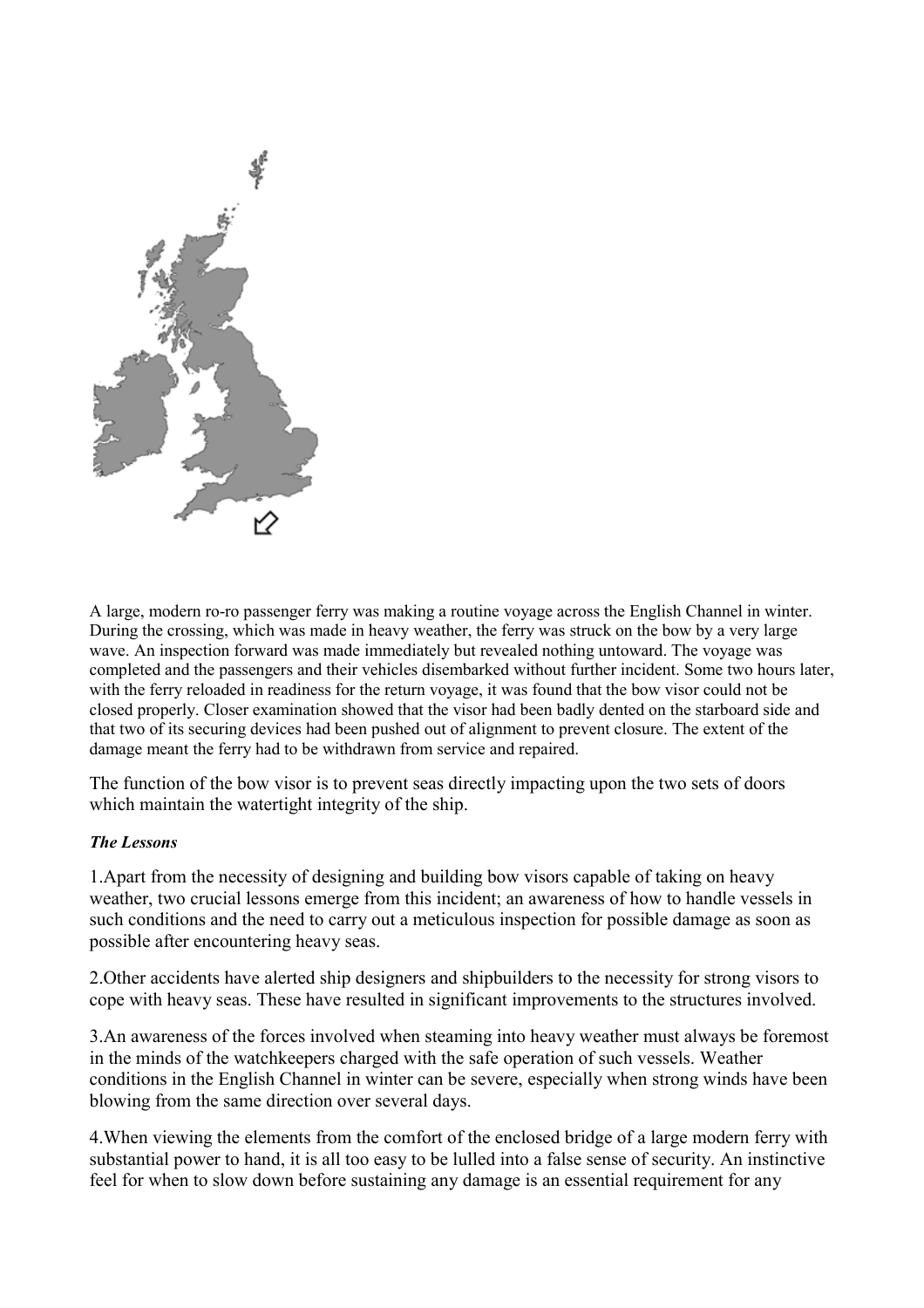<span id="page-26-0"></span>watchkeeper. While most mariners can recognise the dangers of slamming, the power of heavy seas is still underestimated by some officers and this incident will serve to remind them that large waves can still damage large powerful ships, even on short sea crossings.

5.Junior watchkeepers should never hesitate to call the master should they have any doubts about the wisdom of remaining at passage speed, especially on emerging from the lee of the land. Notwithstanding commercial pressures to maintain schedules, no operator will be pleased if his vessel has to be withdrawn from service to repair voyage damage caused by bad weather. Ships are designed to operate in bad weather but they must be handled sensibly.

6.Whenever bad weather is encountered, the external structure including the bow visor, should be carefully examined on completion of the voyage. It is recommended that such inspections are recorded in the deck log.

## *Footnote*

The ferry's bow visor had been damaged by heavy weather on a previous occasion. Some weeks after the incident the bow visors of this vessel, and a sister, were repaired and modified to meet the latest requirements of the International Association of Classification Societies (such requirements having been developed following the tragic loss of the Scandinavian ro-ro passenger ferry ESTONIA in September 1994).Since these repairs were made both vessels have operated in all types of weather without further damage to their visors.

## **Case 17: Seaman Trapped when Handling Screens on board a Suction Dredger**

#### *Narrative*

Two seamen were working in the screen box of the trailing suction dredger ARCO TYNE. The function of a wire cargo screen is to separate sand from stone, and handling screens is a routine feature of this type of dredger's activity. On this occasion there was a requirement to replace screens. One of the seamen went to collect them from where they were stowed, on end, with a single lashing retaining them against the hand railings, on both sides of a narrow walkway. The removal of the replacement screens involved standing between the two stows while the lashing was undone.

While this was being done the ship rolled, causing all eighteen screens in the bundle to topple onto the seaman. With his back to the screens on the other side of the walkway, he found himself trapped by their weight. They were crushing his chest and making breathing difficult. His colleague immediately went to his aid but had difficulty in removing all the screens by himself. Assistance was sought and provided but not before the injured seaman had stopped breathing. Mouth-to-mouth resuscitation was initiated by the Second Officer and, after the fifth breath, the casualty started to breath again. He was subsequently airlifted to hospital where he was found to have three broken ribs.

## *The Lessons*

1.This was a very basic accident, variations of which can, and do, occur in any type of vessel. The seeds of this incident were sown long before the event by the established practice of stowing large numbers of screens together with nothing to hold them in place once the single lashing is released.

2.Wire cargo screens should be stacked and lashed securely in manageable numbers.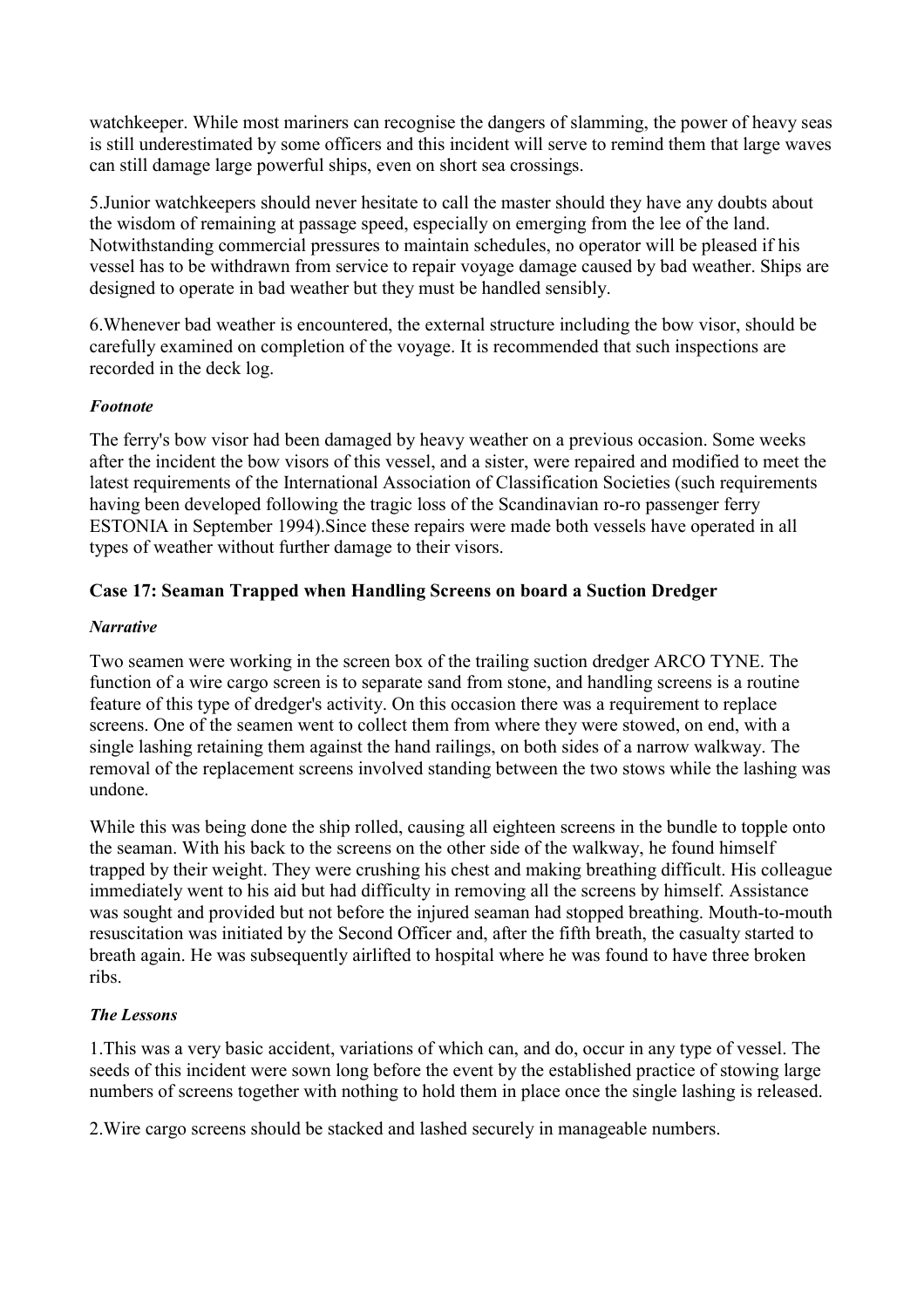<span id="page-27-0"></span>3.Even a gentle roll will dislodge an unsecured cargo or ship fitting. In this instance a long swell was running with a reported height of 1.5 metres. The wind was Force 3.

4.A man's life was almost certainly saved by the prompt application of mouth-to-mouth resuscitation.

5.Many shipboard accidents can be prevented by assessing the risks involved before undertaking any routine or unusual activity. By thinking through the consequences of an intended action and applying the "what if" rule may well save a serious injury and even a life. Any seaman should be capable of carrying out such an assessment.

#### **Case 18: Crew Member Lost Overboard from a Small Coaster**

#### *Narrative*

A small general cargo vessel, BURHOU I of 674 GT, was on passage from Cherbourg to St Helier, Jersey, with a full cargo of marina pontoons stowed in the hold and on top of the hatch covers. Five crew members including the Master were on board. It was daylight; the wind was west-southwesterly force 5 and a moderate, confused, sea was running.

Each pontoon was 12 metres long, 2.5 metres wide and 0.75 metre deep. Those stowed as deck cargo were stacked up to four high, with the three top layers secured together with nylon binding. The whole deck stowage was secured with a combination of ratchet straps and chains. At the forward and after ends of each batch, ratchet straps had been led diagonally across the ship from the corners of the top three layers and made fast to securing points, either on the deck or on the hatch covers. Only the two extreme forward and after ends of the bottom layer had been secured.

Once past Cap de la Hague, the Master chose not to take the direct route to St Helier, but made for the Big Russel channel between the islands of Sark and Herm. Had he taken the direct route to Jersey, the seas would have been on the beam. By taking the indirect route, the seas were on the starboard bow, making the movement of the ship more comfortable.

Shortly after leaving the channel, the ship encountered confused seas. On the bridge, the Master and Mate noticed that the bottom layer of pontoons of the after and amidships batches had moved to port by about 300mm. The Mate and the two seamen went on deck to tighten the ratchet straps. As no seas or spray were being shipped, waterproof clothing and lifejackets were not worn.

One seaman climbed onto the hatch on the starboard side to tighten the straps of the forward end of the after batch of pontoons. He was standing in the small space created by the pontoons that had shifted and was observed by the Mate, who was walking forward. The Mate then crossed to the port side, where the second seaman was already working. At about this time the ship began to roll more heavily causing the pontoons to shift again.

Moments later, the Master heard a shout and, looking out of one of the aft facing windows of the wheelhouse, saw a seaman in the sea astern of the ship waving his arms above his head. The Master moved the engine control to full astern, went to the bridge wing and shouted to the remaining two on deck that there was a man overboard. The Master returned to the wheelhouse to call Guernsey Radio on the VHF set. He then put the engine to full ahead and the wheel hard-a-port.

The Mate and the seaman went to the stern to keep the Master informed of the man overboard's position as the ship turned to port. Then, with the man on the port bow, the seaman took a lifebuoy and went to the fo'csle to throw it to him as the ship approached. When the man was about 200 metres ahead of the ship, a wave passed over his head. He was not seen again.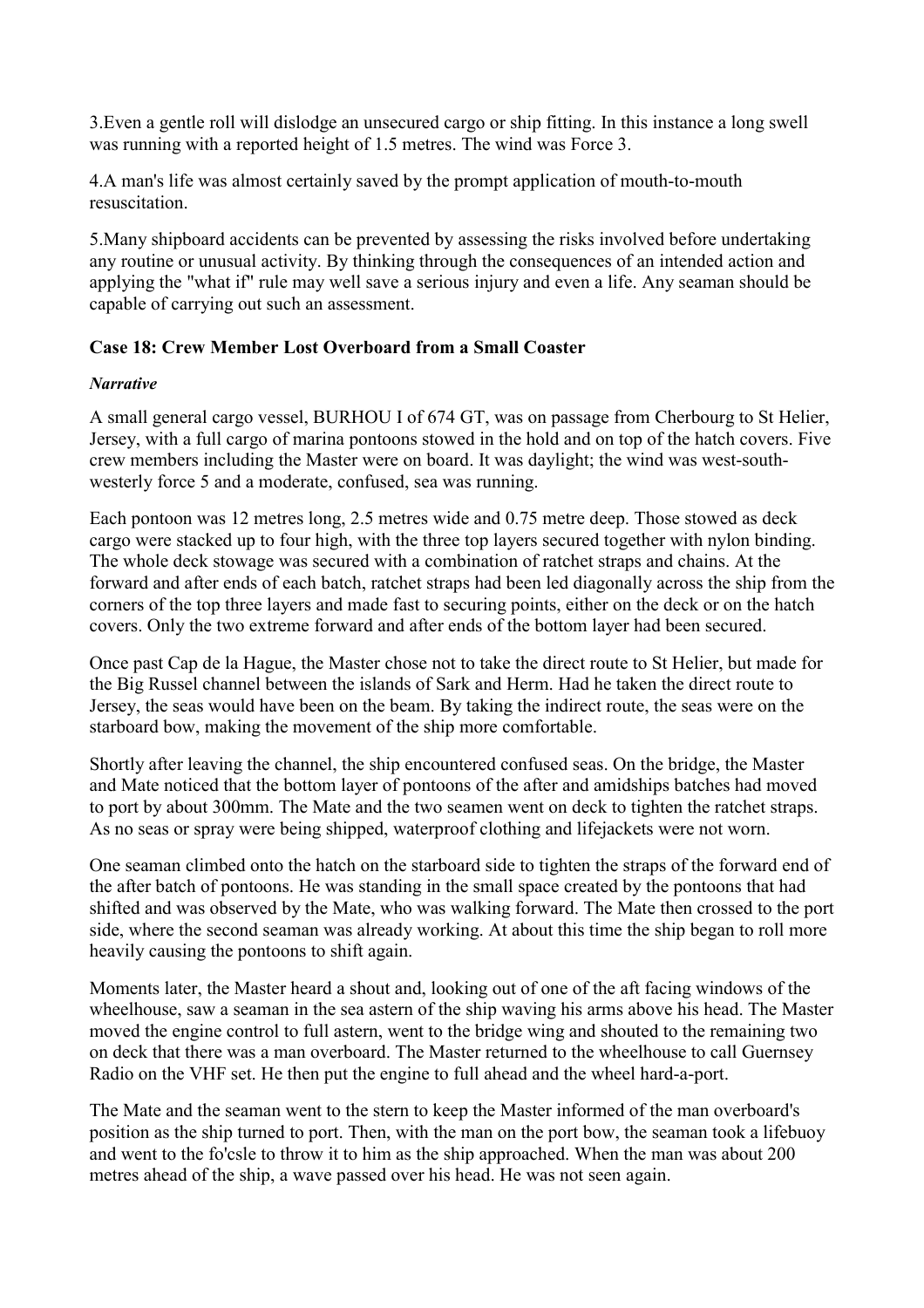An intensive air and sea search was mounted without success.

The height of the hatch top is 1.5 metres from the deck and the coamings are 1.5 metres from the bulwarks. Had the seaman fallen off the hatch, he would have landed on the deck inside the bulwarks. It is possible that, as the pontoons shifted to starboard, the space in which he was standing became smaller. Faced with the prospect of falling to the deck and probably being badly injured, he may have decided to jump over the side instead. No-one saw him fall overboard.

#### *The Lessons*

1.The loss of this seaman's life stemmed from a failure to secure cargo securely before proceeding to sea. The bottom layers of the after and midships batches of pontoons should have been bound together with the upper three layers, to form an integral unit.

2.No matter how benign the sea conditions may seem, every precaution should be taken to ensure people are properly dressed before working on deck on a potentially hazardous task such as securing a shifting cargo. The wearing of lifejackets is always a sensible precaution. Had the seaman been wearing one on this occasion his chances of survival would have been significantly greater. Once seamen become used to wearing lifejackets they need no further directive, it becomes second nature.

3.Those in charge on deck should assess the risks and foresee hazards not immediately apparent to subordinates. Standing in a small space created by a cargo that has just shifted is an obvious risk; the loose pontoons could have moved back with the next roll, and probably did. The seaman found himself in a vulnerable position as the ship could, and did, lurch more than usual. He was standing relatively high above the deck and close to the ship's side allowing him no safe means of escape.

4.Man overboard at sea, especially in rough conditions is a Master's nightmare. Two overriding considerations should apply; maintain the casualty in sight at all times and recover him with the utmost speed. Several sources predict that the survival time in 13oC (the sea temperature at the time of the accident) for a person wearing working clothes is just over an hour. So much for the theory. In MAIB's experience, based on the analysis of several accidents, survival time is measured in minutes. The shock of hitting cold water must never be underestimated, while the energy expended in keeping the head above water exhausts even the fittest individual very quickly. The wearing of working clothes and shoes, and without any form of buoyancy aid, only aggravates the situation. It is therefore imperative that anyone who falls overboard, for whatever reason, must be rescued from the water with the utmost speed.

5.As soon as it is known that someone has fallen overboard a lifebuoy should be released, ideally one with a smoke marker. If the action is very quick, the casualty may be able to see it and swim to it. Failing that, it provides an additional datum on which to focus, should the man become lost from sight.

6.Keeping an eye on the man is imperative. One person should be given the task of maintaining a watch on him at all times. Once the eye has been taken off the casualty it can become extremely difficult to relocate him. It helps if this can be done from an elevated position such as a bridge wing. By watching the direction of the lookout's gaze, the Master will have a good idea where to steer until such time as he sights the casualty himself.

7.In a vessel with minimum manning, pre-planning the reaction to such an event is crucial. While someone is manoeuvring the ship and a second is maintaining a watch, the others must prepare to recover the person from the sea. This is the most difficult part of all. The casualty will be very heavy, will almost certainly be exhausted and unlikely to be able to help himself. He may be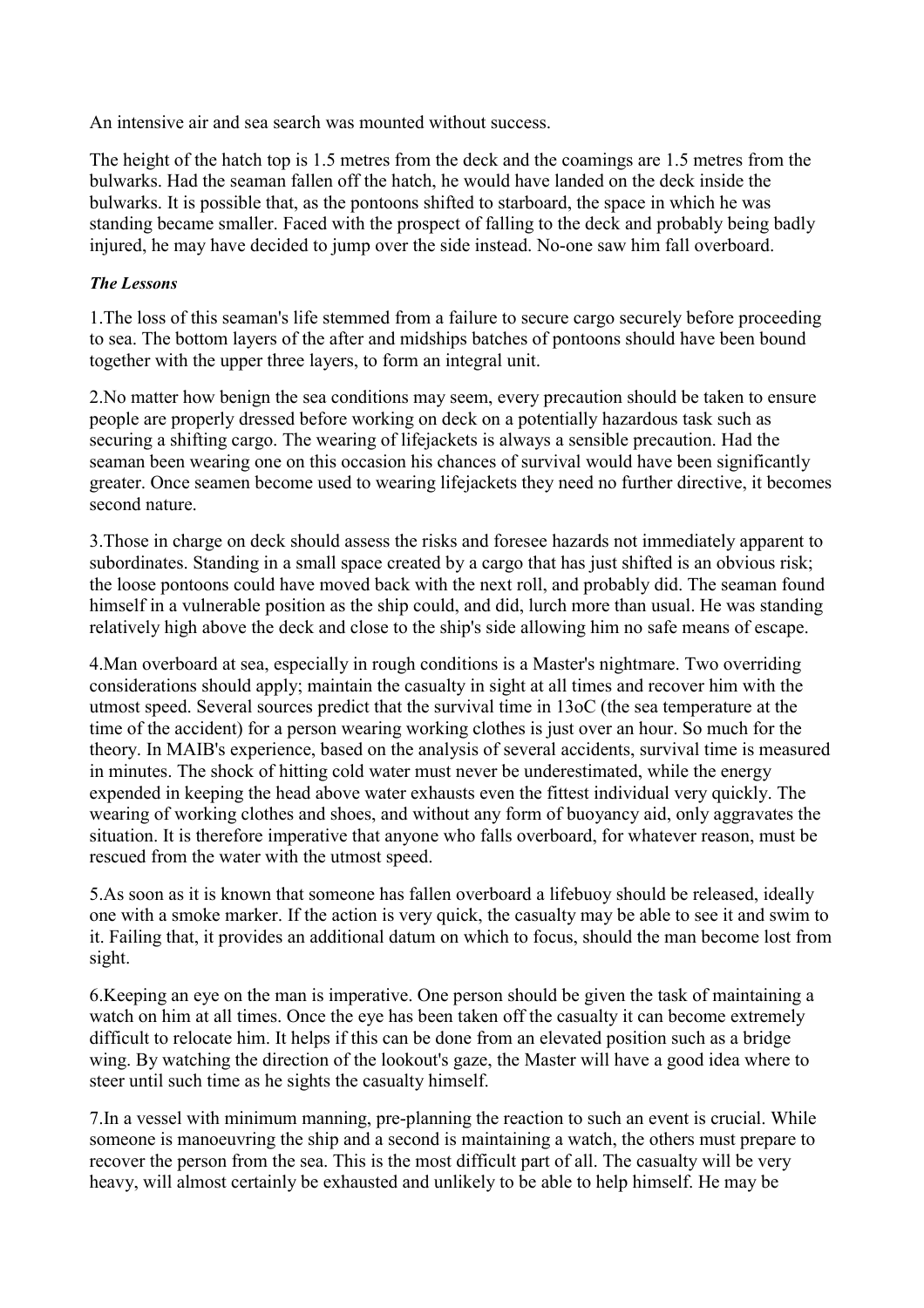unconscious or even dead. No two ships will have the same procedure for manoverboard recovery; the important thing is to have one. The difficulties are often underestimated.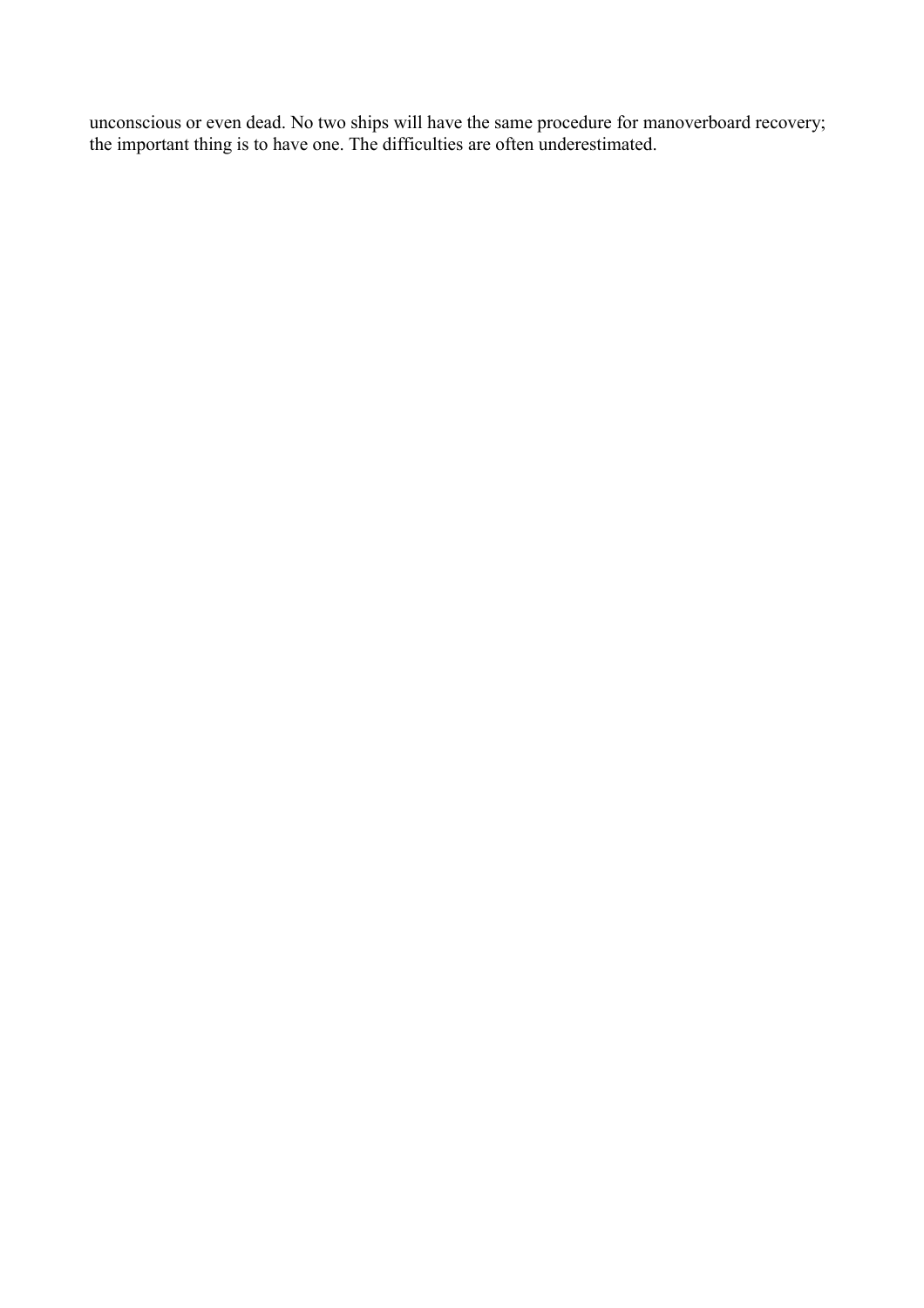## <span id="page-30-0"></span>**Part 2 - Fishing vessels**

The MAIB and MCA, more than any other organisations in the United Kingdom, are subjected to daily reminders that fishing is a dangerous occupation. Some will argue it has always been that way and is unlikely to change. Others will advocate ever more regulations to improve the safety record while the average fisherman will wish to be left alone to make a living from an unforgiving environment. The MAIB's contribution to the debate is to thoroughly investigate the causes of these accidents and use every available means to promulgate the lessons and raise safety awareness.

The same types of accident occur time and time again. A significant number of accidents occur shortly after an extensive refit, especially when extra top weight has been added or the vessel has been converted from one type of fishing to another. Fishermen, more than any other seafarer, develop an instinctive feel for their vessel and this is acknowledged as being a major contribution to safety. When this intimate knowledge of a vessel is undeveloped, perhaps because the Skipper is trying a new fishing method or has yet to develop a feel for how his vessel handles at sea, the risk of an accident is significantly higher. An awareness of this should do much to reduce accidents. The owner or Skipper is also very strongly advised to seek professional advice whenever he is considering adding top weight to his vessel. Ill-considered modifications can seriously affect stability.

The selection of accidents included in this edition of the Safety Digest are representative of those investigated by the MAIB. One common theme is the susceptibility of older wooden fishing vessels to suffer flooding. They often sink as a result, and it is the nimpossible to determine exactly how the ingress of water occurred. Those who sail in such vessels should take particular care that the hulls are properly maintained, that bilge alarms are in working order, all bilge pumping systems are fully operational and that their operation is understood by all on board.

Perhaps the saddest feature of MAIB work in recent months has been the discovery that some fishermen's lives may have been lost unnecessarily by a failure to ensure that lifesaving equipment was in good order, properly rigged and in date for service. Notable factors include painting over EPIRBs, strapping down life rafts so they cannot break free, failing to rig Hydrostatic Release Units correctly, allowing serviceable apparatus to go out of date and not wearing a lifejacket when about to embark on an identifiably dangerous task.

The MAIB now has a fishing vessel Skipper on its staff of accident investigators.

## **Case 19: Small Angling Boat Overturned in Waves**

*Narrative*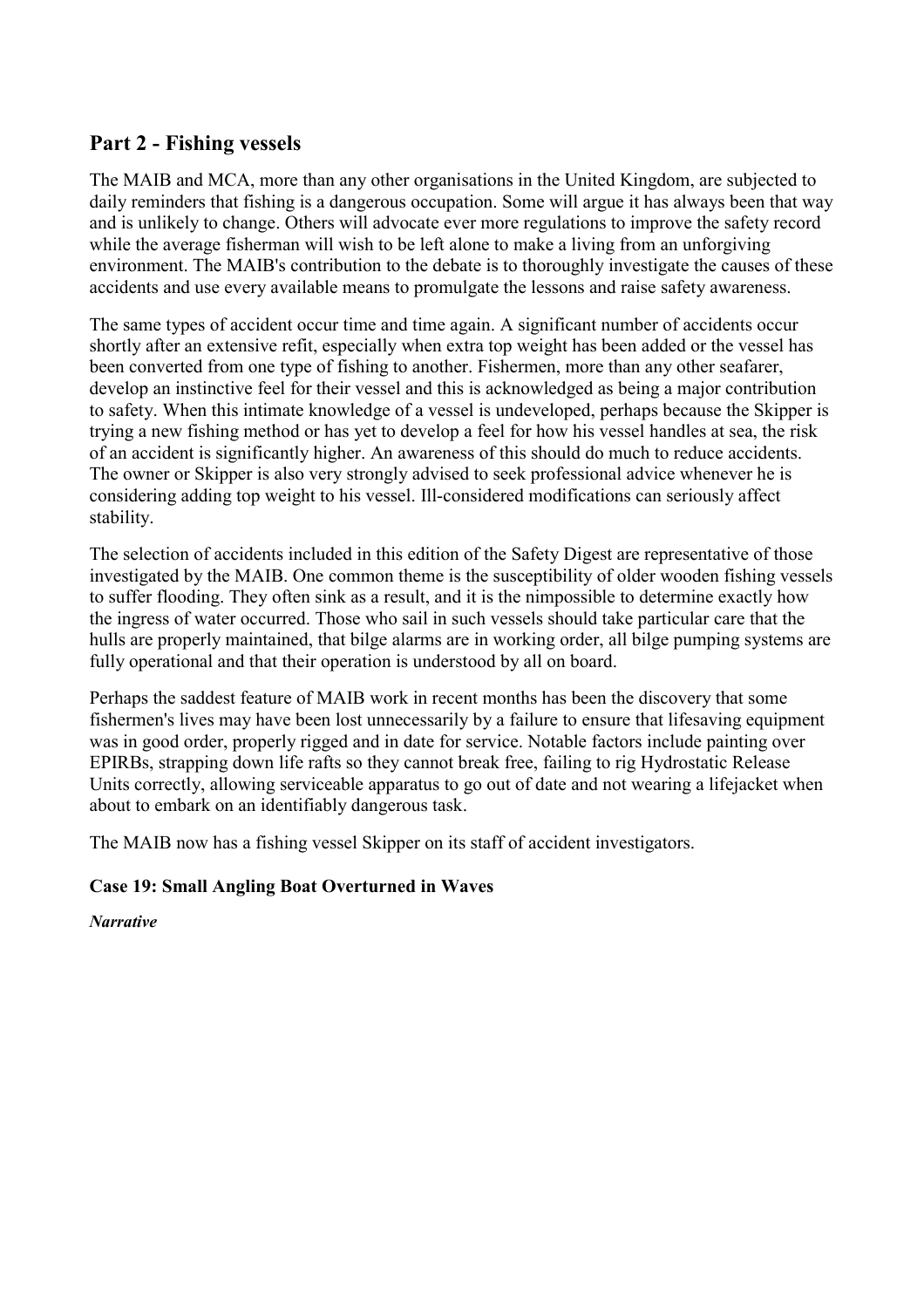

A 6m long, outboard powered, GRP, open boat was carrying three anglers across Cambois Bay on the Northumberland coast. It was making way between half and three quarters of a mile offshore where sea conditions were slight to moderate. The occupants of the boat did not consider the sea to be dangerous although it was on the beam.

At some point the helmsman noticed a large wave approaching. He tried to bring the bow head to sea but before he could do so, the wave struck and overturned the boat. All three occupants were thrown into the sea and the boat sank. Nobody was wearing a life jacket and none were carried on board.

All three managed to swim to shore where they received help from local residents and were treated for hypothermia. One had to be airlifted to hospital where he was detained overnight.

## **The Lessons**

1.Anybody going to sea in a small boat must ask themselves three fundamental questions; are they sufficiently competent to handle the craft, is the boat seaworthy for the likely conditions and, is it carrying the right gear, including lifesaving equipment? If the answer to any of these questions is no, they should not go. In this instance, not only was the boat unsuitable for the sea conditions (it clearly lacked sufficient built-in-buoyancy to remain afloat when swamped) but no lifesaving equipment was carried.

2.Judging sea conditions from the shore is not always easy but basic checks can be made by even the least experienced individual and will include listening to the weather forecasts and seeking local advice. An open boat is obviously more vulnerable to waves than, say, a small fishing vessel or a yacht, and this aspect must be borne in mind before proceeding offshore.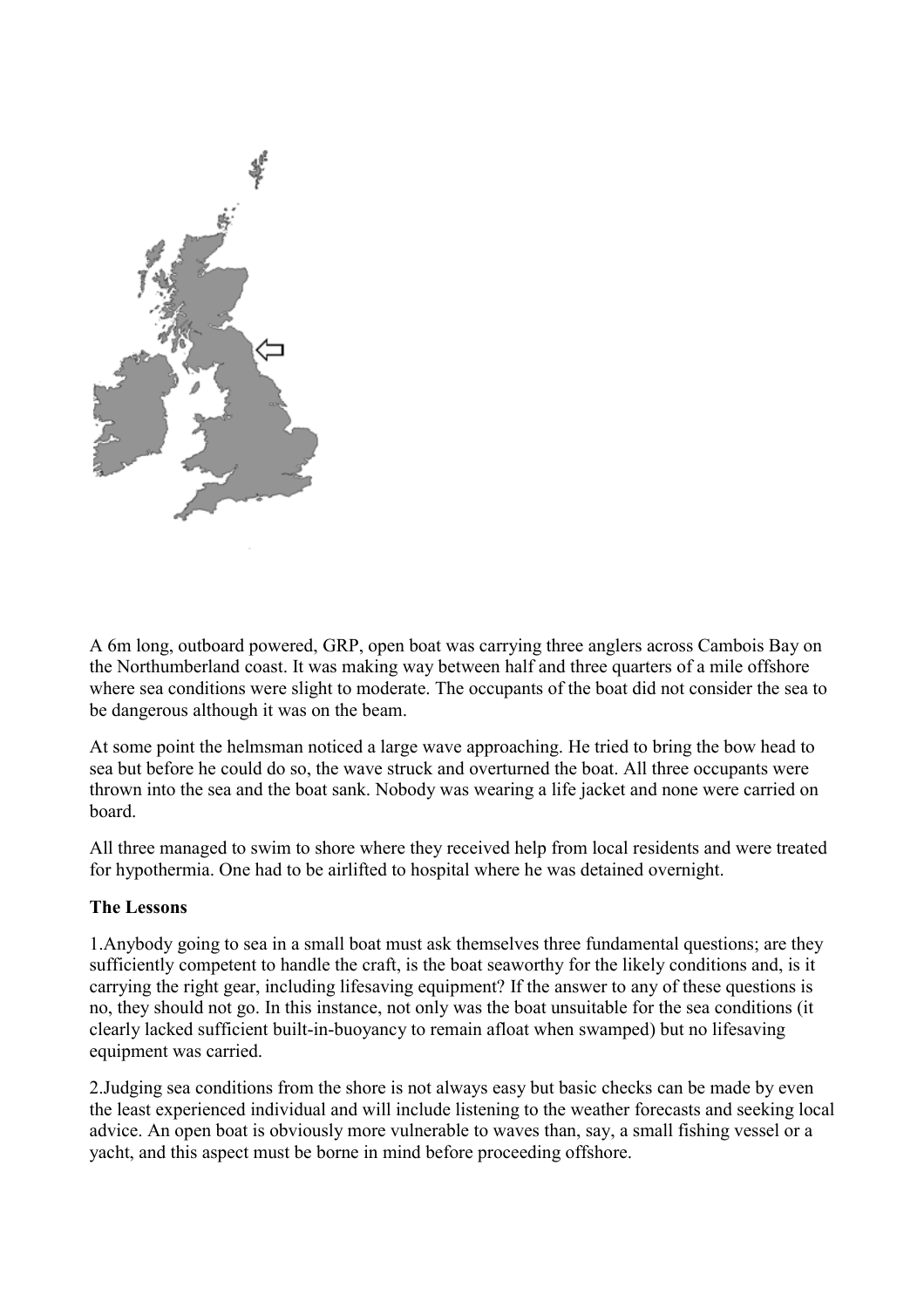<span id="page-32-0"></span>3.Once at sea, on this occasion the boat's occupants failed to judge correctly whether the conditions were suitable for the intended passage across the Bay. An open boat steering a course parallel to the coast and the prevailing sea is at risk from breaking waves on the beam. One of the most common features in small boat accidents is a misplaced confidence in the crew's ability to handle such craft in adverse conditions.

4.To set off without ensuring lifejackets were onboard was to disregard the most fundamental safety rule for small craft. Not only should lifejackets have been carried, they should have been worn.

## **Case 20: Loss of Life Close Inshore**

*Narrative* 



ANTRIM FISHERIES IV, an open top fishing boat, had been launched down the slipway at Portrush, Northern Ireland, in choppy conditions and was approximately 25 metres offshore when a series of large waves struck on the beam and rolled her over. All three crew were thrown into the sea. Two regained their feet on a sandbank almost immediately and started to wade ashore whilst the other, who was somewhat older, surfaced by the upturned boat but could only manage to cling onto it. One man turned back to assist him whilst the third continued to wade ashore.

When only metres from the shore, this third man was swept off his feet in a fierce undertow and dragged into deeper water. He surfaced briefly but was swept out to sea and drowned.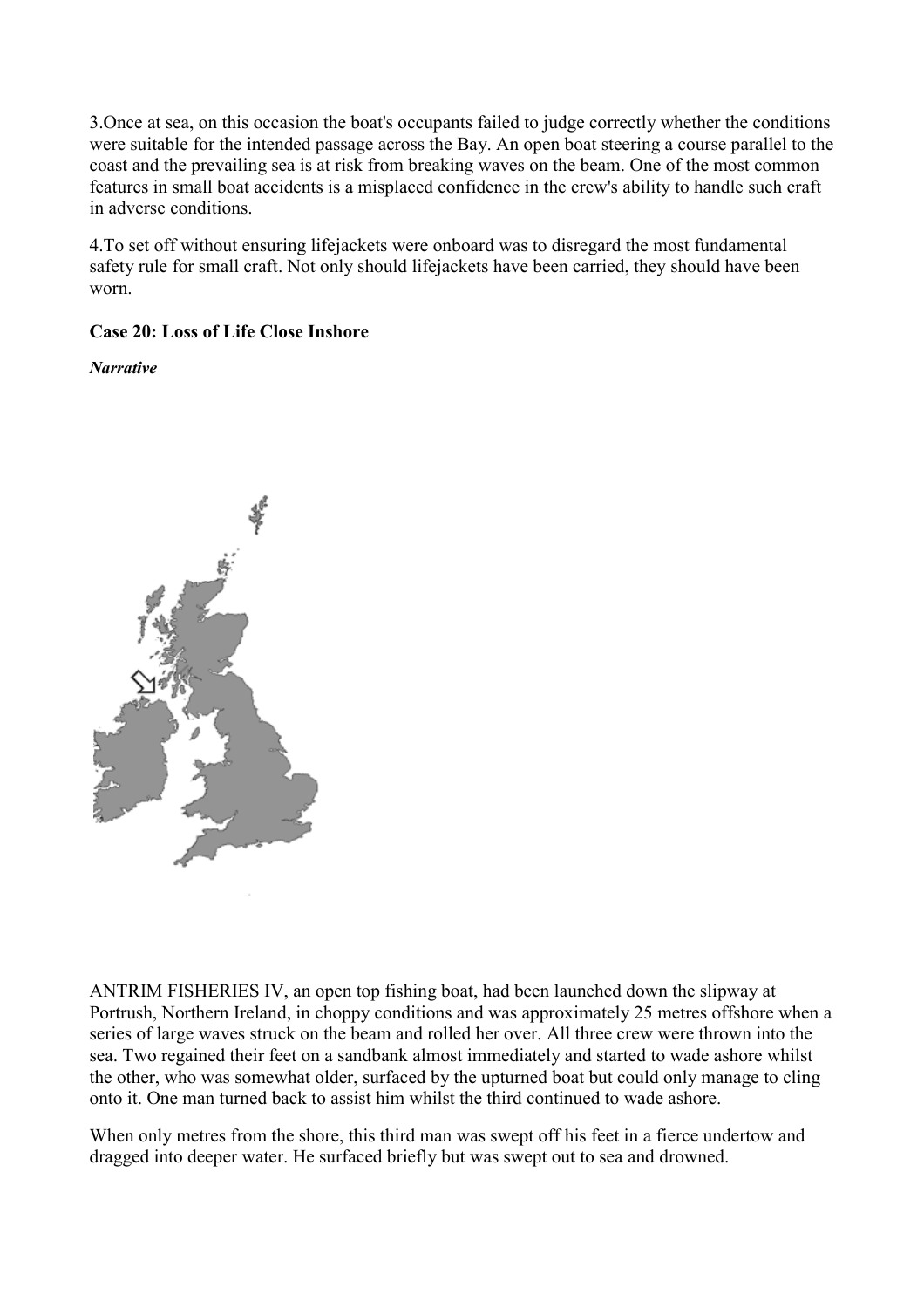<span id="page-33-0"></span>The other two managed to hang onto the boat until, with the aid of a piece of wood and a lifebuoy, they managed to get ashore.

The boat was recovered the same day with slight bottom and frame damage, but with the lower half of the rudder post broken. Despite an extensive search by a Police Diving Unit, the body of the other young man was not recovered until some time later.

## *The Lessons*

1.No matter how close inshore fishing boats work, or the number of times that launching has been carried out, accidents can and do happen. In this case, the victim was wearing the proper wet weather gear but NOT a lifejacket.

2.The effect of tide changes and rough weather often results in unusually strong local currents and confused sea states. These currents are not always visible and frequently flow close to the bottom. Large waves at the surface and strong currents on the bottom make for a very dangerous combination, particularly close to any rock formation.

3.Working close to the shore can introduce a false sense of security. Being able to swim is an advantage but even the strongest will find swimming in choppy seas when fully dressed extremely difficult and very, very tiring. The arguments for not wearing lifejackets in the fishing industry are well known but are quite meaningless when trying to explain to the next-of-kin that a life could have been saved had one been worn. The wearing of a lifejacket greatly increases the chances of survival.

## **Case 21: Poor Design of Working Arrangements Led to Death of Skipper**

### *Narrative*

The Skipper and three crew were hauling a fleet of pots for only the second time since their 16m long vessel FLAMBOROUGH LIGHT had been converted from a stern trawler. While doing so, the main line came off the lead block, and jumped off the line hauler. The Skipper, who was operating the hauler, was caught by the wrist and pulled over the side and into the water. The weight on the line dragged him under. He was never seen alive again.

Before the event, FLAMBOROUGH LIGHT had been drifting before a force 5 wind. At the time the accident occurred she had turned causing the line to lead aft and under the vessel.

A thorough search of the sea surface involving a rescue helicopter, three RNLI lifeboats and the fishing vessel itself failed to locate the missing man. The Skipper's body was subsequently recovered from the sea still attached to the fleet of pots.

The MAIB investigation concluded that the accident occurred as a result of several shortcomings in the vessel's conversion from a stern trawler to a potter. Some of the working arrangements had been badly designed and the following features were found to have had a significant role in causing the accident:

- the line hauler had been sited too far from the lead block:
- the open lead block had been crudely converted from a wide-throated trawl block;
- there were no local engine and rudder controls sited near the hauler;
- nobody was assigned the duty of conning the vessel during the hauling operation, the engine was out of gear and the vessel had been left to drift;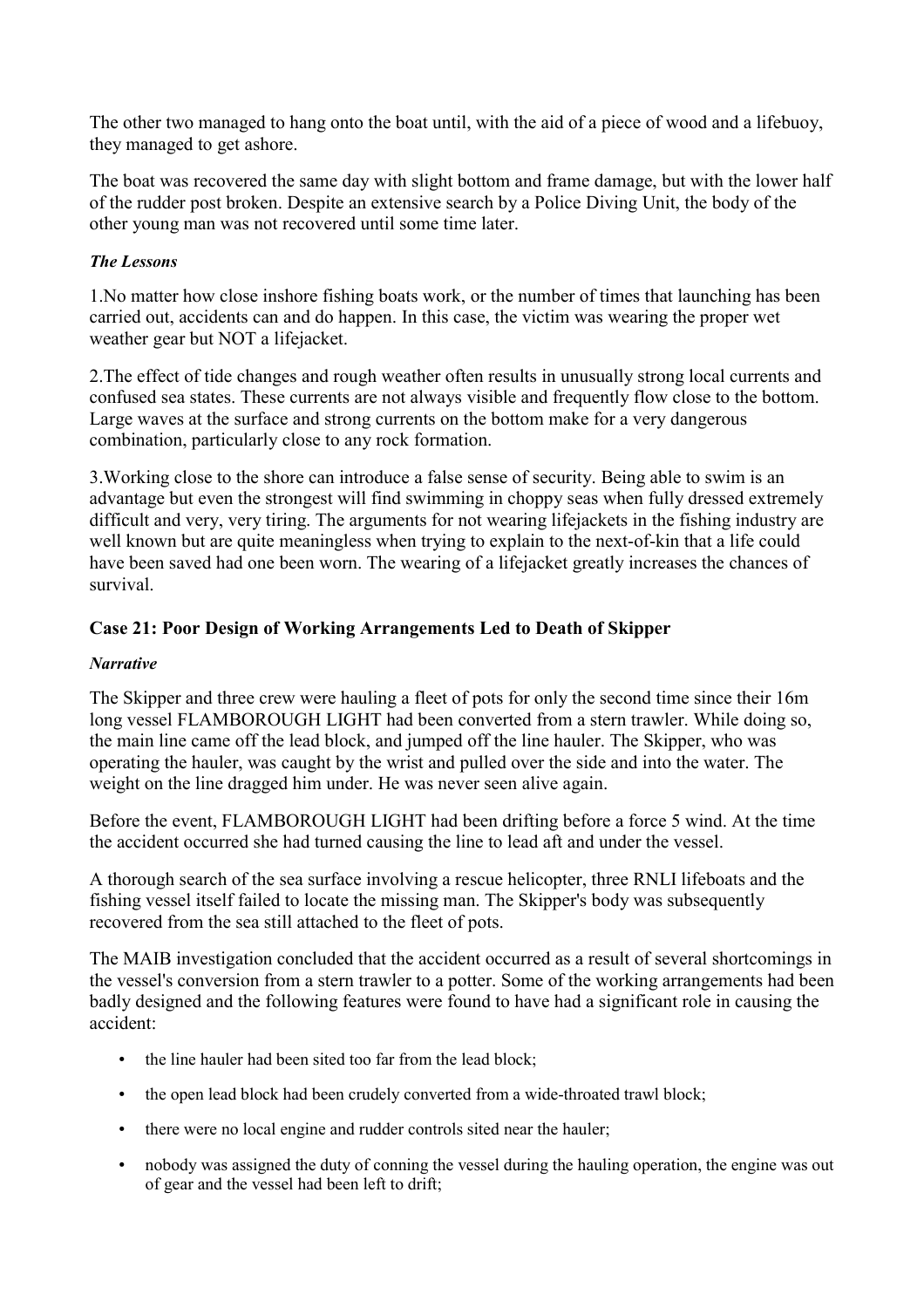<span id="page-34-0"></span>• two of the crew were inexperienced fishermen which made it necessary for the Skipper to take charge of the after deck instead of conning the vessel.

### *The Lesson*

1. This accident was caused by a combination of circumstances which resulted in a fisherman losing his life. Accidents often occur in fishing vessels which have just been converted and before the new Skipper has become used to its handling characteristics, equipment, stability and, quite possibly, his crew.

2. The origins of this accident occurred in the conversion process when all the implications of the modified design were not thought through. Furthermore, the lead block was adapted to fulfil a function for which it was not designed and it failed to conform to an adequate level of safe operation.

3. When converting or re-equipping a fishing vessel, owners and skippers should take every care to ensure:

- the basic design of the boat is suitable for the intended purpose;
- any newly purchased or converted equipment is fully fit for the intended purpose;
- the advice of specialist professional designers or experienced specialist fishermen is sought on the layout of the working arrangements and on the vessel's future operation.

4. Until the converted vessel has been fully tested in its new mode of operating and any wrinkles ironed out, skippers should exercise even greater care in handling her, and have special regard for the safety of all on board.

#### *Footnote*

The MAIB has noticed a tendency for accidents to occur in vessels which have just been converted from one type of fishing to another. A variation on this theme is when a new skipper and crew embark in a vessel with which they are unfamiliar. The evidence is still tenuous but lack of familiarity with a boat is a contributory factor to unsafe practices at sea. Perhaps more than in any other form of seafaring, a skipper with long experience of a single boat will develop a sixth sense for when something is not right. This is acquired over time and is rarely present when sailing in an unfamiliar vessel or one that has recently been converted.

## **Case 22: Fishermen Struck by Seas on Deck**

#### *Narrative*

The 34.96m stern trawler NORINA was hauling downwind in force 7 to 8 weather conditions. During the operation, she shipped a large wave over the stern which struck, and knocked down, two members of the crew working on deck. One struck a bollard and the second a hatch coaming.

The crew were concentrating on the hauling operation. The Skipper tried to warn them of the oncoming sea but was not heard against the noise of wind and sea.

#### *The Lessons*

1.Fishermen will need no reminding that the sea is a dangerous place and breaking waves an occupational hazard. Skippers develop a sixth sense in knowing which waves are likely to be dangerous; they also know their impact will be affected by how the vessel is lying. They will also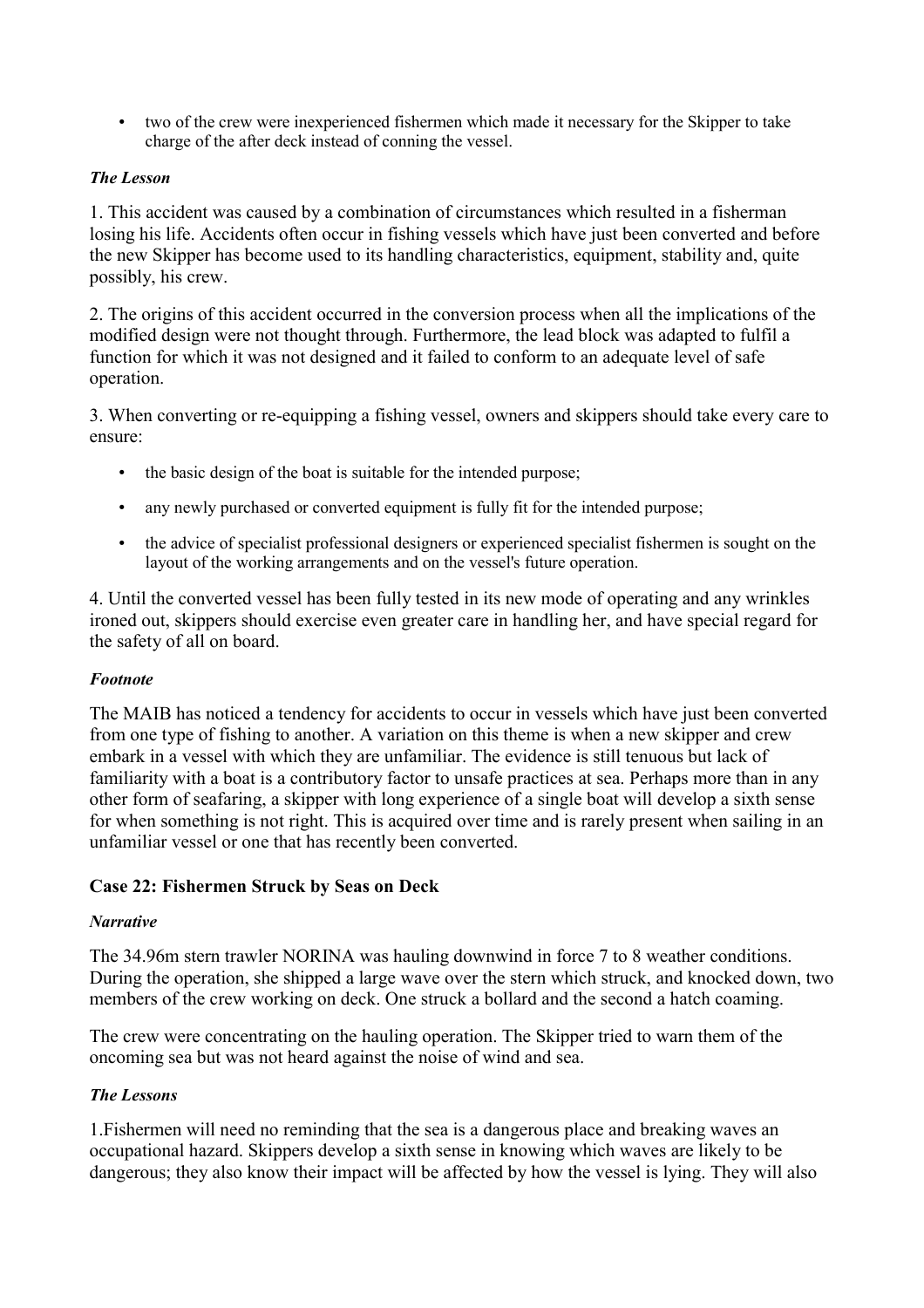<span id="page-35-0"></span>be aware that less protection is provided when the seas approach from astern. In such conditions there is a need to keep a particularly vigilant lookout for oncoming seas when crew are working on deck.

2.Those on deck will be pre-occupied with hauling or shooting. Keeping a sharp lookout will never be easy but the skipper has a responsibility to ensure that it is always maintained and that the crew are warned of the imminent approach of heavy, oncoming, following or quartering seas during fishing operations. Only the skipper can decide whether he undertakes the task of maintaining that lookout himself or whether the circumstances require some form of delegation. The requirement is straightforward, the lookout must be kept and there must be a means of alerting the crew.

3.It is very easy for those not in this situation to say what should, or should not be done. The important thing is that each crew should work out how it can best be handled in their vessel. Ignoring it could lead to injury and, possibly, death.

## **Case 23: Lifesaving Appliance Shortages Cost Lives Again**

#### *Narrative*

This accident involved the 6.5m wooden open boat PENTLAND SPRAY, engaged in creel fishing around the Scottish Islands. She was built with a small wheelhouse forward and was equipped with a power hauler and inboard engine but had no radio or bilge pump for her final voyage. Lifejackets and flares were carried, but not a liferaft. The vessel was considered to be in sound condition but had a persistent leak from the stern gland.

On an October morning her owner, and another man acting as crew, collected bait before heading to sea to recover some creels. They had expected to complete their days work by early afternoon. The vessel was sighted at sea later the same morning by another fishing vessel and an observer ashore. She was apparently returning to her berth but was not seen again.

Weather conditions at the time were no worse than force 3 or 4 and the sea conditions were moderate, presenting no apparent difficulty. It appeared to observers, however, that she had very little freeboard.

When she was clearly overdue, the local Lifeboat Station was alerted. The subsequent SAR operation found nothing more than debris, identified as coming from PENTLAND SPRAY. Both men lost their lives.

## *The Lessons*

Tragic accidents such as this occur from time to time. Establishing what happened in such circumstances is not easy and, in all probability, the precise reasons for her loss will never be determined. Nonetheless some lessons can be learned for others to heed:

1.A combination of the weight of creels on board and effects of water ingress, via the leaking stern gland, could have reduced the vessels freeboard making it susceptible to seas breaking over the side. Being an open vessel, any water taken over the bulwark would have to be pumped clear. With no bilge pump on board this would have been difficult. It has been concluded that had the leakage from the stern gland been stopped, free water might not have accumulated in the bilge and the boat might not have foundered.

2.Had there been an inflatable liferaft on board, both men might have survived.

3.Had a radio been carried both men might have been able to call for help.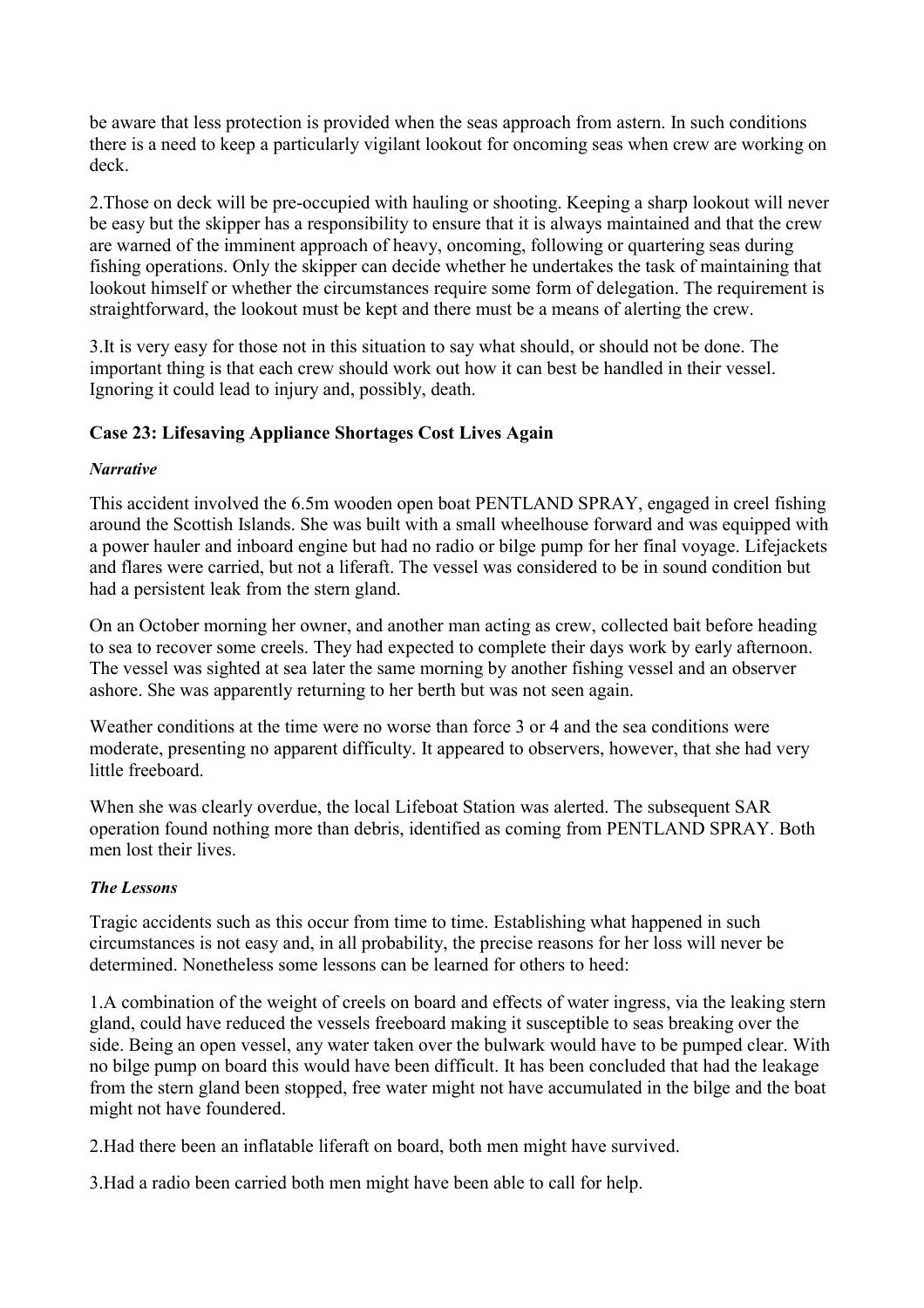## <span id="page-36-0"></span>**Case 24: Discharged EPIRB and VHF Batteries cause Problems**

*Narrative* 



The 20m wooden fishing vessel ALLIANCE, with a crew of four, had been working only sporadically over several days during February due to poor weather conditions. Before the incident the vessel was in Amlwch, Anglesey, taking shelter from the bad weather.

Conditions eventually improved and the vessel left port at 0530 for passage to her home port to land her fish. At 1000 the high level bilge alarm sounded. An inspection of the engine room confirmed the presence of a significant quantity of floodwater.

Over the next few hours both powered and hand bilge pumps were used with various degrees of success in controlling the ingress.

By early afternoon the Skipper recognised he needed assistance. Efforts to broadcast a MAYDAY were unsuccessful due to lack of battery power for both main and portable VHF sets. Judging it as the only remaining method of summoning assistance, the Skipper activated the EPIRB and placed it in the sea alongside the vessel at 1500. At about this time the engine driven bilge pump ceased to function and the main engine stopped; the drive belt to the alternator had slipped off earlier.

The first signals from the EPIRB were detected at 1529 but confined to 121.5MHz; a reliable position for the EPIRB was not obtained until 1708. SAR operations were initiated and a MRCC accepted responsibility for co-ordinating operations at 1745.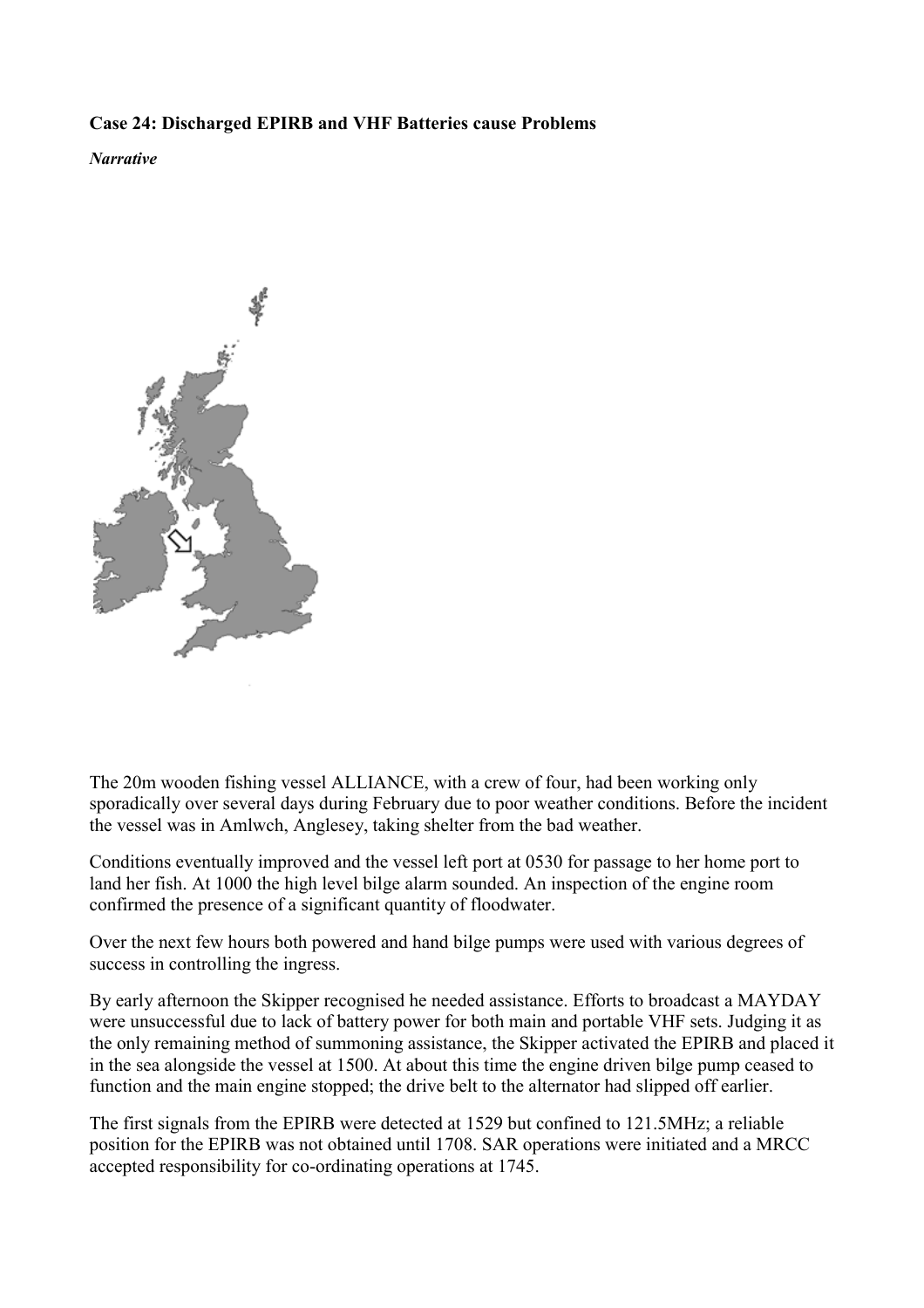<span id="page-37-0"></span>The Skipper and crew of ALLIANCE transferred to an RNLI lifeboat at 2010 and the vessel finally sank at 0423 the following morning. There was no loss of life.

#### *The Lessons*

1.The start of SAR operations was delayed because the EPIRB failed to transmit on 406MHz. This was due to its battery having insufficient power to operate on this frequency, which requires a higher output than does 121.5MHz. In turn, the lack of battery power was due to the EPIRB being two years overdue for service and battery replacement. EPIRBs must be serviced at recommended intervals to ensure their correct functioning.

2.The vessel's electrical system was effectively disabled very early in the incident. It is vital that all components of electrical systems, generators and batteries are maintained in good condition so that electrical power is available both for normal and emergency conditions.

3.ALLIANCE carried a portable VHF set, as part of her LSA, together with a suitable battery charger. The VHF's battery was allowed to discharge, rendering this important item useless at the time it was needed most. It is clearly vital for VHF sets to be maintained ready for immediate use; otherwise they have no value.

## **Case 25: Rapid Capsize Following Flooding**

*Narrative* 

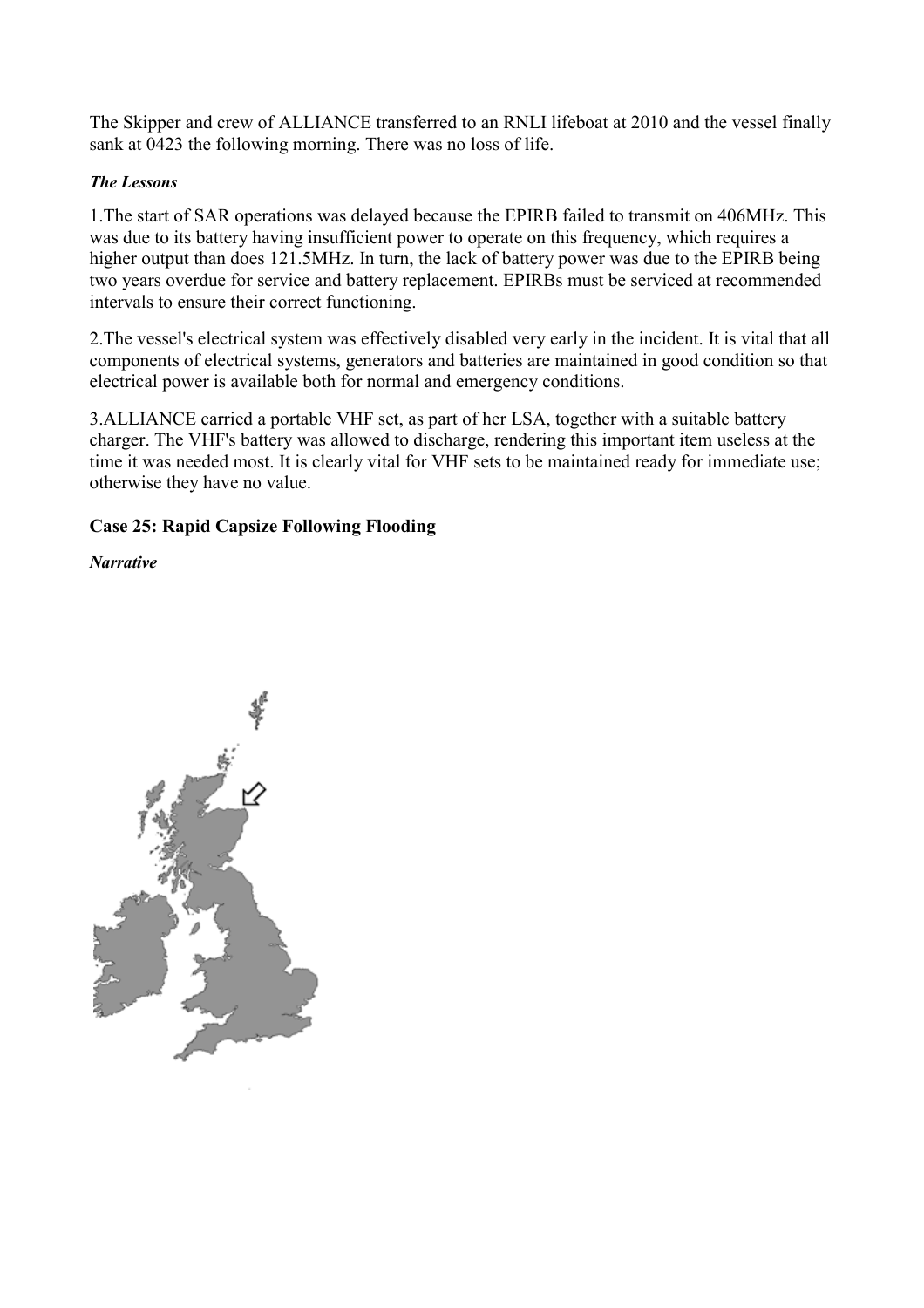<span id="page-38-0"></span>The 23m wooden pair trawler STARLIGHT left Fraserburgh, in company with its partner vessel, with a crew of six on board. About 50 miles into the passage the vessel's high level bilge alarm emitted a brief bleep. The alarm's buzzer and light did not remain on and the unit did not require resetting. The watchkeeper waited about five minutes for another crewman to come to the wheelhouse before investigating why the alarm had sounded.

Inspection of the engine room showed water lapping over the floor plates and being thrown around by the engine's drive belts. No cause for the flooding could be seen. The other members of the crew were alerted and each, sensibly, donned a survival suit. The partner vessel was informed of the situation and she broadcast a PAN call.

Use of the vessel's own bilge pumps, which appeared to be functioning properly, failed to lower or control the flooding.

An SAR helicopter arrived on scene about 45 minutes after the flooding was discovered and lowered a portable pump. Use of this pump, supplemented by the vessel's own, failed to control the flooding. At this stage, three of STARLIGHT's crew were airlifted off.

Inspection of the fish hold showed some flooding of this space. A Royal Navy vessel arrived on scene and despatched an inflatable craft with crew and self-inflating air bags. One air bag was passed into the engine room and inflated. At this instant the stern began to sink rapidly giving the four men on board very little time to scramble into the sea. They were all recovered from the water by the RN inflatable craft. Although the vessel sank, there was no loss of life.

#### *The Lessons*

1.The cause of the flooding could not be found by the crew due to the level of water in the engine room being too high at the time of discovery with the most likely sites of ingress covered from view. Earlier detection, by a properly functioning high level bilge alarm, may have allowed more of the bilge area to be inspected at an early stage, the ingress located and a repair effected.

2.Although not a statutory requirement on this fishing vessel, the carriage and use of survival suits proved to be of tremendous value, particularly for those crew who had to spend some time in the sea.

3.Once major spaces of a vessel are flooded, such as engine room and/or fish hold, the dangers of rapid foundering or capsize increase.

## **Case 26: Defective Bilge Alarm Delays Discovery of Flooding**

*Narrative*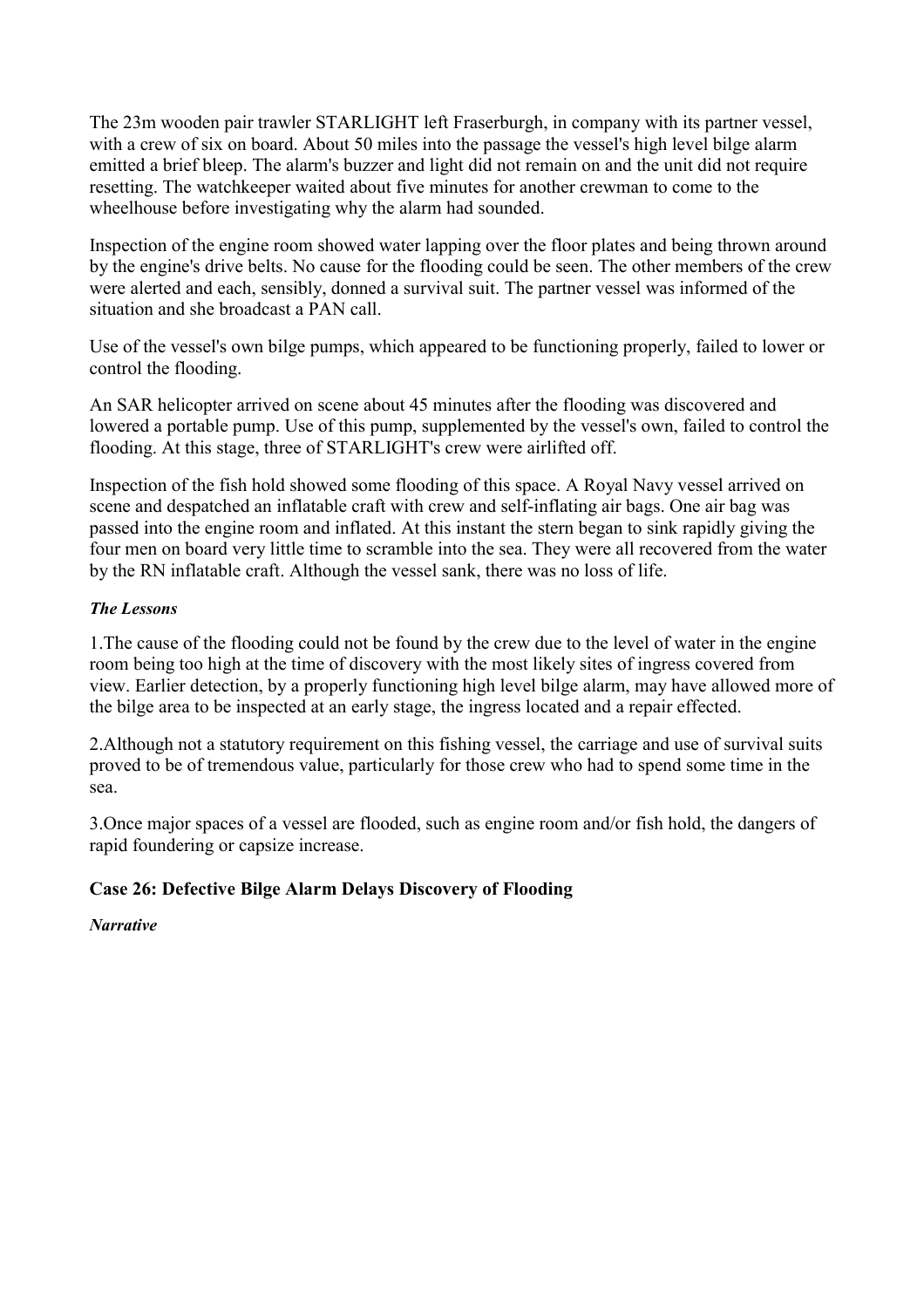

Due to poor weather the 20.8m prawn dredger VALIANT, constructed of wood, was berthed unattended alongside a quay at Mallaig for two weeks during February. The vessel was hard up against the quay with up to ten other vessels moored alongside her.

Following an improvement in the weather, she sailed at 0500 with a crew of four on board. Three were newcomers on board and only the Skipper had any knowledge of its main and auxiliary machinery.

At about 0900 the fishing gear was shot, and towing commenced, continuing until 1200 when the Skipper found flooding in the engine room during a routine inspection. After starting the main bilge pump the Skipper returned up top to supervise the hauling of the gear. Having completed hauling, he returned to the engine room at 1230 to find the water level slightly higher.

Another fishing vessel was contacted by VHF and replied that she was about an hour's steaming away, but would assist. By now, flooding was found to have spread to the cabin and fish hold. As a precaution, one liferaft was unlashed from its cradle by the crew but not launched or inflated.

In spite of using the bilge pump driven by the auxiliary engine in addition to the main pump, the water level in the engine room continued to rise.

VALIANT was taken in tow by the second fishing vessel once she had arrived on scene and two crewmen were also transferred. The Coastguard was contacted and, in response to this call, an RNLI lifeboat was requested to launch and provide a portable pump.

Towing VALIANT proved very difficult and the water level in her engine room continued to rise. The Skipper and remaining crewman on board decided to evacuate to the second vessel to await the arrival of the lifeboat.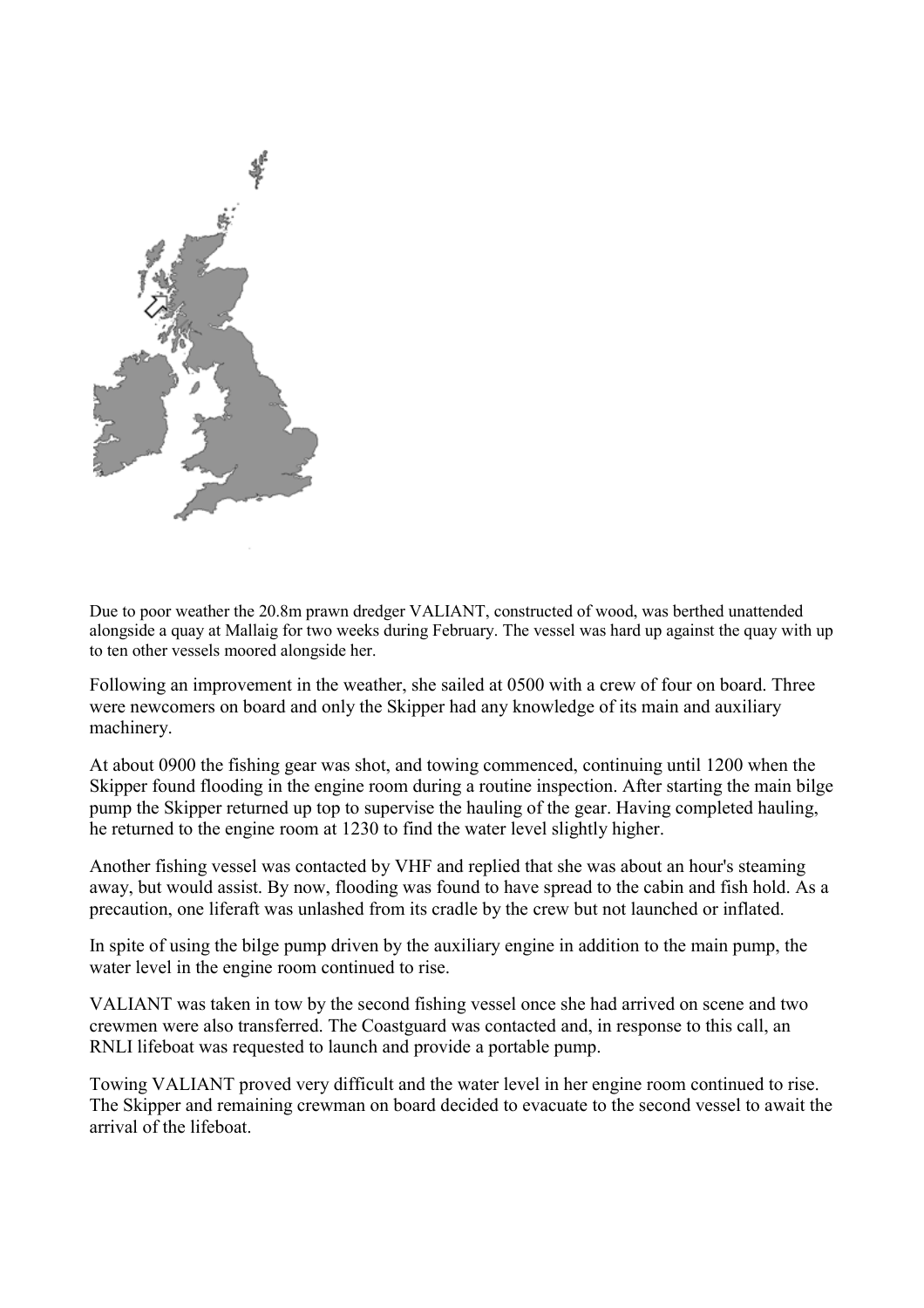<span id="page-40-0"></span>However, 15 minutes later, and before the lifeboat arrived, the vessel rolled to port, capsized, moved quickly astern and sank. The unlashed liferaft floated free but the second liferaft and EPIRB did not.

### *The Lessons*

1.The cause of the flooding was not identified by the crew. However, the squeezing of the vessel's hull between the quay and a number of other vessels during the poor weather period in port, could have been a factor and is a practice which should be avoided.

2.The discovery of the flooding was delayed by the failure of the high level bilge alarm. This contributed to the difficulty of finding the cause of flooding and emphasises the value of these alarms. Defective bilge alarms are useless. They should be regularly checked and, if found defective, repaired at the earliest opportunity and before next proceeding to sea.

3.The failure of the second liferaft and the EPIRB to float free when the vessel sank, is also a feature which cannot be fully explained and is a matter of concern. All owners and skippers should ensure that these important items of LSA have every chance of floating free and operating as intended. In particular, they should be free of obstructions and serviced as required. HRUs should be properly serviced or replaced when necessary and must be properly installed.

4.The vessel sailed with a crew which, apart from the Skipper, had limited knowledge of the vessel and its systems. This imposed a significant workload on the Skipper during the emergency. There is value in ensuring a low turnover of crew so that most people on board have a detailed knowledge of the vessel, not just for routine fishing operations but also when things go wrong.

## **Case 27: Dirty Fuel Disables a Fishing Vessel**

## *Narrative*

An under 10m fishing vessel bunkered from a 45 gallon drum on the quayside, before sailing for the fishing grounds. Shortly after leaving, the main engine stopped. On investigating the cause, the Skipper found the water trap and fuel filters were full of water. As the sea conditions were reasonably calm, the water was drained and attempts made to re-start the engine.

When the engine failed to start, a further investigation found the lift pump which was used to transfer fuel from the tanks to the engine had become choked with dirt. The Skipper managed to partially clear the pump but, with the weather deteriorating, felt it prudent to advise the Coastguard of the problem.

While the Coastguard organised a tow by the local lifeboat, the Skipper managed to keep the engine running sufficiently long to reach the lee of the land. The lifeboat arrived shortly afterwards and towed the fishing boat some two to three miles into port.

#### *The Lessons*

1.When taking fuel from drums stored on the quayside, care must be taken to check that water and dirt has not entered the drum during storage. As water will sink to the bottom of the drum during storage, test the outflow for water content prior to filling the vessels fuel tanks.

2When filling the fuel tanks, a fine filter should be in the filling line to ensure that any dirt in the drum is prevented from entering the vessels fuel system.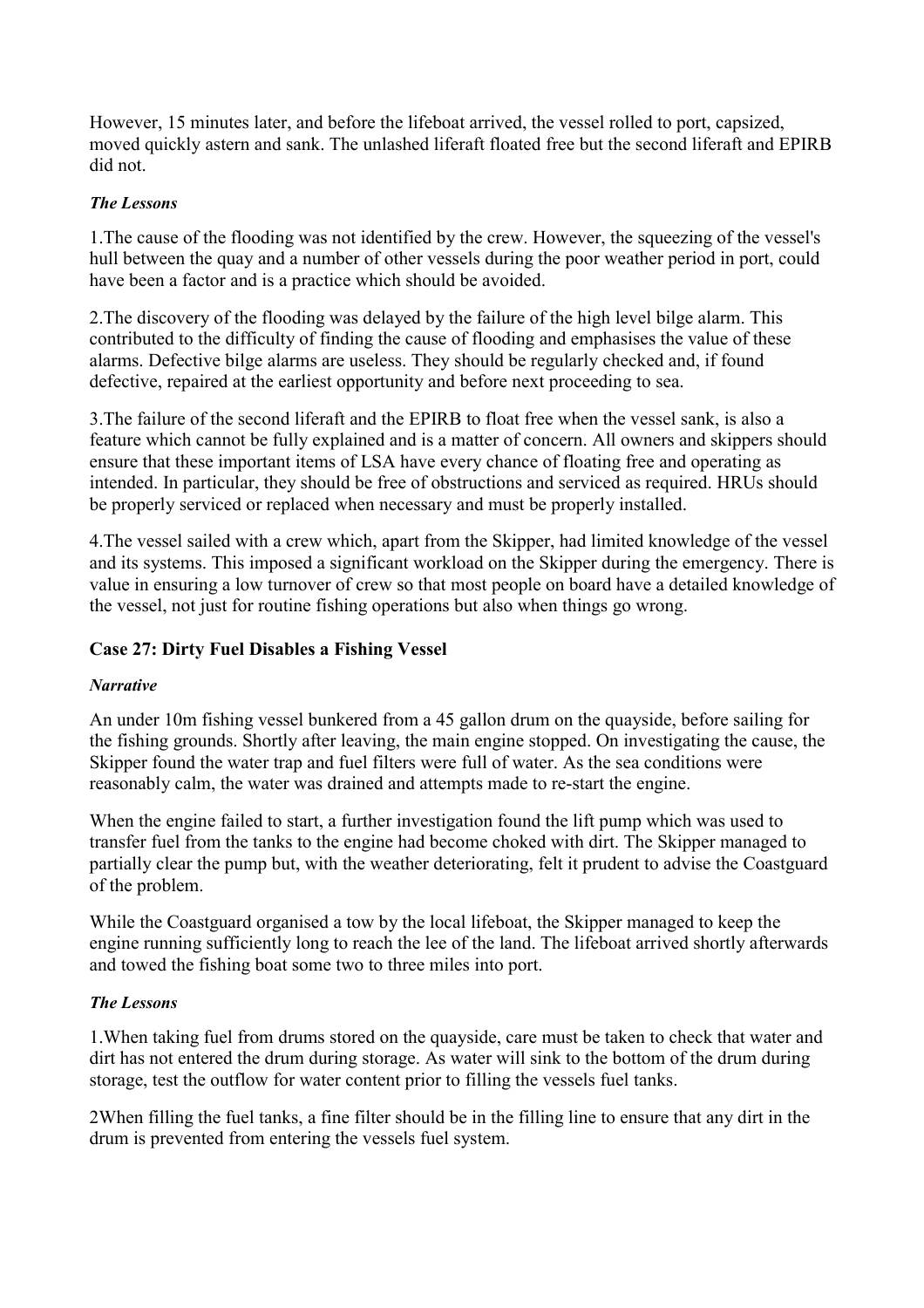3.Fuel systems, including the fuel tanks, should be cleaned on a regular basis. Dirt in the fuel system acts as a grinding paste and can cause an increased rate of wear in the engine.

4.Skippers should advise the Coastguard if their vessels suffer any kind of engine failure even if they feel they will be able to rectify the problem themselves. Early warning of a possible problem can be a life saver!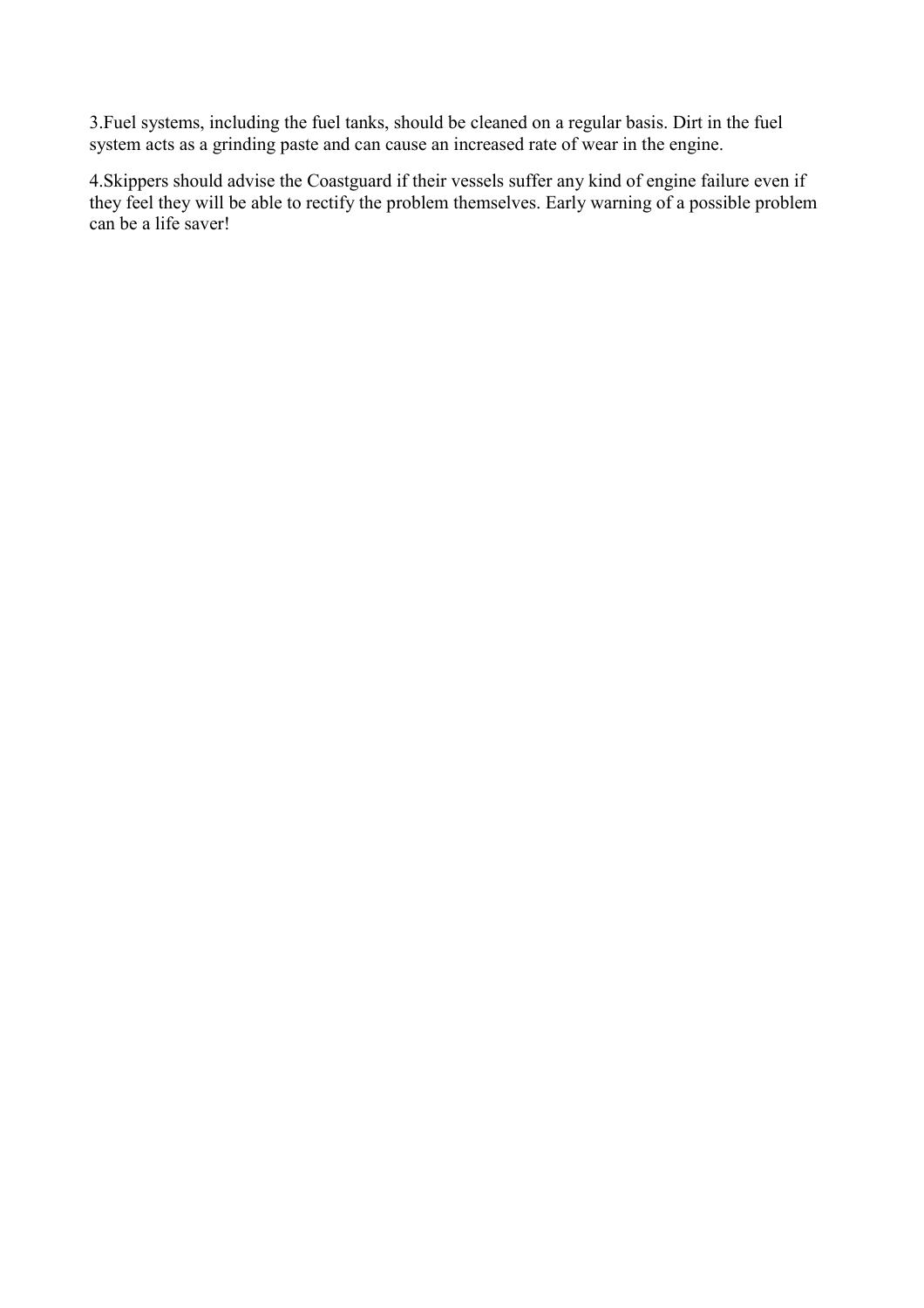## <span id="page-42-0"></span>**Part 3 - Leisure craft**

Although leisure craft have their fair share of accidents, most are relatively minor and the experiences of those involved probably contribute to greater safety awareness and higher standards of seamanship in the future. The MAIB takes an interest in all accidents drawn to its attention but, in general, will only investigate the most serious or if it appears there is some particularly useful lesson to be learned or relearned. The Branch maintains close links with other authorities involved in the investigation of leisure craft accidents and acts as the broker to ensure lessons are effectively promulgated.

This edition of the Safety Digest features two very different incidents with appropriate lessons. Strictly speaking the first report on a medical predicament is not an accident but has been included to focus attention on an issue not often covered. One of the great attractions of sailing is its appeal and accessibility to all including those with physical disabilities or medical conditions. Nonetheless the sea is an unforgiving environment and the limitations must be recognised and appropriate limits set to prevent accidents. At the same time, the incident draws attention to the importance of Skippers knowing how to handle unexpected medical predicaments.

The second report concerns, once again, the question of sailing in rough weather. A life was tragically lost as a result of several unfortunate decisions but none greater than not wearing a lifejacket and harness when specifically advised to do so.

MAIB Inspectors regularly take passage in a variety of vessels sailing in and out of UK ports and routinely ask Masters and Pilots what constitutes their biggest headache in confined waters. There is a depressing familiarity about many of their replies; sailing boats that get in the way. Accidents arising from such situations do occur from time to time and there have been numerous close quarter situations. One of the principal reasons has been a lack of awareness by small craft sailors of the problems they can generate when they sail close to, or in, a fairway, channel or harbour entrance used by larger vessels.

Although the lessons are obvious and well known they bear repetition. Keeping a good lookout in a sailing craft is just as essential as in any other vessel. Too often nobody is keeping an eye open astern while that traditional blind spot, the genoa, requires a conscientious decision to see beyond it. When sailing in busy waters there is much to be said for keeping two or three rolls in a furling headsail so the horizon beyond can be seen. Seeing other ships in good time is one thing, doing something about them is another. While an understanding of the Rule of the Road is essential, so is an awareness of how the other vessel might be constrained in her ability to manoeuvre and what she is likely to do next. Don't embarrass her and NEVER obstruct the water a head of a large vessel underway in confined waters. The Master of the other ship has enough to keep him occupied, including fulfilling his obligations under the Prevention of Collision Regulations, without having to wonder what the yacht ahead of him is going to do next. An ability to judge distances at sea by eye only comes with practice and is a useful skill when sailing. Remember, a ship propelling at 15 knots covers 1.5 miles in six minutes. That far distant ship can be on top of you very quickly if you are not paying attention.

## **Case 28: Diabetic Not Fit for Sea**

*Narrative*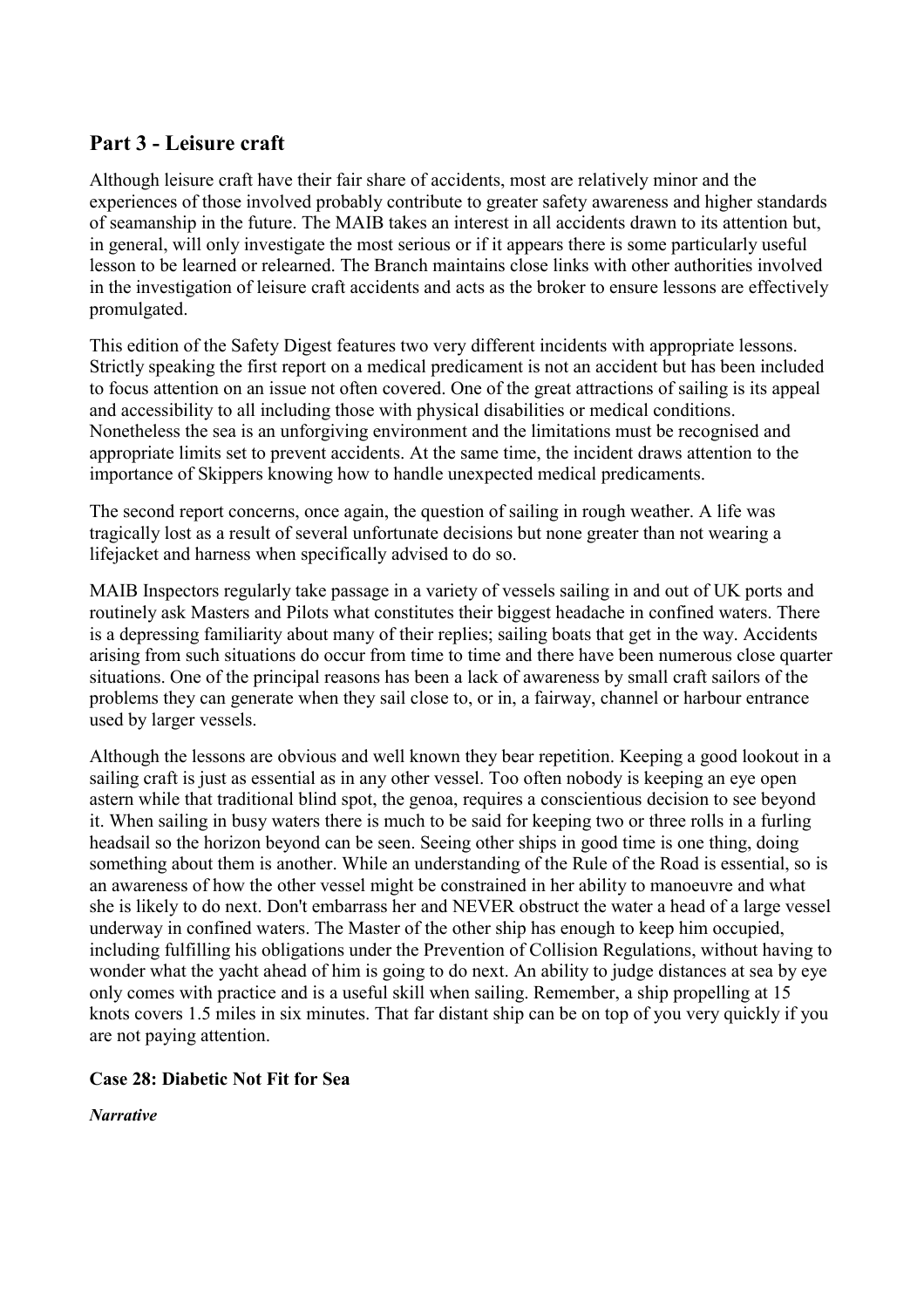

A client of a Scottish sea school aged 62 with several thousand miles sailing experience behind him had embarked as a member of the crew in a yacht undertaking a 14 day cruise around the North of Scotland. He had been a diabetic for many years but declared his condition to be well-controlled. He had also signed a declaration of physical and medical fitness for the duties expected in as mall yacht at sea.

On the 11th day the yacht was lying at anchor in South Harbour, Fair Isle, following a passage in adverse weather that had taxed the62 year old. He had, nonetheless, gone ashore with his shipmates by dinghy, but had opted to return early at 1600 and had turned in. Two hours later the other clients returned on board and by 1900 preparations for sea were complete. The gentleman was then roused from his bunk but was found to be in a hypo-glycaemic condition ie his blood sugar level was low, causing him to be drowsy, confused and unresponsive.

He was fed crushed glucose in water until he showed some sign of response. Meanwhile an all stations Pan-Medico call was made without response. The yacht proceeded to sea, radio contact was made with Shetland Coastguard and a medevac arranged by helicopter. The casualty made a full recovery.

#### **The Lessons**

1.In general terms there are no reasons why those with physical disabilities or known medical conditions should not crew in yachts, providing their condition is recognised and declared, the skipper is happy to take them, the craft is equipped to embark them (including having suitable access to safety equipment) and appropriate medical attention can be provided in a reasonable timescale should the need arise. A trained first-aider should have sufficient knowledge to be able to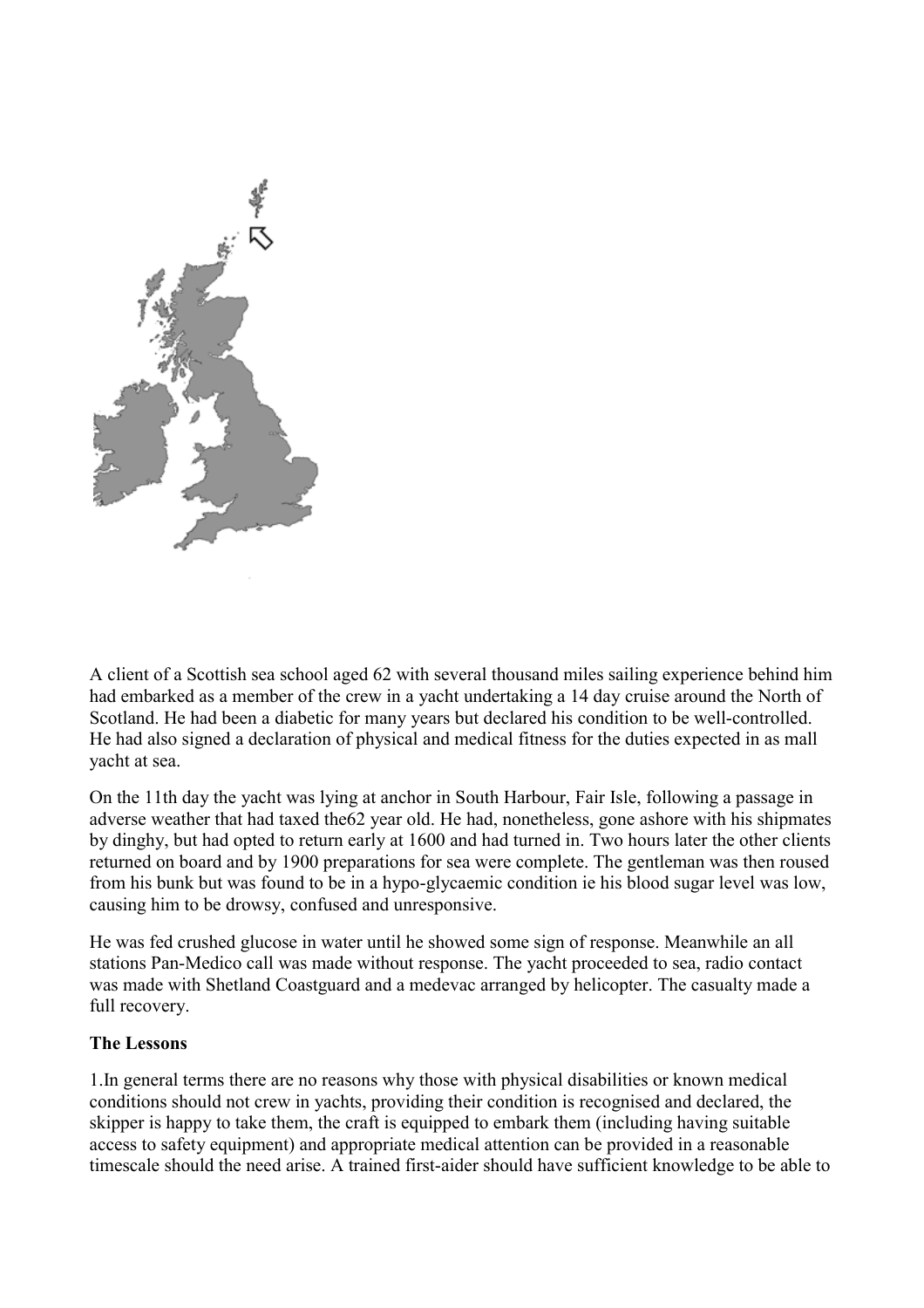<span id="page-44-0"></span>deal with a hypo-glycaemic diabetic in almost all circumstances, and the diabetic should fully brief the skipper and crew on appropriate action. In this case the casualty was already recovering when the helicopter arrived and would probably have made a full recovery on board within half an hour.

2.Diabetics must remember that sailing is a strenuous pursuit likely to disturb their blood sugar balance. Even the act of bracing your body against the motion of a yacht causes more energy to be expended than usual. Blood sugar levels should therefore be monitored more often. The safety of the vessel and its crew must be paramount and if there is evidence that a diabetic does not have his or her condition under control, charter or training skippers should carefully consider their acceptance.

3.A yacht should not normally proceed to sea if there is concern about the health or medical condition of a member of the crew.

## **Case 29: Yacht Owner Loses Life after Failing to Wear Safety Harness**

*Narrative* 



The 8.5m bilge keel sailing cruiser ZOE-ANNE was to be delivered from Chichester Harbour to Dartmouth for a refit. The Owners sailing experience was limited, so a professional Yachtmaster was used to carry out the delivery accompanied by the Owner.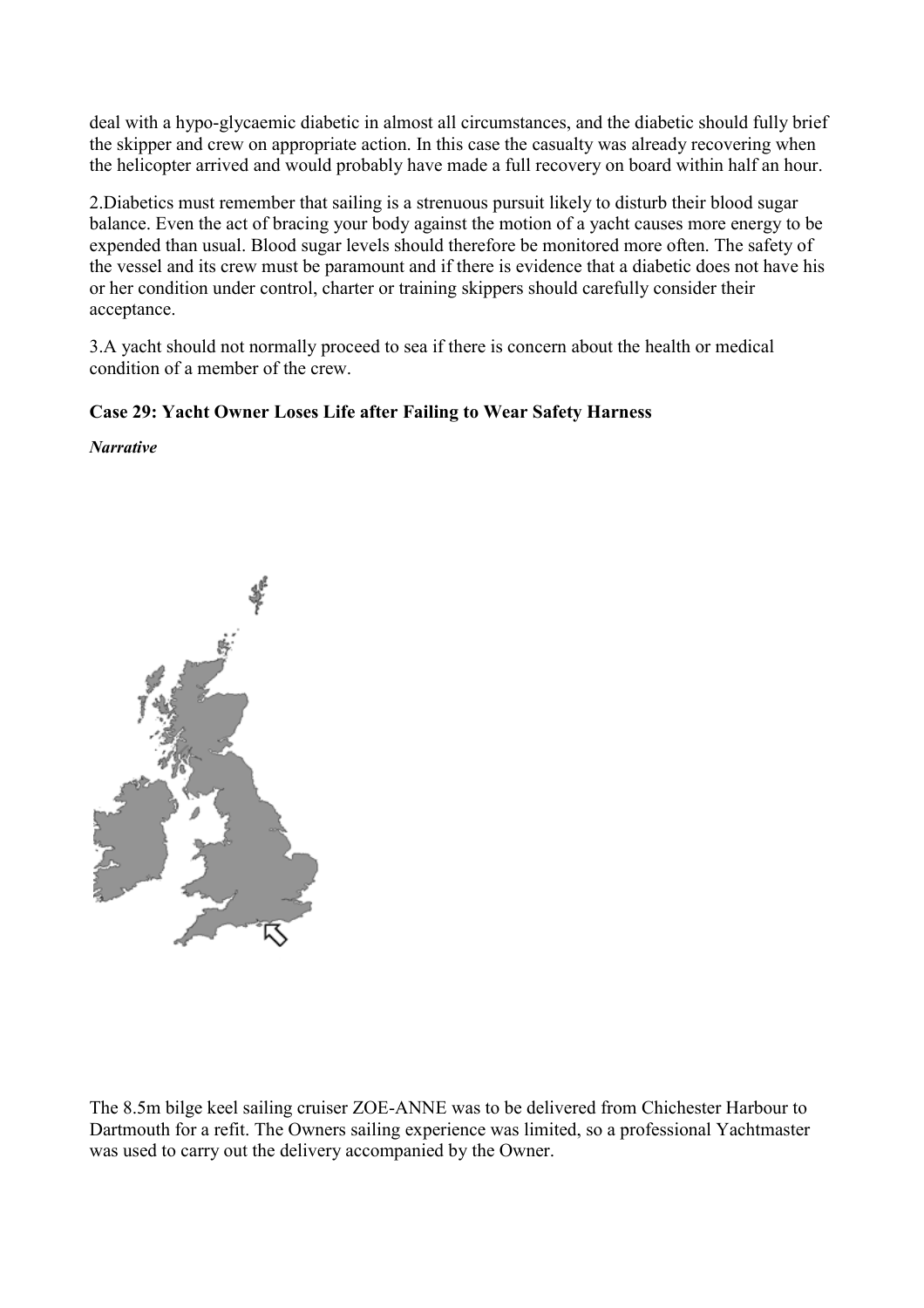The yacht was checked before departure in the late afternoon in November and judged to be seaworthy for the proposed passage. The necessary safety equipment was on board. The weather forecast was for SW winds 5 to 6 increasing to 8 to 9 the following afternoon. A passage plan was completed and although the Yachtmaster realised bad weather was forecast he was confident there were a number of safe havens available en-route should they be needed.

The passage from Chichester Harbour and through the Solent was uneventful in a SW wind force 4 to 5, but when they reached the western end of the Solent near Hurst Point at 2230, the weather forecast warned of imminent gales, so they decided to turn back. Rather than make for shelter in Lymington, Yarmouth or Southampton, all of which were close by, the Owner preferred to return to the yachts home port of Chichester. The return trip passed without incident although the Yachtmaster suggested to the Owner he should don a lifejacket and harness on several occasions. The advice was ignored.

ZOE-ANNE approached Chichester Bar between 0430 and 0500 the following morning. It was very shortly after high water and the south-going ebb had just started. The wind had increased noticeably and the crew, particularly the Owner, were tired. The windspeed was recorded at Solent Coastguard at 0500 as SW 38 knots with gusts to 47 knots. Neither man showed signs of seasickness. Once again the Yachtmaster advised the Owner to put on a harness. He went below but emerged several minutes later not wearing any safety equipment.

Two to three boat lengths north of Chichester Bar beacon, the boat was struck on the port quarter by a large wave estimated to be 6 metres high. The yacht was knocked down to almost 90°, and the Owner thrown overboard. The Yachtmaster threw a dan-buoy towards him and tried, unsuccessfully, to start the engine. The Owner could not be recovered. A MAYDAY call was made at 0514 and the emergency services were alerted. The yacht ran aground on a groyne at Eastoke Point at the entrance to Chichester Harbour and the Yachtmaster was able to scramble ashore. The Owners body was found an hour later. He could not be revived.

When the yacht was examined later, five lifejackets and harnesses were found stowed on board.

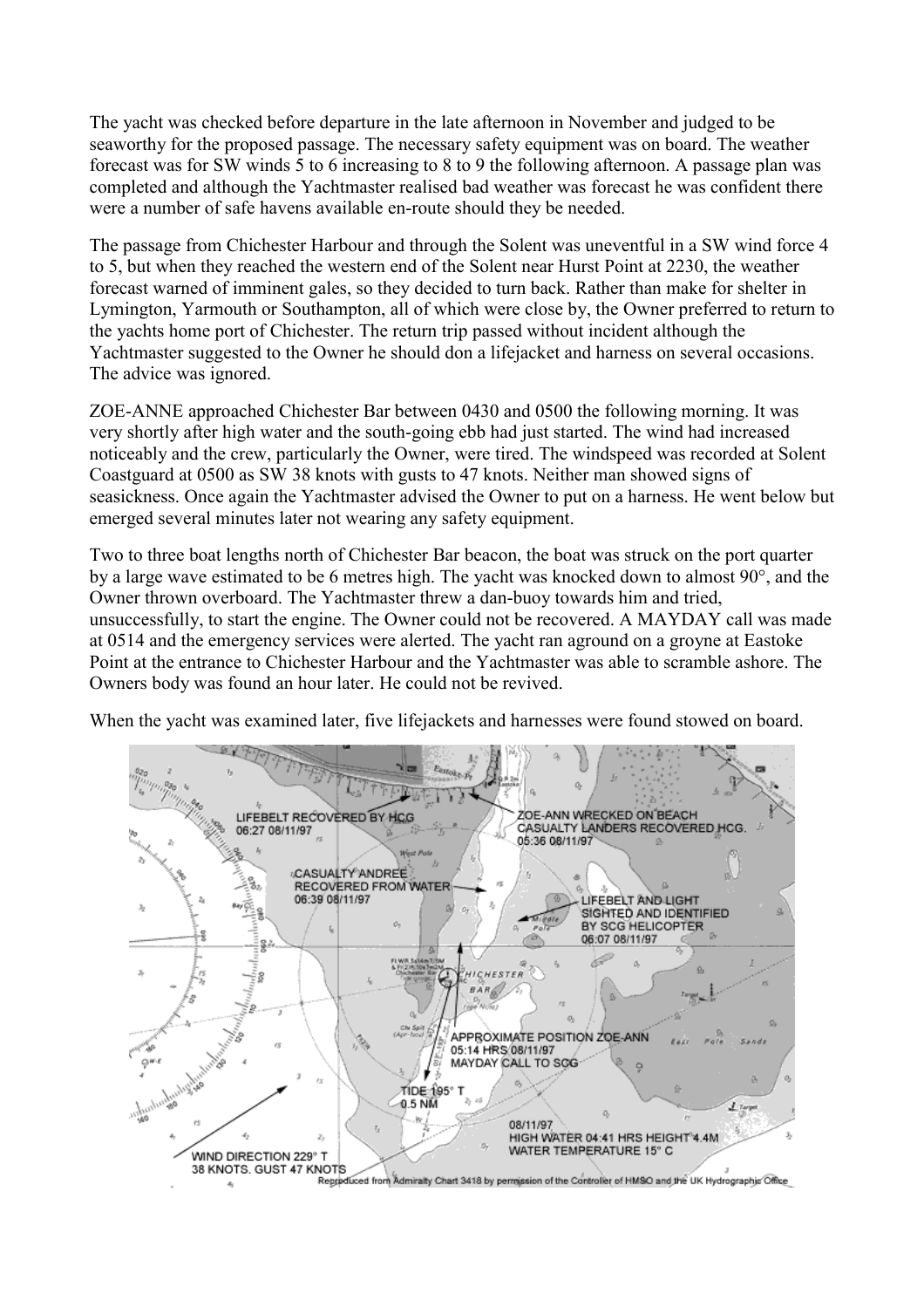#### *The Lessons*

1.The most significant feature of this incident was the lack of clarity as to who was in charge. Only one person can be the Skipper. He must take full responsibility for the safety of vessel and crew and must have authority over all those on board, regardless of status.

2.The Owner committed a serious error of judgement in choosing not to wear a lifejacket or safety harness. The Owners inexperience and an incomplete awareness of the hazards were probably contributory factors. When sailing in a gale on a November night in a small yacht, safety equipment and the need to secure oneself to the vessel are essential requirements.

3.Conditions at the entrance to Chichester Harbour or indeed any other shallow harbour approach can be extremely hazardous in gale conditions.

4.Seeking a safe haven in a Solent port or even remaining at sea until conditions had improved would have been a more sensible and safer option.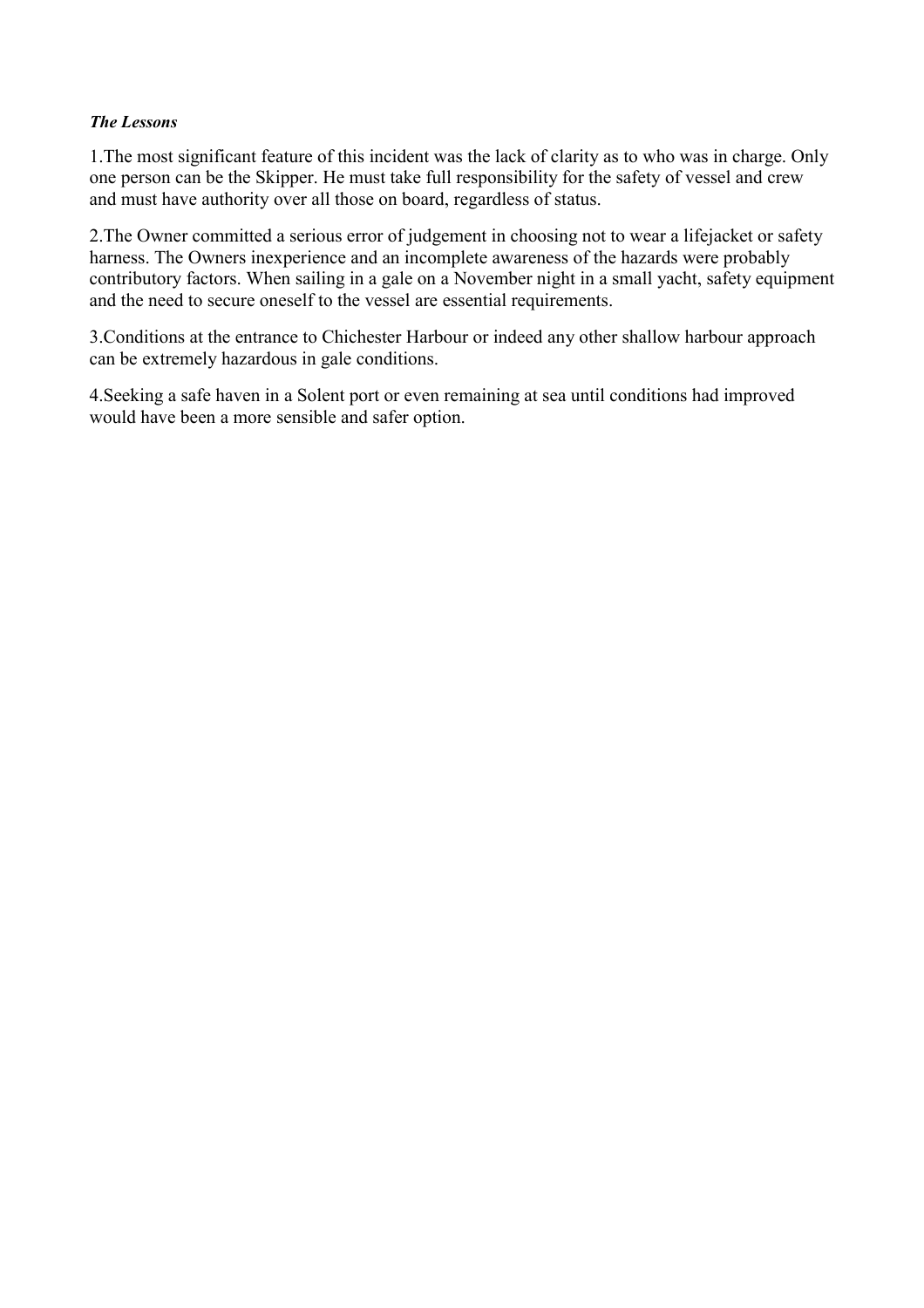| Date of<br>Accident | <b>Name of Vessel</b>             | <b>Type of Vessel</b>            | Flag                           | Size               | <b>Type of Accident</b>  |
|---------------------|-----------------------------------|----------------------------------|--------------------------------|--------------------|--------------------------|
| 07/12/97            | <b>ISLAND</b><br><b>PRINCESS</b>  | Cruise Liner                     | UK                             | 20,186<br>GT       | Accident to<br>Personnel |
| 23/12/97            | <b>EDINBURGH</b><br><b>CASTLE</b> | Cruise Liner                     | UK                             | 32,753<br>GT       | Accident to<br>Personnel |
| 28/12/97            | LADY KATHLEENTug                  |                                  | UK                             | 364 GT             | Accident to<br>Personnel |
|                     | <b>STENA AKARITA</b>              | Oil Tanker                       | UK                             | 58,959<br>GT       |                          |
| 12/01/98            | <b>ACCORD R J</b>                 | <b>Fishing Vessel</b>            | UK                             | 8.19 M             | <b>Missing Vessel</b>    |
| 17/01/98            | <b>AUDACIOUS II</b>               | <b>Fishing Vessel</b>            | UK                             | 23.95 M            | Foundered                |
| 21/02/98            | <b>JEROME LETZER</b>              | Tug                              | Belgium                        | 311 GT             | Accident to<br>Personnel |
| 16/03/98            | <b>AALSKERE</b>                   | <b>Fishing Vessel</b>            | UK                             | 24.49 M            | Machinery                |
| 03/04/98            | <b>SIR GERAINT</b>                | Naval Craft                      | UK                             | 6207 GT            | Heavy Weather<br>Damage  |
| 06/04/98            | <b>MORWENNOL</b>                  | <b>Fishing Vessel</b>            | UK                             | 5.56 M             | Capsizing                |
| 08/04/98            | <b>CHALLENGE II</b>               | <b>Fishing Vessel</b>            | UK                             | 23.90 M            | Collision                |
|                     | <b>FAITHFUL III</b>               | <b>Fishing Vessel</b>            | UK                             | 23.98 M            |                          |
| 25/04/98            | <b>REMA</b>                       | Gen Cargo-<br><b>Single Deck</b> | <b>Belize</b>                  | 748 GT             | Foundering               |
| 28/04/98            | <b>GOLDEN GIRL</b>                | Fishing Vessel                   | UK                             | 16.04 M            | Fire                     |
| 05/05/98            | ANANGEL<br><b>HONOUR</b>          | <b>Bulk Carrier</b>              | Greece                         | 13633 GT Collision |                          |
|                     | TOWING WIZARD Tug                 |                                  | St Vincent & the<br>Grenadines | 347 GT             |                          |
| 14/06/98            | <b>SILVERY SEA</b>                | <b>Fishing Vessel</b>            | UK                             | 35.11 M            | Collision                |
|                     | <b>MURKUR</b>                     | Gen Cargo-<br>Single Deck        | Germany                        | 3815 GT            |                          |
| 23/06/98            | <b>CONSTANT</b><br><b>FAITH</b>   | <b>Fishing Vessel</b>            | UK                             | 21.90 M            | Collision                |
|                     | <b>STROMNES</b>                   | Fishing Vessel                   | Denmark                        | 54.21 M            |                          |

<span id="page-47-0"></span>**Appendix A: Investigations Commenced in the Period 01/01/98 31/08/98**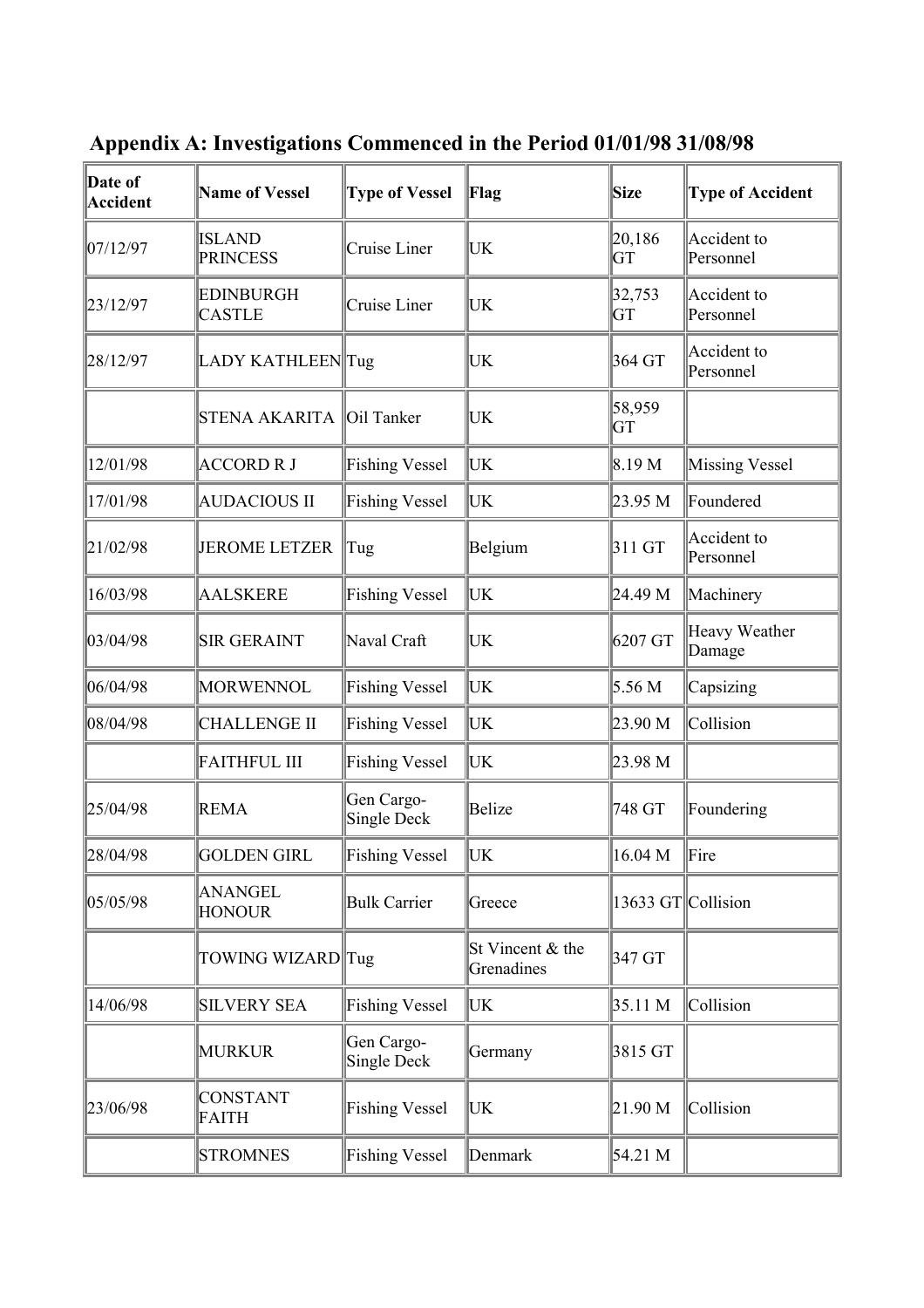| $\ 27/07/98\ $ | <b>SALLY JANE</b>                  | <b>Fishing Vessel</b> | ∥UK       | 11.07 M        | Capsizing                |
|----------------|------------------------------------|-----------------------|-----------|----------------|--------------------------|
| $\ 27/07/98\ $ | <b>PRIDE OF LE</b><br><b>HAVRE</b> | Ro-Ro<br>Passenger    | <b>UK</b> | 33336 GT  Fire |                          |
| $\ 27/07/98\ $ | AJAX                               | <b>Fishing Vessel</b> | ∥UK       | $\ 24.15 M\ $  | Accident to<br>Personnel |
| 30/07/98       | <b>CONSTANCY</b>                   | <b>Fishing Vessel</b> | ∥UK       | 9.8 M          | Foundering               |
| 10/08/98       | <b>BREMER</b><br><b>ZUKUNFT</b>    | Container [FC]        | Germany   | 2986 GT        | Grounding                |
| 19/08/98       | <b>DRUM MAJOR</b>                  | Pleasure Craft        | UK.       | 18.47 M        | Flooding                 |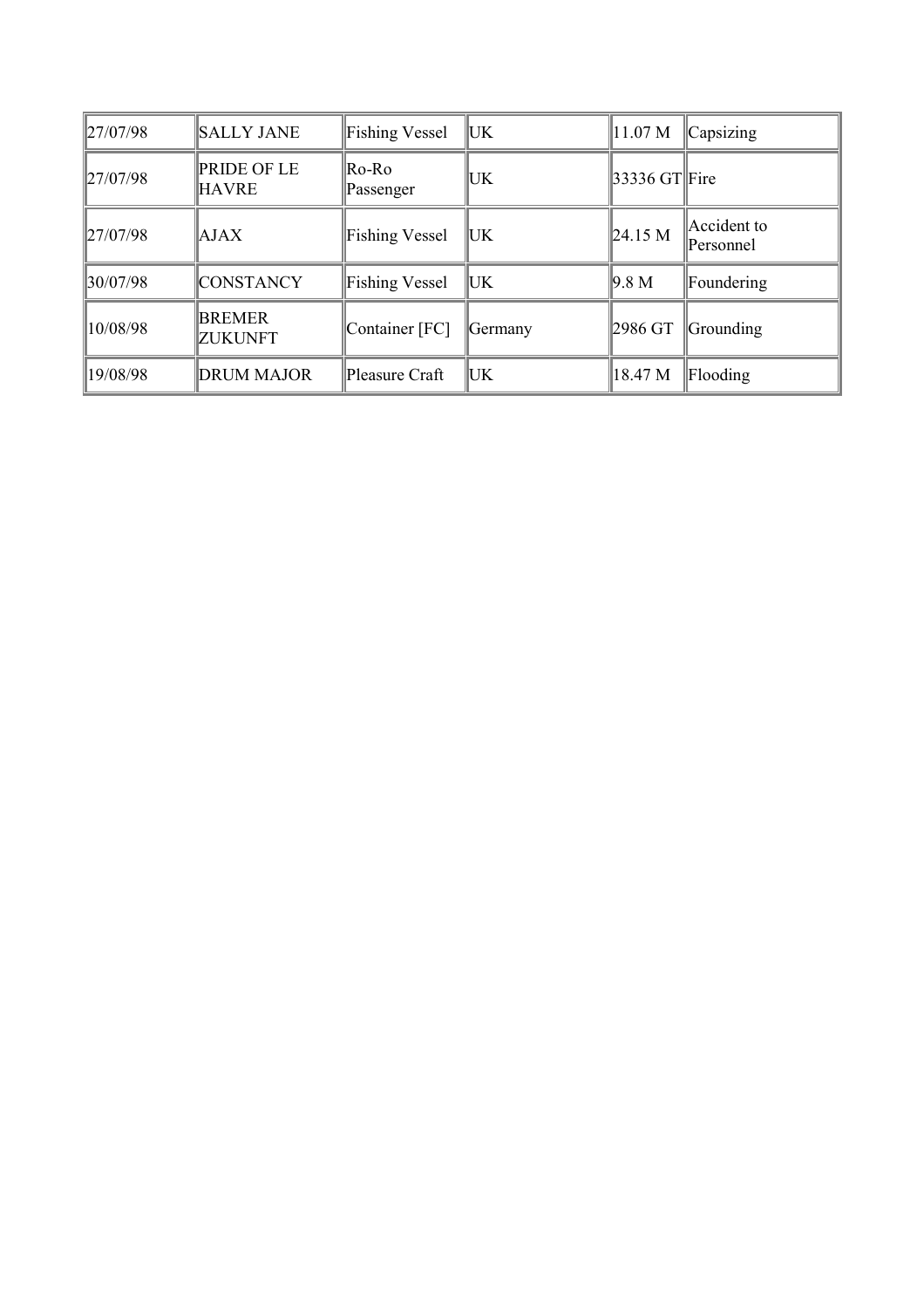## <span id="page-49-0"></span>**Appendix B: Inspector's Inquiries**

An Inspector's Inquiry is the highest level of investigation carried out by the MAIB. Reports arising from such Inquiries have to be submitted to the Secretary of State for the Environment, Transport and the Regions within twelve months of the date of the incident.

Such reports are published subject to the approval of the Secretary of State.

The following accidents are at present subject to Inspector's Inquiries and due to be submitted to the Secretary of State by the dates shown:

| <b>Name of Vessel</b>            | <b>Brief Details</b>                          |
|----------------------------------|-----------------------------------------------|
| <b>WESTHAVEN</b>                 | Fishing Vessel; foundered, North<br>Sea       |
| ALBATROS                         | Passenger Liner; grounded, Isles of<br>Scilly |
| <b>SAPPHIRE</b>                  | Fishing Vessel; foundered off<br>Peterhead    |
| <b>SAND KITE</b>                 | Dredger; collided with Thames<br>Barrier      |
| MARGARETHA<br><b>MARIA</b>       | Fishing Vessel; foundered, SW<br>Approaches   |
| <b>GREEN LILY</b>                | Cargo Vessel; grounded, Shetland<br>Islands   |
| <b>ISLAND</b><br><b>PRINCESS</b> | Passenger Cruise Ship; Economiser<br>Accident |
| <b>CITA</b>                      | Container Ship; grounded, Isles of<br>Scilly  |
| <b>REMA</b>                      | Cargo Vessel; foundered in North<br>Sea       |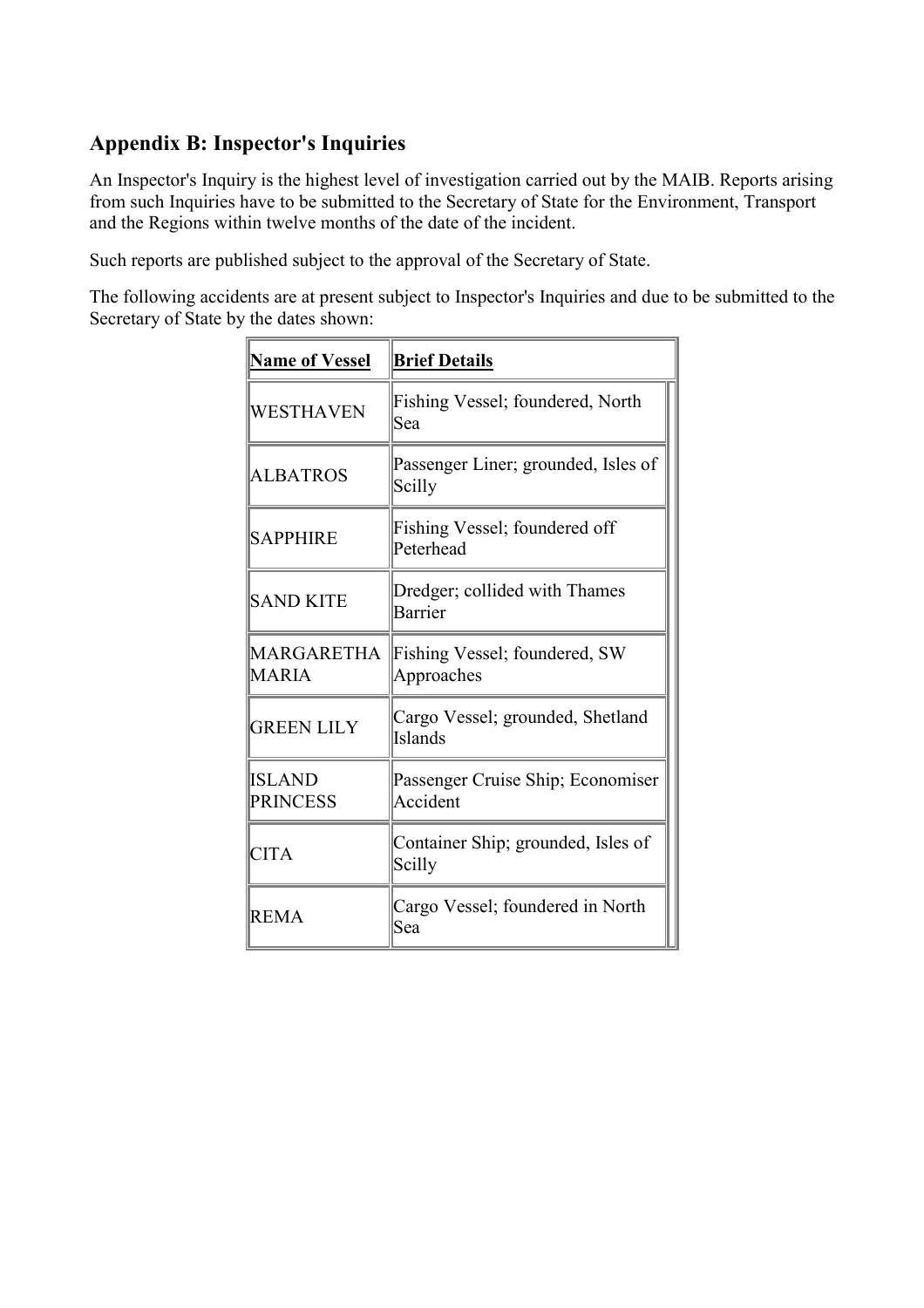## <span id="page-50-0"></span>**Appendix C: Reports Issued in 1998**

**GORAH LASS** Loss of a fishing vessel on 11 March 1997 with the loss of 3 lives

Report published 23 July 1998 ISBN 1 85112 100 5 £12 MAIB Annual Report 1997 ISBN 1 85112 103 X £16

**PESCADO** Loss of a fishing vessel in February 1991 with the loss of 6 lives Report published 22 September 1998 ISBN 1 85112 101 3 £25

Copies of the above Reports are available in the UK from the Stationery Office, PO Box 276, London SW8 5DT and good booksellers.

Copies are not available direct from MAIB and no payments by any means are accepted by this office.

A list of Stationery Office stockists and distributors outside the UK appears at Appendix D.

#### **SAFETY DIGEST 2/97**

Copies of this publication can be obtained, free of charge, on application to the Marine Accident Investigation Branch(Mrs J Blackbourn 01703 395509).

## **WEBSITE**

Summaries (pre-1998) and Safety Digests are available on this web site.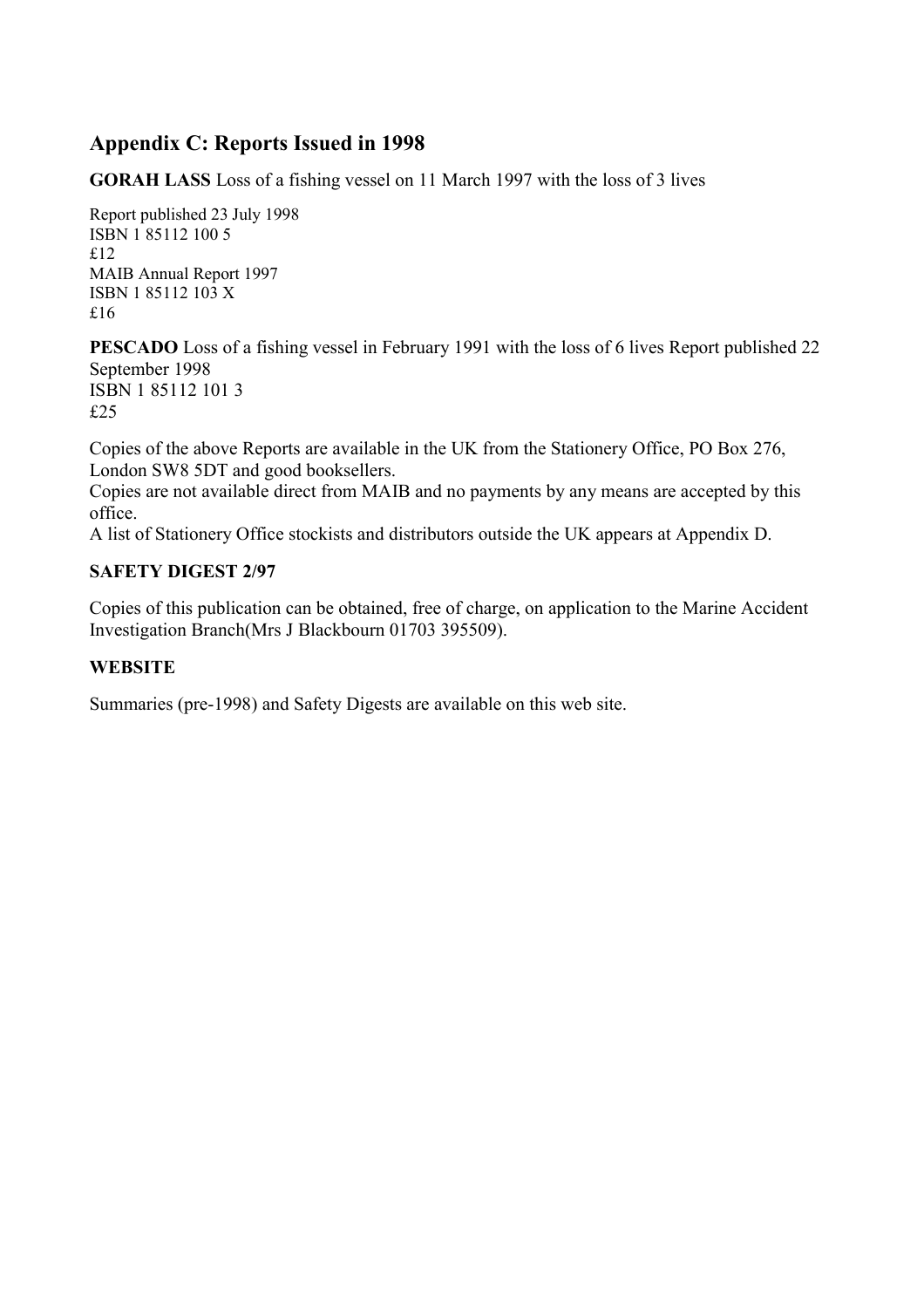## <span id="page-51-0"></span>**Appendix D: Stationery Office Stockists and Distributors Overseas**

If there is no agent in your country and you have difficulty placing an order, please write to:

## **Stationery Office Books, PO Box 276, London, SW8 5DT,England**

**Argentina** Carlos Hirsch Florida 165 Galeria Guemes Escritorio 454-459 Buenos Aires

**Australia** Hunter Publications 58a Gipps Street Collingwood Victoria 3066

**Bangladesh**  Karim International GPO Box No 2141 Yasin Bhavan 64/1 Monipuri Para Tejgaon Dhaka-1215

**Belgium**  Jean de Lannoy Avenue du Roi 202 Koningslaan 1060 Brussels

**Canada** See USA

**Cyprus**  Bridgehouse Bookshop Bridge House Byron Avenue PO Box 4527

**Far East** Distributor: Toppan Co (S) Pte Ltd 38 Liu Fang Road Jurong Town, Singapore 2262

**Finland**  Akateeminen Kirjakauppa Keskuskatu 1 SF-00100 Helsinki

**Germany**  Alexander Horn Friedrichstrasse 34 D-65185 Wiesbaden

**Gibraltar**  Gibraltar Bookshop 300 Main Street

**Greece**  G C Eleftheroudakis SA 4 Nikis Street Athens 105 63

**Hong Kong**  Swindon Book Company 13 - 15 Lock Road Kowloon

**India**

Representative: Viva Marketing 4327/3 Ansari Road Daryaganj New Delhi 110002

**Japan**  Maruzen Co Ltd 3 10 Nihonbashi 2-Chome Chuo-ku, Tokyo 103 (PO Box 5050 Tokyo Int., 100-31)

**Jordan**  Jordan Book Centre Co Ltd University Street PO Box 301 (Al-Jubeiha) Amman

**Korea**  Representative: Information & Culture Korea Suite 1214, Life Combi Building 61-4 Yoido-dong Yungdeungpo-ku Seoul 150-010

**Kuwait**  The Kuwait Bookshop Co Ltd Al-Muthanna Centre Fahed Al-Salem St PO Box 2942 13030 Kuwait

**Luxembourg**  See Belgium